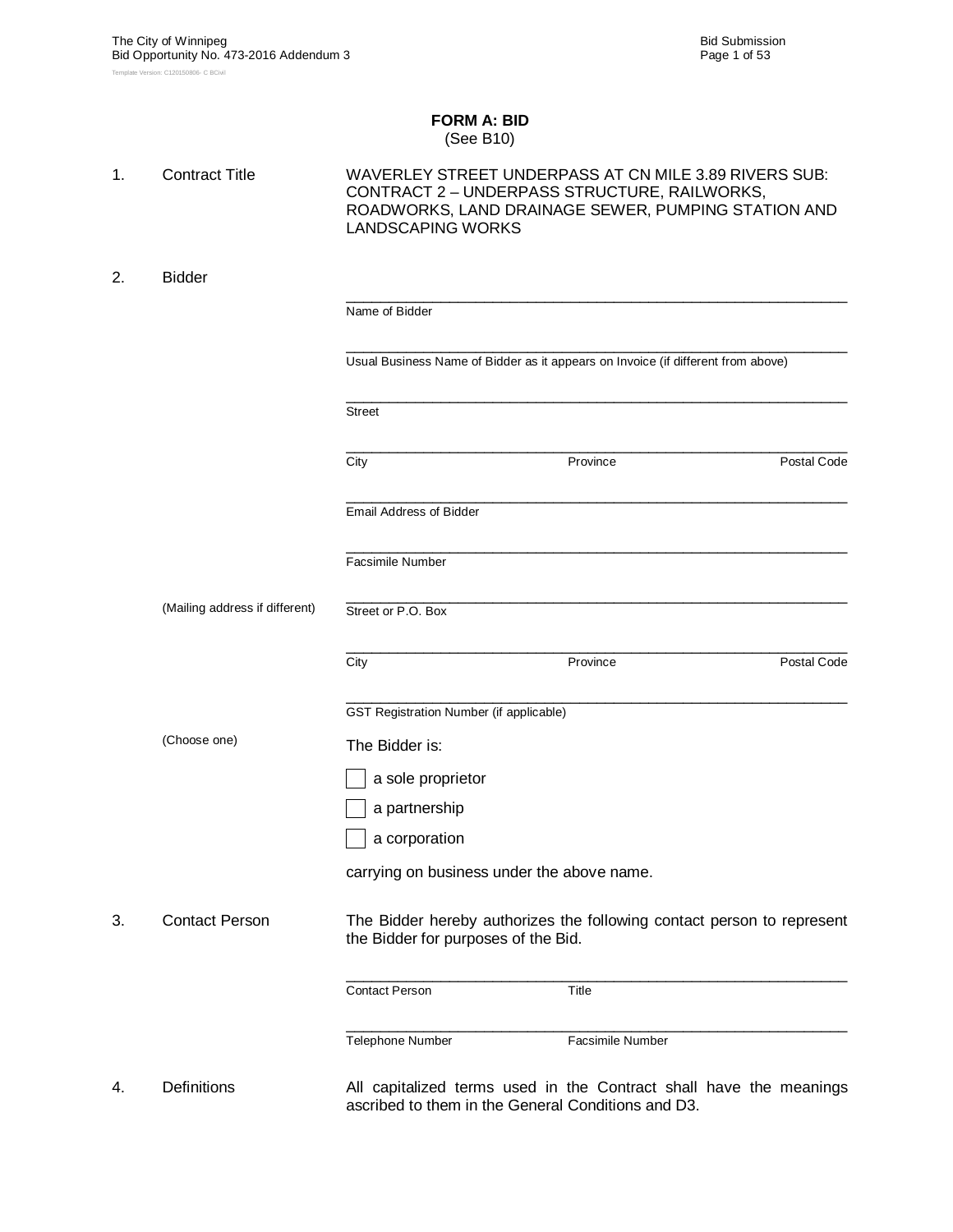| 5.  | Offer                        | The Bidder hereby offers to perform the Work in accordance with the<br>Contract for the Total Bid Price, in Canadian funds, set out on Form B:<br>Prices, appended hereto.                                                               |  |  |  |  |  |  |
|-----|------------------------------|------------------------------------------------------------------------------------------------------------------------------------------------------------------------------------------------------------------------------------------|--|--|--|--|--|--|
| 6.  | <b>Bid Security</b>          | In accordance with B15.1, the Bidder encloses bid security in the form<br>of:                                                                                                                                                            |  |  |  |  |  |  |
|     | (Choose one)                 | a bid bond (Form G1: Bid Bond and Agreement to Bond)                                                                                                                                                                                     |  |  |  |  |  |  |
|     |                              | an irrevocable standby letter of credit (Form G2: Irrevocable<br>Standby Letter of Credit and Undertaking)                                                                                                                               |  |  |  |  |  |  |
|     |                              | a certified cheque or draft                                                                                                                                                                                                              |  |  |  |  |  |  |
|     |                              | and agrees that it shall be held by the City in accordance with the<br>Contract.                                                                                                                                                         |  |  |  |  |  |  |
| 7.  | <b>Execution of Contract</b> | The Bidder agrees to execute and return the Contract no later than<br>seven (7) Calendar Days after receipt of the Contract, in the manner<br>specified in C4.                                                                           |  |  |  |  |  |  |
| 8.  | Commencement<br>of the Work  | The Bidder agrees that no Work shall commence until he/she is in<br>receipt of a letter of intent from the Award Authority authorizing the<br>commencement of the Work.                                                                  |  |  |  |  |  |  |
| 9.  | Contract                     | The Bidder agrees that the Bid Opportunity in its entirety shall be<br>deemed to be incorporated in and to form a part of this offer<br>notwithstanding that not all parts thereof are necessarily attached to or<br>accompany this Bid. |  |  |  |  |  |  |
| 10. | Addenda                      | The Bidder certifies that the following addenda have been received and<br>agrees that they shall be deemed to form a part of the Contract:                                                                                               |  |  |  |  |  |  |
|     |                              | No.<br>Dated                                                                                                                                                                                                                             |  |  |  |  |  |  |
|     |                              |                                                                                                                                                                                                                                          |  |  |  |  |  |  |
|     |                              |                                                                                                                                                                                                                                          |  |  |  |  |  |  |
|     |                              |                                                                                                                                                                                                                                          |  |  |  |  |  |  |

11. Time This offer shall be open for acceptance, binding and irrevocable for a period of Ninety (90) Calendar Days following the Submission Deadline.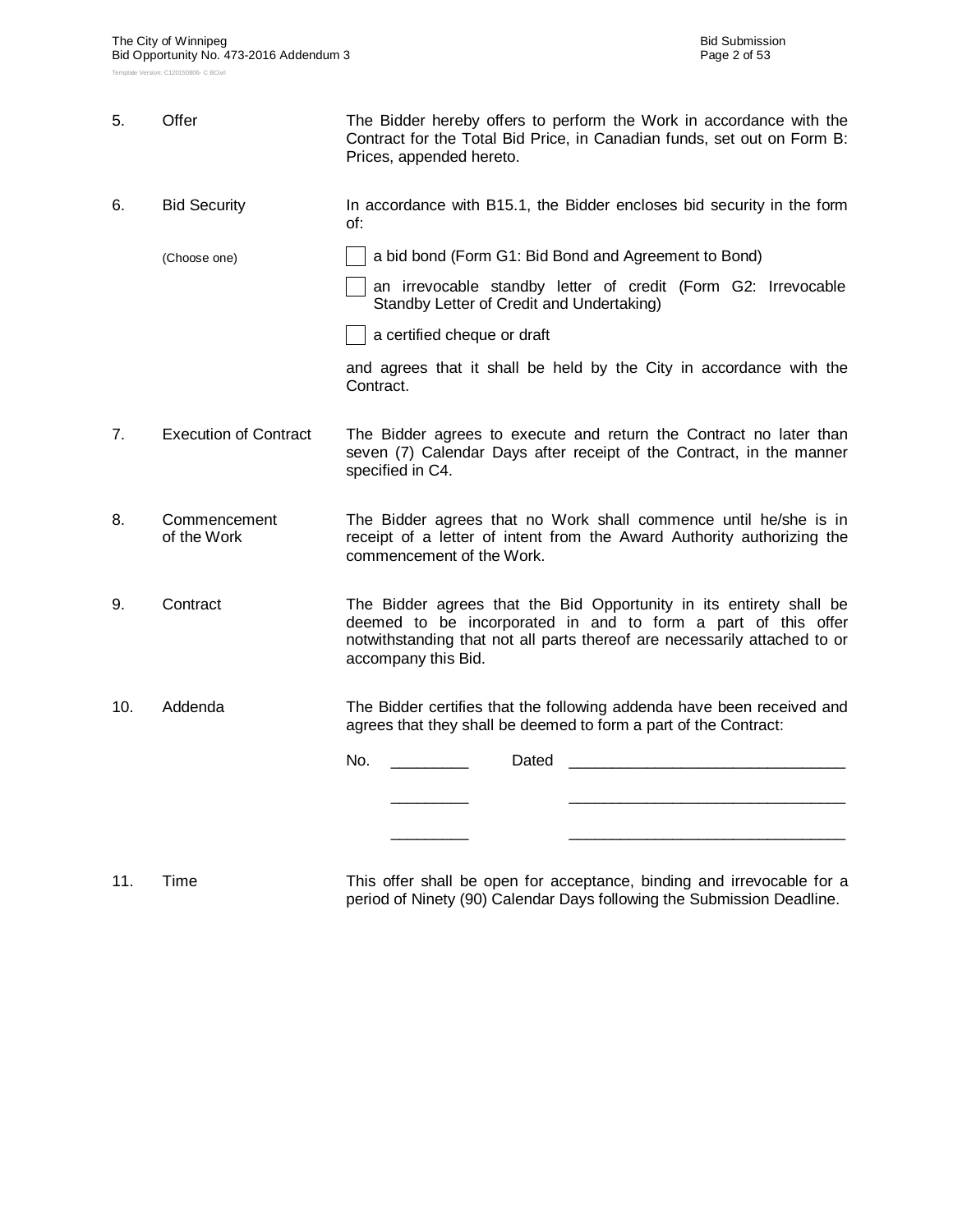#### 12. Signatures The Bidder or the Bidder's authorized official or officials have signed this

\_\_\_\_\_\_\_\_\_\_\_\_\_\_\_\_\_\_\_ day of \_\_\_\_\_\_\_\_\_\_\_\_\_\_\_\_\_\_\_\_ , 20\_\_\_\_\_\_\_\_ .

Signature of Bidder or Bidder's Authorized Official or Officials

\_\_\_\_\_\_\_\_\_\_\_\_\_\_\_\_\_\_\_\_\_\_\_\_\_\_\_\_\_\_\_\_\_\_\_\_\_\_\_\_\_\_\_\_\_\_\_\_\_\_\_\_\_ (Print here name and official capacity of individual whose signature appears above)

\_\_\_\_\_\_\_\_\_\_\_\_\_\_\_\_\_\_\_\_\_\_\_\_\_\_\_\_\_\_\_\_\_\_\_\_\_\_\_\_\_\_\_\_\_\_\_\_\_\_\_\_\_

\_\_\_\_\_\_\_\_\_\_\_\_\_\_\_\_\_\_\_\_\_\_\_\_\_\_\_\_\_\_\_\_\_\_\_\_\_\_\_\_\_\_\_\_\_\_\_\_\_\_\_\_\_ (Print here name and official capacity of individual whose signature appears above)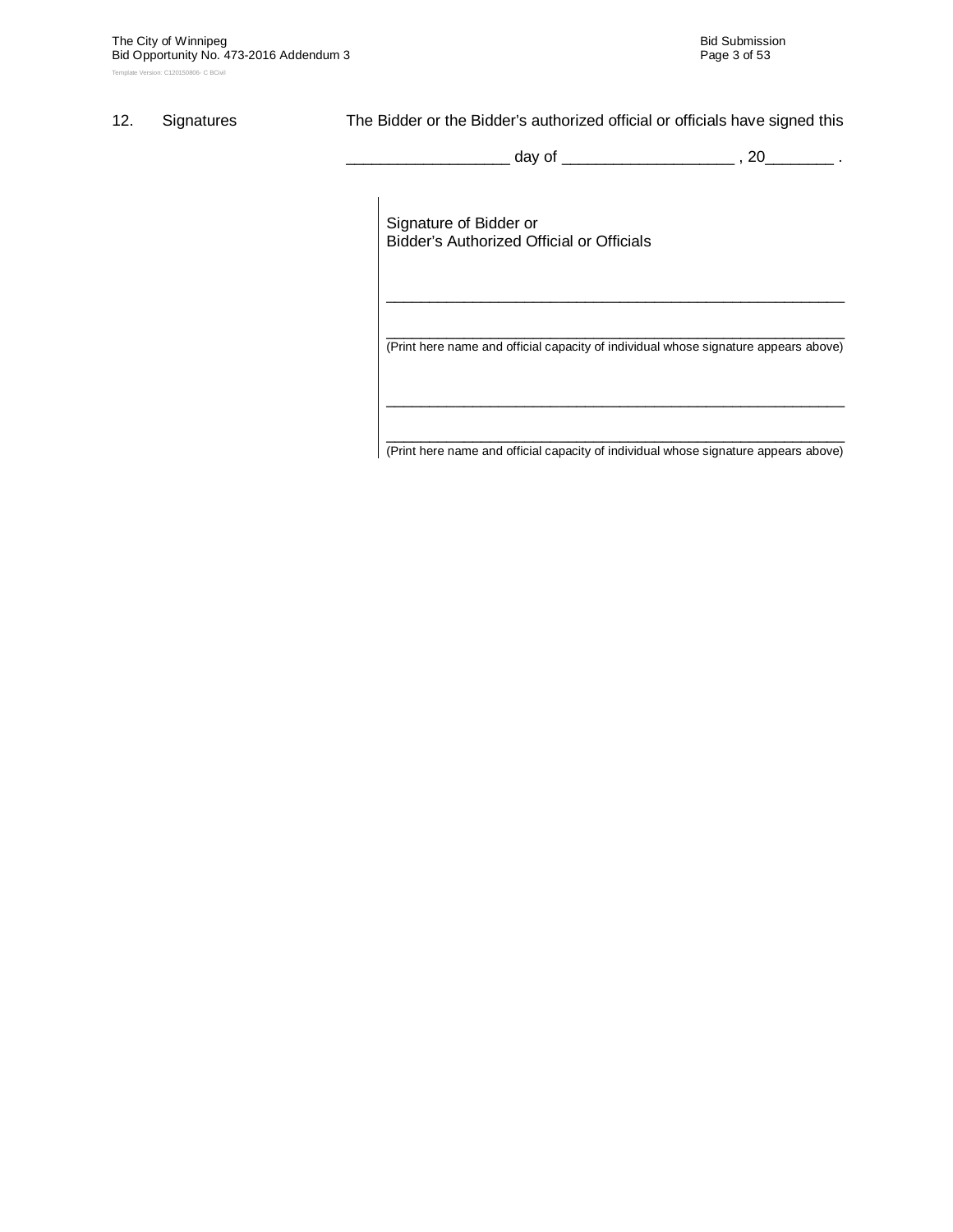# **FORM B: (R3)PRICES**

(SEE B11)

| <b>UNIT PRICES</b> |                                            |                    |                |                     |                   |               |
|--------------------|--------------------------------------------|--------------------|----------------|---------------------|-------------------|---------------|
| <b>ITEM</b>        | <b>DESCRIPTION</b>                         | SPEC.<br>REF.      | <b>UNIT</b>    | APPROX.<br>QUANTITY | <b>UNIT PRICE</b> | <b>AMOUNT</b> |
| Α                  | <b>WILKES INTERSECTION-SURFACE WORKS</b>   |                    |                |                     |                   |               |
|                    | <b>EARTH AND BASE WORKS</b>                |                    |                |                     |                   |               |
| A.1                | Common Excavation                          | CW 3110-R19<br>E19 | m <sup>3</sup> | 2,110               |                   |               |
| A.2                | Roadway Excavation                         | CW 3110-R19<br>E19 | $\mathsf{m}^3$ | 9,920               |                   |               |
| A.3                | Sub-Grade Compaction                       | CW 3110-R19        | m <sup>2</sup> | 13,400              |                   |               |
| A.4                | Crushed Sub-base Material                  | CW 3110-R19        |                |                     |                   |               |
| i)                 | 50 mm - Limestone                          |                    | tonne          | 7,110               |                   |               |
| ii)                | 100 mm - Limestone                         |                    | tonne          | 180                 |                   |               |
| iii)               | 150 mm - Limestone                         |                    | tonne          | 14,400              |                   |               |
| A.5                | Supplying and Placing Base Course Material | CW 3110-R19        | m <sup>3</sup> | 1,040               |                   |               |
| A.6                | <b>Grading of Boulevards</b>               | CW 3110-R19<br>E19 | m <sup>2</sup> | 6,230               |                   |               |
| A.7                | <b>Ditch Grading</b>                       | CW 3110-R19<br>E19 | m <sup>2</sup> | 850                 |                   |               |
| A.8                | Removal of Existing Concrete Bases         | CW 3110-R19        |                |                     |                   |               |
| i)                 | 600 mm Diameter or Less                    |                    | each           | 8                   |                   |               |
| A.9                | Separation Geotextile Fabric               | CW 3130-R4         | m <sup>2</sup> | 13,400              |                   |               |
|                    | <b>ROADWORKS - RENEWALS</b>                |                    |                |                     |                   |               |
| A.10               | Pavement Removal                           | CW 3110-R19        |                |                     |                   |               |
| i)                 | Concrete Pavement                          |                    | m <sup>2</sup> | 3,710               |                   |               |
| ii)                | Asphalt Pavement                           |                    | m <sup>2</sup> | 1,840               |                   |               |
| A.11               | Slab Replacement                           | CW 3230-R8         |                |                     |                   |               |
| i)                 | 250 mm Concrete Pavement (Plain-Dowelled)  |                    | m <sup>2</sup> | 175                 |                   |               |
| ii)                | 200 mm Concrete Pavement (Plain-Dowelled)  |                    | m <sup>2</sup> | 25                  |                   |               |
|                    |                                            |                    |                |                     |                   |               |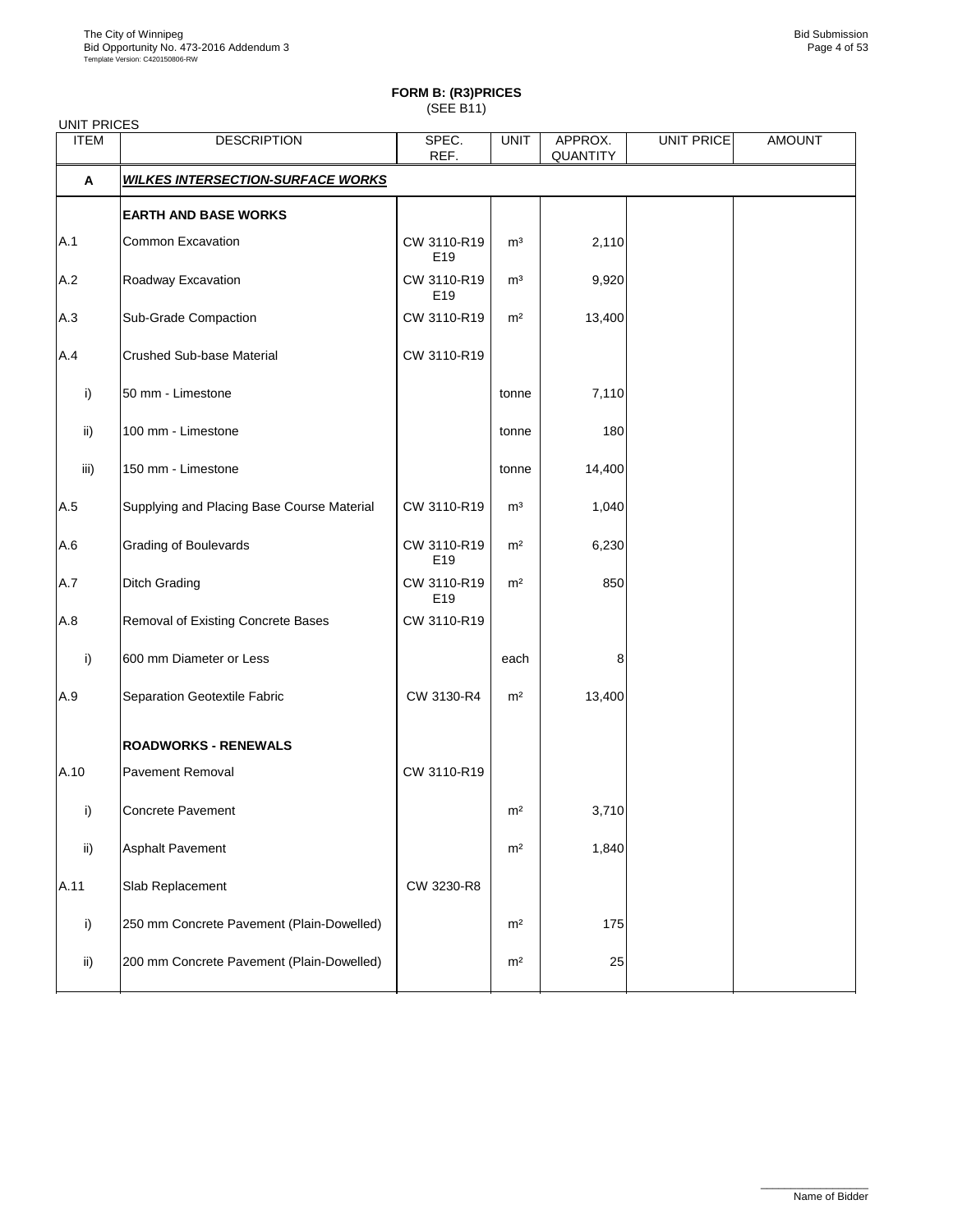| UNIT PRICES |                                                |                 |                |                     |                   |               |
|-------------|------------------------------------------------|-----------------|----------------|---------------------|-------------------|---------------|
| <b>ITEM</b> | <b>DESCRIPTION</b>                             | SPEC.<br>REF.   | <b>UNIT</b>    | APPROX.<br>QUANTITY | <b>UNIT PRICE</b> | <b>AMOUNT</b> |
| A.12        | <b>Partial Slab Patches</b>                    | CW 3230-R8      |                |                     |                   |               |
| i)          | 200 mm Concrete Pavement (Type A)              |                 | m <sup>2</sup> | 4                   |                   |               |
| ii)         | 200 mm Concrete Pavement (Type B)              |                 | m <sup>2</sup> | 135                 |                   |               |
| iii)        | 200 mm Concrete Pavement (Type C)              |                 | m <sup>2</sup> | 15                  |                   |               |
| iv)         | 200 mm Concrete Pavement (Type D)              |                 | m <sup>2</sup> | 40                  |                   |               |
| A.13        | Slab Replacement - Early Opening (24 hour)     | CW 3230-R8      |                |                     |                   |               |
| i)          | 150 mm Concrete Pavement (Reinforced)          |                 | m <sup>2</sup> | 130                 |                   |               |
| A.14        | Partial Slab Patches - Early Opening (24 hour) | CW 3230-R8      |                |                     |                   |               |
| i)          | 200 mm Concrete Pavement (Type A)              |                 | m <sup>2</sup> | 30                  |                   |               |
| ii)         | 200 mm Concrete Pavement (Type B)              |                 | m <sup>2</sup> | 60                  |                   |               |
| A.15        | Partial Depth Planing of Existing Joints       | E <sub>25</sub> | m <sup>2</sup> | 40                  |                   |               |
| A.16        | Asphalt Patching of Partial Depth Joints       | E <sub>25</sub> | m <sup>2</sup> | 40                  |                   |               |
| A.17        | <b>Drilled Dowels</b>                          | CW 3230-R8      |                |                     |                   |               |
| i)          | 19.1 mm Diameter                               |                 | each           | 330                 |                   |               |
| A.18        | <b>Drilled Tie Bars</b>                        | CW 3230-R8      |                |                     |                   |               |
| i)          | 20 M Deformed Tie Bar                          |                 | each           | 460                 |                   |               |
| A.19        | Miscellaneous Concrete Slab Removal            | CW 3235-R9      |                |                     |                   |               |
| i)          | Monolithic Median Slab                         |                 | m <sup>2</sup> | 80                  |                   |               |
| ii)         | 100 mm Sidewalk                                |                 | m <sup>2</sup> | 1,300               |                   |               |
| iii)        | <b>Bullnose</b>                                |                 | m <sup>2</sup> | 60                  |                   |               |
| A.20        | Miscellaneous Concrete Slab Installation       | CW 3235-R9      |                |                     |                   |               |
| i)          | <b>Bullnose</b>                                | SD-227C         | m <sup>2</sup> | 40                  |                   |               |
| A.21        | Miscellaneous Concrete Slab Renewal            | CW 3235-R9      |                |                     |                   |               |
| i)          | <b>Bullnose</b>                                | <b>SD-227C</b>  | m <sup>2</sup> | 65                  |                   |               |
| A.22        | Concrete Curb Removal                          | CW 3240-R10     |                |                     |                   |               |
|             |                                                |                 |                |                     |                   |               |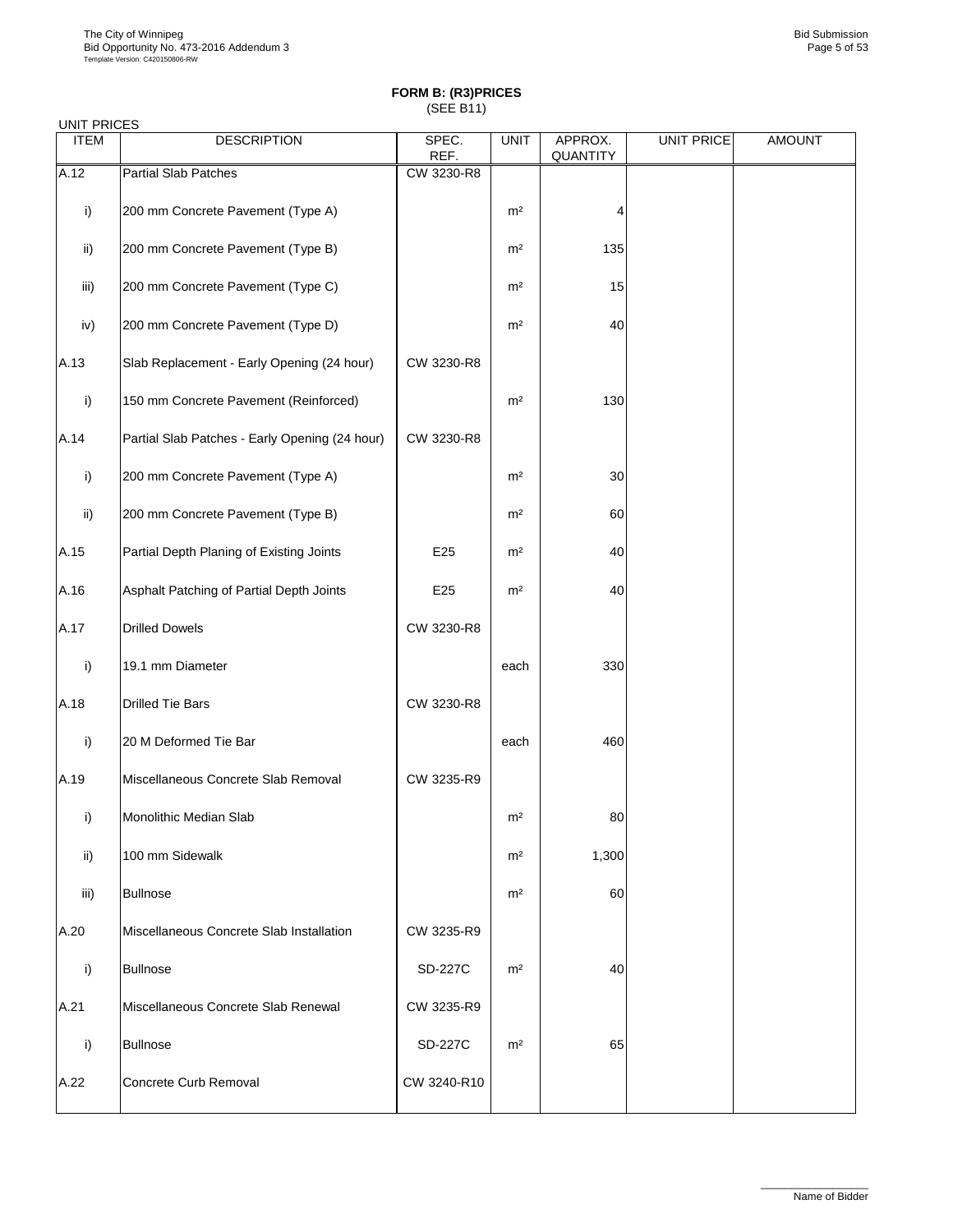| <b>UNIT PRICES</b> |                                             |               |                |                     |                   |               |
|--------------------|---------------------------------------------|---------------|----------------|---------------------|-------------------|---------------|
| <b>ITEM</b>        | <b>DESCRIPTION</b>                          | SPEC.<br>REF. | <b>UNIT</b>    | APPROX.<br>QUANTITY | <b>UNIT PRICE</b> | <b>AMOUNT</b> |
| $\overline{1}$     | <b>Barrier Curb Separate</b>                |               | m              | 1,400               |                   |               |
| ii)                | Barrier Curb Integral                       |               | m              | 100                 |                   |               |
| iii)               | Curb Ramp                                   |               | m              | 50                  |                   |               |
| iv)                | Splash Strip Monolithic                     |               | m              | 800                 |                   |               |
| A.23               | Supply and Installation of Dowel Assemblies | CW 3310-R17   | m              | 30                  |                   |               |
| A.24               | Construction of Asphaltic Concrete Overlay  | CW 3410-R11   |                |                     |                   |               |
| i)                 | Main Line Paving                            |               |                |                     |                   |               |
|                    | a) Type IA                                  |               | tonne          | 1,700               |                   |               |
| ii)                | Tie-ins and Approaches                      |               |                |                     |                   |               |
|                    | a) Type IA                                  |               | tonne          | 180                 |                   |               |
| A.25               | Asphalt Patching of Miscellaneous Concrete  | E26           | m <sup>2</sup> | 110                 |                   |               |
| A.26               | Planing of Pavement                         | CW 3450-R6    |                |                     |                   |               |
| i)                 | 1 - 50 mm Depth (Asphalt)                   |               | m <sup>2</sup> | 700                 |                   |               |
| ii)                | 50 - 100 mm Depth (Asphalt)                 |               | m <sup>2</sup> | 700                 |                   |               |
| iii)               | 1 - 50 mm Depth (Concrete)                  |               | m <sup>2</sup> | 80                  |                   |               |
| A.27               | Detectable Warning Surface Tiles            | CW 3326-R3    | each           | 50                  |                   |               |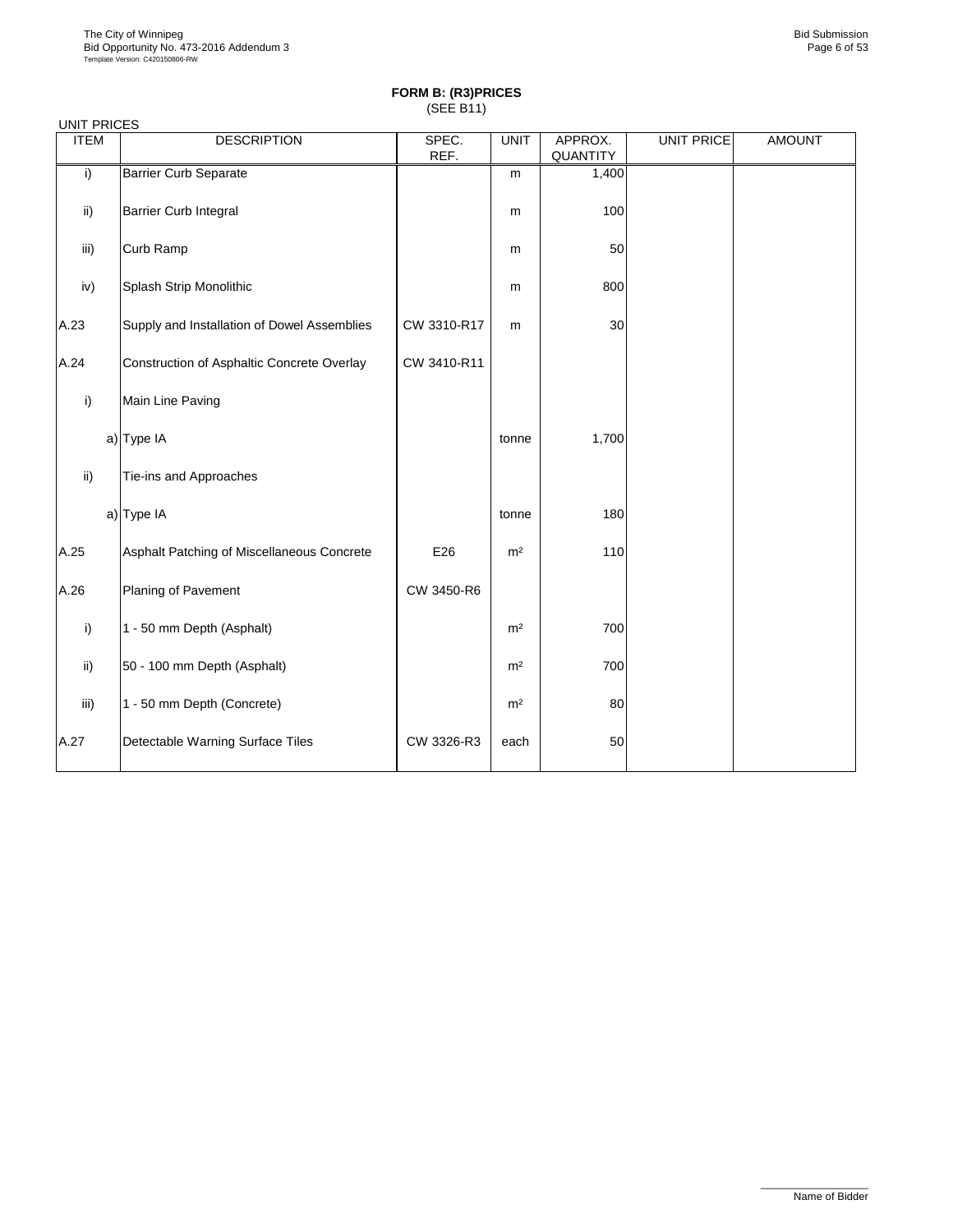| <b>UNIT PRICES</b> |                                                                                                        |                   |                |                            |                   |               |
|--------------------|--------------------------------------------------------------------------------------------------------|-------------------|----------------|----------------------------|-------------------|---------------|
| <b>ITEM</b>        | <b>DESCRIPTION</b>                                                                                     | SPEC.<br>REF.     | <b>UNIT</b>    | APPROX.<br><b>QUANTITY</b> | <b>UNIT PRICE</b> | <b>AMOUNT</b> |
|                    | <b>ROADWORKS - NEW CONSTRUCTION</b>                                                                    |                   |                |                            |                   |               |
| A.28               | Concrete Pavements, Median Slabs, Bull-<br>noses, and Safety Medians                                   | CW 3310-R17       |                |                            |                   |               |
| i)                 | Construction of 230 mm Concrete Pavement<br>(Plain-Dowelled) Slip Form Paving                          |                   | m <sup>2</sup> | 8,800                      |                   |               |
| ii)                | Construction of 200 mm Concrete Pavement<br>(Plain-Dowelled)                                           |                   | m <sup>2</sup> | 2,450                      |                   |               |
| iii)               | Construction of 200 mm Concrete Pavement<br>(Plain-Dowelled, Tinted)                                   | E24               | m <sup>2</sup> | 40                         |                   |               |
| iv)                | Construction of Monolithic Concrete Median<br>Slabs                                                    | SD-226A           | m <sup>2</sup> | 900                        |                   |               |
| V)                 | <b>Construction of Monolithic Concrete Bull-noses</b>                                                  | SD-227C           | m <sup>2</sup> | 100                        |                   |               |
| A.29               | <b>Transit Shelter Foundations</b>                                                                     | E21               | m <sup>2</sup> | 15                         |                   |               |
| A.30               | Concrete Curbs, Curb and Gutter, and Splash<br><b>Strips</b>                                           | CW 3310-R17       |                |                            |                   |               |
| i)                 | Construction of Modified Barrier (180 mm ht,<br>Dowelled)                                              | SD-203B           | m              | 300                        |                   |               |
| ii)                | Construction of Modified Barrier Curb And<br>Gutter (180 mm ht, Integral)                              | SD-203B E30       | m              | 1,300                      |                   |               |
| iii)               | <b>Pinned Barrier Curb</b>                                                                             | SD-205<br>E30     | m              | 100                        |                   |               |
| iv)                | 75 mm Lip Curb and Gutter                                                                              | SD-202A<br>E30    | m              | 75                         |                   |               |
| V)                 | Construction of Curb Ramp (8-12 mm ht,<br>Monolithic)                                                  | SD-229C           | m              | 130                        |                   |               |
| vi)                | Construction of Splash Strip (180 mm ht,<br>Monolithic Barrier Curb, 750 mm width) Slip<br>Form Paving | SD-223A           | m              | 530                        |                   |               |
| vii)               | Construction of Splash Strip, (Separate, 600<br>mm width)                                              | SD-223B           | m              | 1,410                      |                   |               |
| A.31               | Supply and Installation of Dowel Assemblies                                                            | CW 3310-R17       | m              | 1,740                      |                   |               |
| A.32               | Interlocking Paving Stones Charcoal Holland<br>Paver 60x210x210mm                                      | CW 3330-R5<br>E27 | m <sup>2</sup> | 20                         |                   |               |
| A.33               | Interlocking Paving Stones Blue Holland Paver<br>60x105x210mm                                          | CW 3330-R5<br>E27 | m <sup>2</sup> | 5                          |                   |               |
| A.34               | <b>Directional Tactile Strip</b>                                                                       | E28               | m              | 100                        |                   |               |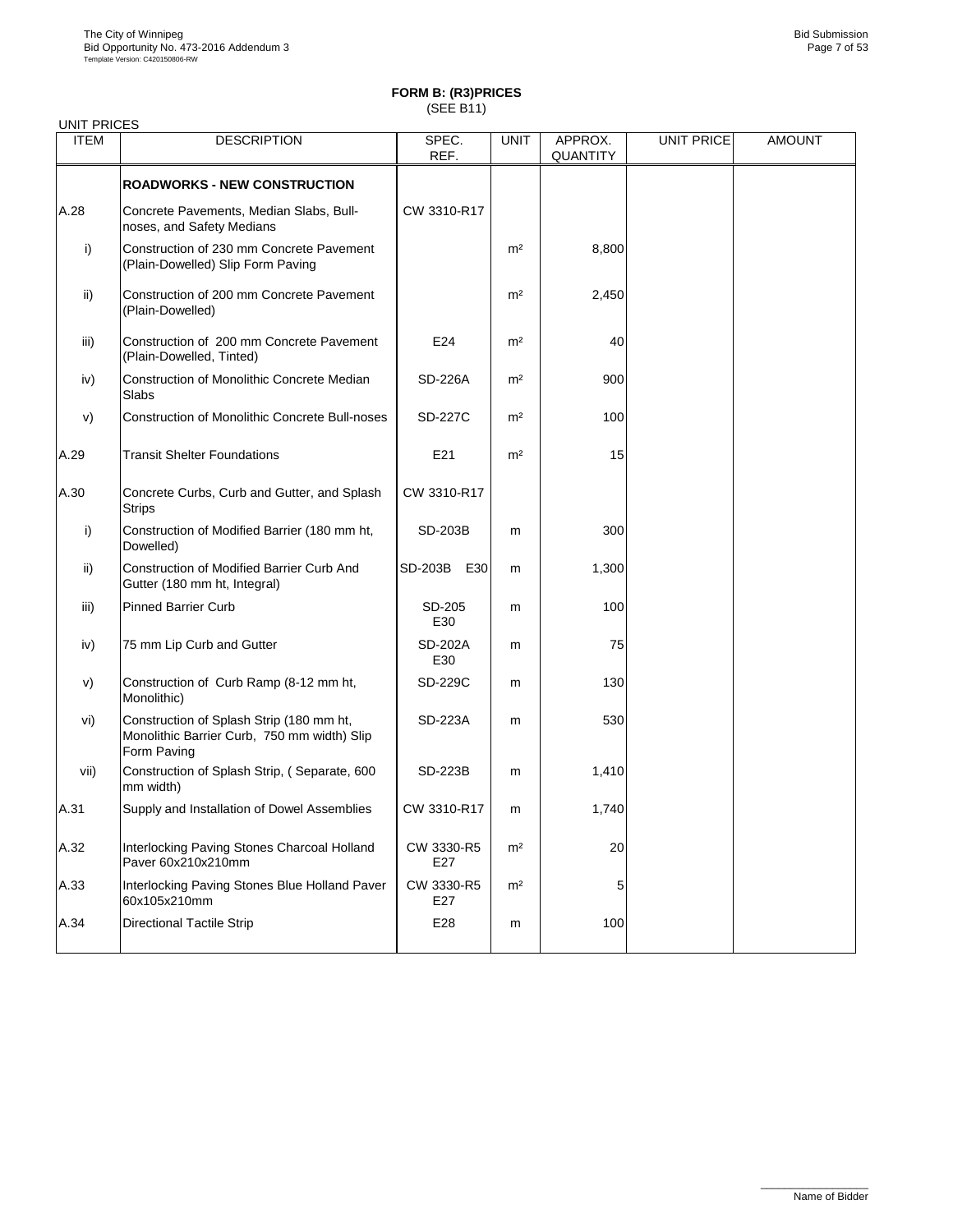| <b>UNIT PRICES</b> |                                                               |               |             |                     |            |               |
|--------------------|---------------------------------------------------------------|---------------|-------------|---------------------|------------|---------------|
| <b>ITEM</b>        | <b>DESCRIPTION</b>                                            | SPEC.<br>REF. | <b>UNIT</b> | APPROX.<br>QUANTITY | UNIT PRICE | <b>AMOUNT</b> |
|                    | <b>JOINT AND CRACK SEALING</b>                                |               |             |                     |            |               |
| A.35               | Reflective Crack Maintenance                                  | CW 3250-R7    | m           | 1,100               |            |               |
|                    | <b>ASSOCIATED DRAINAGE AND</b><br><b>UNDERGROUND WORKS</b>    |               |             |                     |            |               |
| A.36               | Replacing Existing Manhole and Catch Basin<br>Frames & Covers | CW 2130-R12   |             |                     |            |               |
| i)                 | AP-004 - Standard Frame for Manhole and<br>Catch Basin        |               | each        | 1                   |            |               |
| ii)                | AP-005 - Standard Solid Cover for Standard<br>Frame           |               | each        | 1                   |            |               |
| iii)               | AP-006 - Standard Grated Cover for Standard<br>Frame          |               | each        | 1                   |            |               |
| A.37               | Installation of Subdrains                                     | CW 3120-R4    | m           | 270                 |            |               |
|                    | <b>ADJUSTMENTS</b>                                            |               |             |                     |            |               |
| A.38               | Adjustment of Catch Basins / Manholes Frames                  | CW 3210-R7    | each        | $\overline{2}$      |            |               |
| A.39               | <b>Replacing Existing Risers</b>                              | CW 2130-R12   |             |                     |            |               |
| i)                 | Pre-cast Concrete Risers                                      |               | vert. m     | 1.0                 |            |               |
| ii)                | <b>Brick Risers</b>                                           |               | vert. m     | 1.0                 |            |               |
| iii)               | Cast-in-place Concrete                                        |               | vert. m     | 1.0                 |            |               |
| A.40               | <b>Lifter Rings</b>                                           | CW 3210-R7    |             |                     |            |               |
| i)                 | 38 mm                                                         |               | each        | 1                   |            |               |
| ii)                | 51 mm                                                         |               | each        | 4                   |            |               |
| iii)               | 64 mm                                                         |               | each        | 1                   |            |               |
| iv)                | 76 mm                                                         |               | each        | 1                   |            |               |
| A.41               | Adjustment of Valve Boxes                                     | CW 3210-R7    | each        | 9                   |            |               |
| A.42               | Valve Box Extensions                                          | CW 3210-R7    | each        | 7                   |            |               |
| A.43               | Adjustment of Curb Stop Boxes                                 | CW 3210-R7    | each        | 3                   |            |               |
| A.44               | Adjustment of Traffic Signal Service Box<br>Frames            | CW 3210-R7    | each        | 2                   |            |               |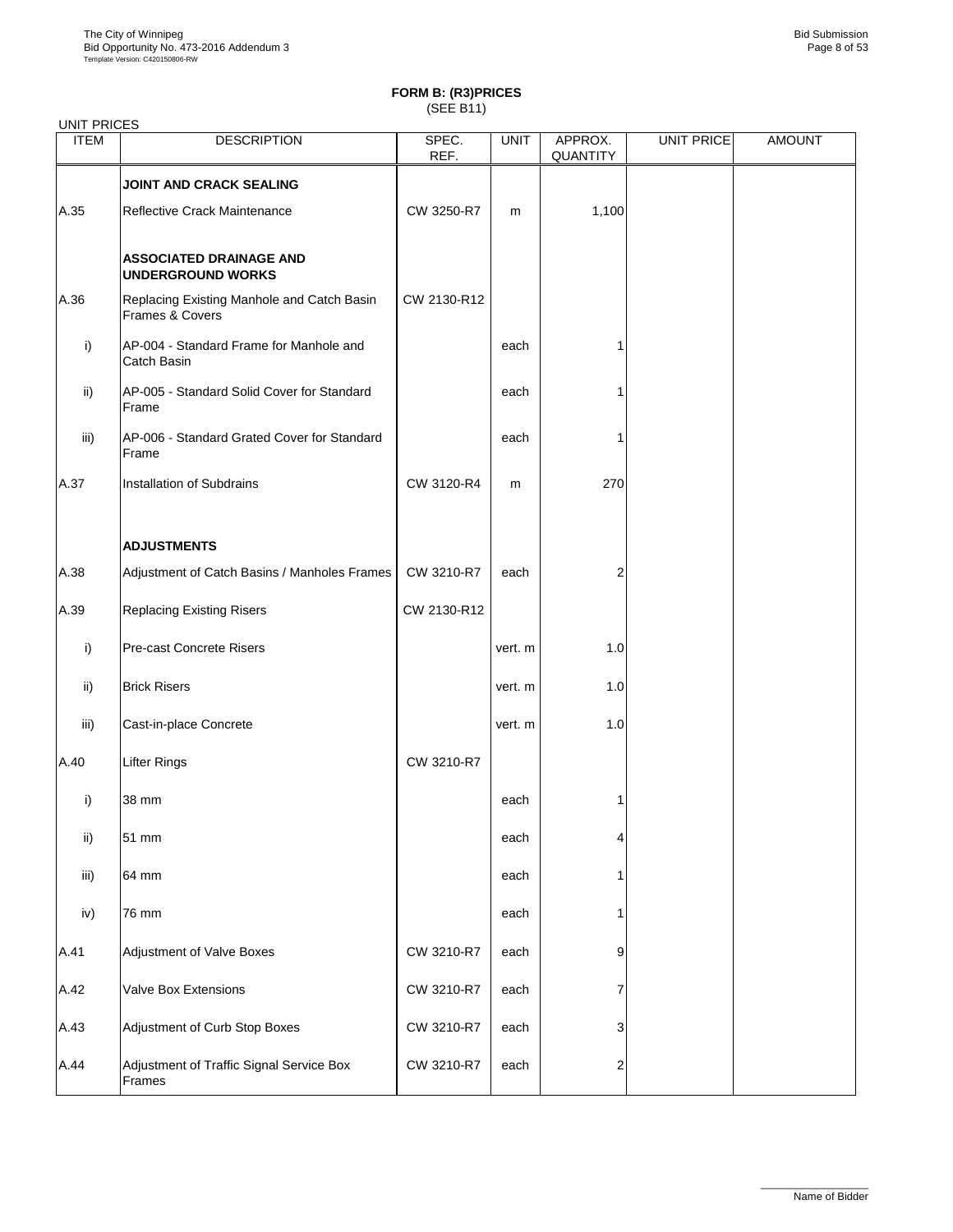| <b>UNIT PRICES</b> |                                                              |                                     |                |                     |                   |               |
|--------------------|--------------------------------------------------------------|-------------------------------------|----------------|---------------------|-------------------|---------------|
| <b>ITEM</b>        | <b>DESCRIPTION</b>                                           | SPEC.<br>REF.                       | <b>UNIT</b>    | APPROX.<br>QUANTITY | <b>UNIT PRICE</b> | <b>AMOUNT</b> |
|                    | <b>ACTIVE TRANSPORTATION PATHWAY</b>                         |                                     |                |                     |                   |               |
| A.45               | Excavation                                                   | CW 3110-R19                         | m <sup>3</sup> | 560                 |                   |               |
| A.46               | Removal of Existing Asphalt                                  | CW 3110-R19                         | m <sup>2</sup> | 870                 |                   |               |
| A.47               | Sub-Grade Compaction                                         | CW 3110-R19                         | m <sup>2</sup> | 3,500               |                   |               |
| A.48               | <b>Crushed Sub-base Material</b>                             | CW 3110-R19                         |                |                     |                   |               |
| i)                 | 50 mm - Limestone                                            |                                     | tonne          | 1,120               |                   |               |
| A.49               | Supplying and Placing Base Course Material                   | CW 3110-R19                         | m <sup>3</sup> | 350                 |                   |               |
| A.50               | <b>HaTelit C</b>                                             | E22                                 | m <sup>2</sup> | 320                 |                   |               |
| A.51               | Separation Geotextile Fabric                                 | CW 3130-R4                          | m <sup>2</sup> | 3,500               |                   |               |
| A.52               | 100 mm Concrete Sidewalk                                     | CW 3325-R5<br><b>SD-228A</b><br>E20 | m <sup>2</sup> | 1,020               |                   |               |
| A.53               | Construction of Asphaltic Concrete Overlay                   | CW 3410-R11                         |                |                     |                   |               |
| i)                 | Main Line Paving                                             |                                     |                |                     |                   |               |
|                    | a) Type IA                                                   |                                     | tonne          | 530                 |                   |               |
| A.54               | Construction of Asphaltic Concrete Base<br>Course (Type III) | CW 3410-R11                         | tonne          | 40                  |                   |               |
| A.55               | Asphalt Rumble Strip                                         | E32                                 | m              | 320                 |                   |               |
| A.56               | Reflective Crack Maintenance                                 | CW 3250-R7                          | m              | 100                 |                   |               |
|                    | LANDSCAPING                                                  |                                     |                |                     |                   |               |
| A.57               | Clearing and Grubbing                                        | CW 3010-R4<br>E16                   |                |                     |                   |               |
| i)                 | Clearing and Grubbing                                        | CW 3010-R4<br>E16                   | ha             | 0.05                |                   |               |
| ii)                | <b>Tree Removal</b>                                          | E16                                 | each           | 10                  |                   |               |
| A.58               | Chain Link Fence Removal                                     | E42                                 | m              | 160                 |                   |               |
| A.59               | Fencing                                                      | CW 3550-R3<br>E40                   |                |                     |                   |               |
| i)                 | Chain Link Fencing 3.66 m HT w Barb Wire                     | E40                                 | m              | 155                 |                   |               |
| ii)                | Man Gate 1.22 m Wide x 2.44 m High                           | E40                                 | each           | $\mathbf{1}$        |                   |               |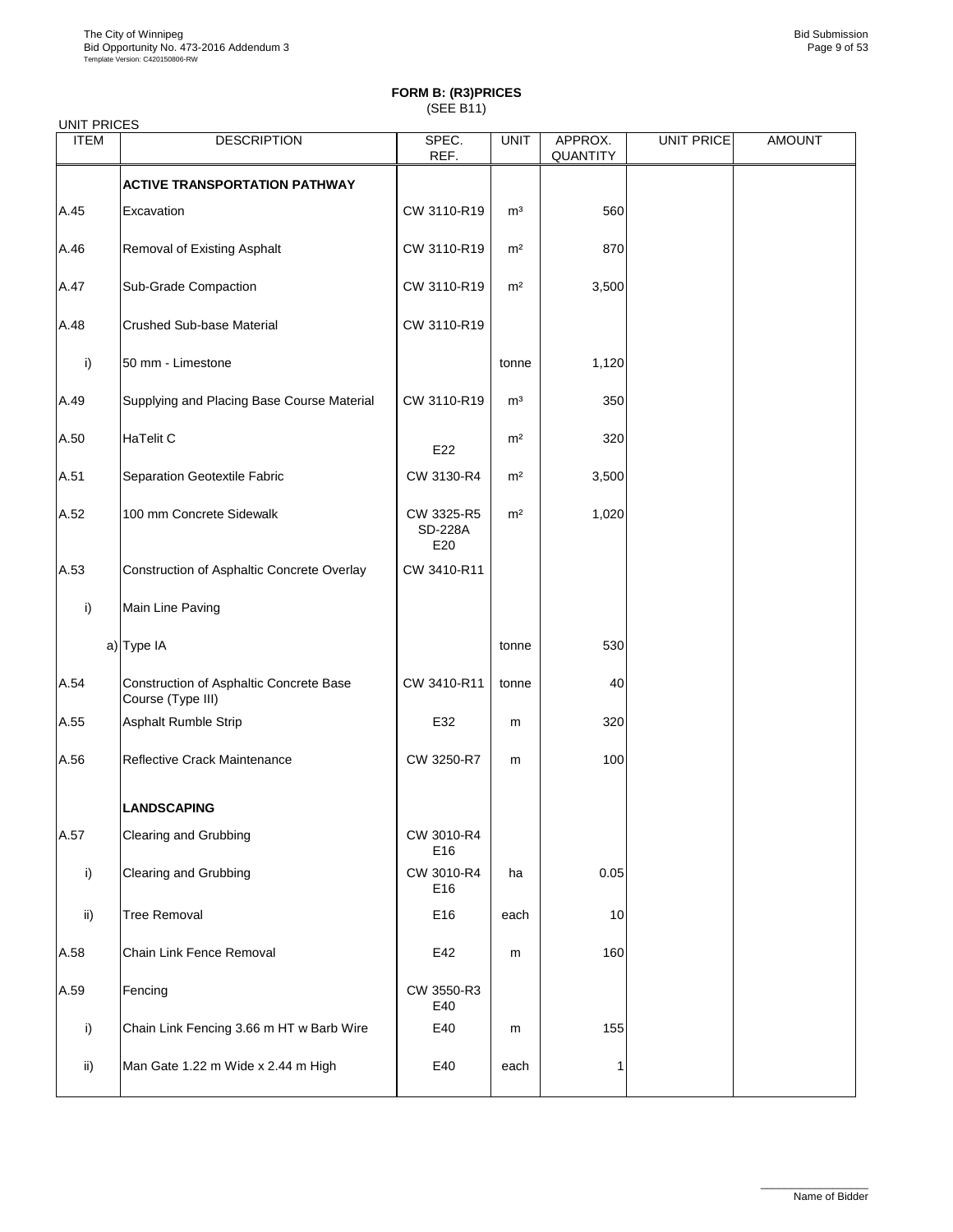| <b>UNIT PRICES</b> |                                                                  |                   |                |                     |                   |               |
|--------------------|------------------------------------------------------------------|-------------------|----------------|---------------------|-------------------|---------------|
| <b>ITEM</b>        | <b>DESCRIPTION</b>                                               | SPEC.<br>REF.     | <b>UNIT</b>    | APPROX.<br>QUANTITY | <b>UNIT PRICE</b> | <b>AMOUNT</b> |
| A.60               | Sodding                                                          | CW 3510-R9<br>E46 |                |                     |                   |               |
| i)                 | Sodding width > 600mm (c/w 75mm imported<br>topsoil)             |                   | m <sup>2</sup> | 7,250               |                   |               |
| ii)                | Sodding width < $or = 600$ mm ( $c/w$ 75 mm<br>imported topsoil) |                   | m <sup>2</sup> | 858                 |                   |               |
| A.61               | Seeding                                                          | CW 3520-R7<br>E47 |                |                     |                   |               |
| i)                 | Seed Mix                                                         |                   | m <sup>2</sup> | 1,550               |                   |               |
| ii)                | Fescue Overs-seed Mix                                            |                   | m <sup>2</sup> | 7,250               |                   |               |
| A.62               | Soil Amendments for Seeding                                      | E45               | m <sup>2</sup> | 1,550               |                   |               |
| A.63               | <b>Plant Material</b>                                            | E48               |                |                     |                   |               |
| i)                 | Ohio Buckeye (50 mm cal.)                                        |                   | each           | 4                   |                   |               |
| ii)                | Delta Hackberry (50 mm cal.)                                     |                   | each           | 4                   |                   |               |
| iii)               | Japanese Tree Lilac (50 mm cal.)                                 |                   | each           | 3                   |                   |               |
| A.64               | Site Furnishings                                                 | E39               |                |                     |                   |               |
| i)                 | Bench (Pick-up and Installation only)                            |                   | each           | 1                   |                   |               |
| ii)                | Waste Receptacle (Pick-up and Installation<br>only)              |                   | each           |                     |                   |               |
| A.65               | <b>Interlocking Paving Stones</b>                                | CW 3335-R1        | m <sup>2</sup> | 9                   |                   |               |
| A.66               | Lean Concrete Base                                               | CW 3335-R1        | m <sup>2</sup> | 9                   |                   |               |
|                    | <b>MISCELLANEOUS</b>                                             |                   |                |                     |                   |               |
| A.67               | Supply and Installation of Crash Attenuation<br>Barrier          | E36               | each           | 2                   |                   |               |
| A.68               | Supply and Place Crash Attenuation Barrels                       | E37               | each           | 9                   |                   |               |
| Α                  | <u>WILKES INTERSECTION-SURFACE WORKS</u>                         |                   |                |                     | Subtotal:         |               |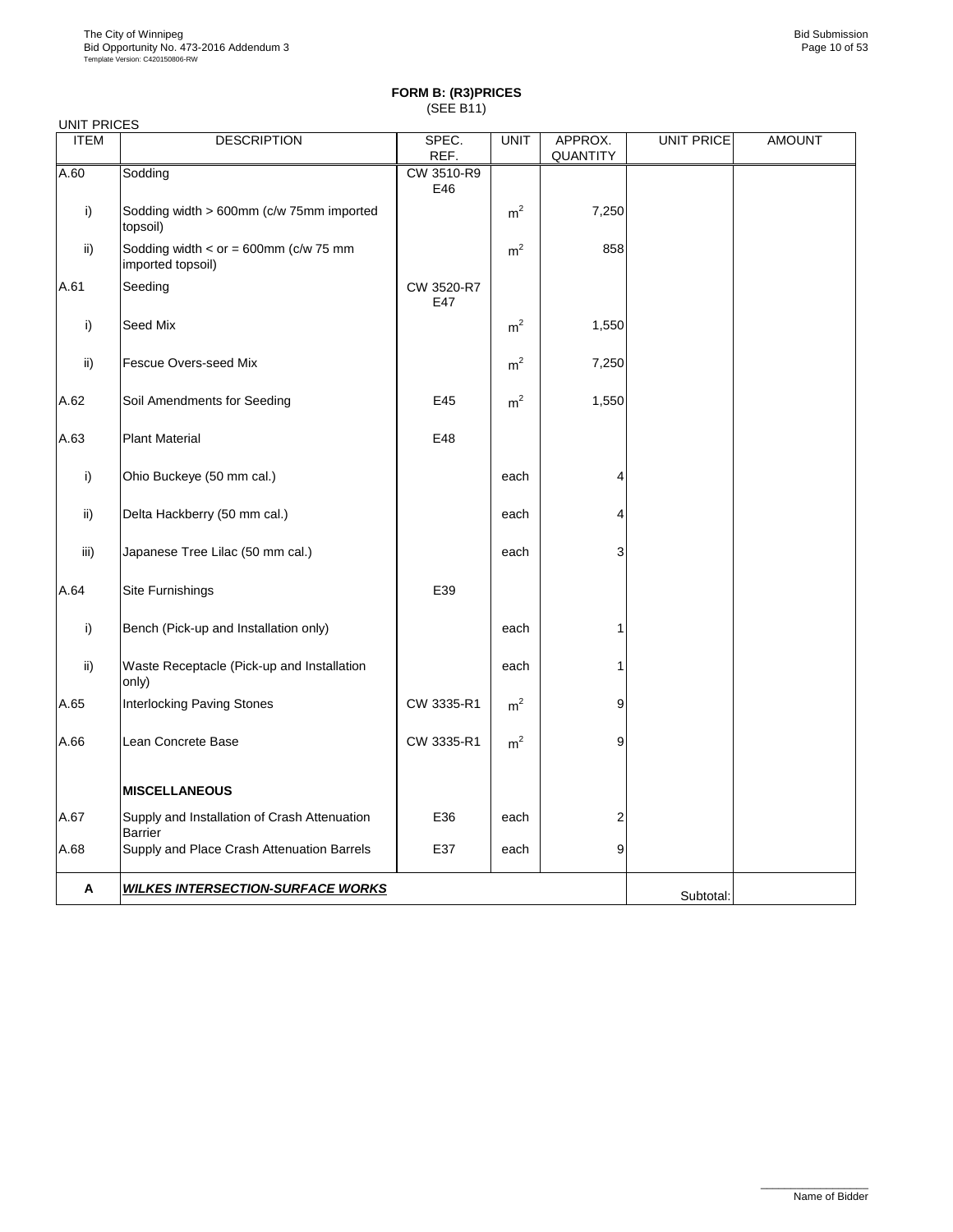| <b>UNIT PRICES</b> |                                            |                    |                |                     |                   |               |
|--------------------|--------------------------------------------|--------------------|----------------|---------------------|-------------------|---------------|
| <b>ITEM</b>        | <b>DESCRIPTION</b>                         | SPEC.<br>REF.      | <b>UNIT</b>    | APPROX.<br>QUANTITY | <b>UNIT PRICE</b> | <b>AMOUNT</b> |
| В                  | <b>BGSA-SURFACE WORKS</b>                  |                    |                |                     |                   |               |
|                    | <b>EARTH AND BASE WORKS</b>                |                    |                |                     |                   |               |
| B.1                | Common Excavation                          | CW 3110-R19<br>E19 | m <sup>3</sup> | 91,360              |                   |               |
| B.2                | Roadway Excavation                         | CW 3110-R19<br>E19 | m <sup>3</sup> | 31,210              |                   |               |
| <b>B.3</b>         | Sub-Grade Compaction                       | CW 3110-R19        | m <sup>2</sup> | 32,200              |                   |               |
| B.4                | Crushed Sub-base Material                  | CW 3110-R19        |                |                     |                   |               |
| i)                 | 50 mm - Limestone                          |                    | tonne          | 14,250              |                   |               |
| ii)                | 100 mm - Limestone                         |                    | tonne          | 3,840               |                   |               |
| iii)               | 150 mm - Limestone                         |                    | tonne          | 43,860              |                   |               |
| <b>B.5</b>         | Supplying and Placing Base Course Material | CW 3110-R19        | m <sup>3</sup> | 2,830               |                   |               |
| <b>B.6</b>         | <b>Grading of Boulevards</b>               | CW 3110-R19<br>E19 | m <sup>2</sup> | 22,100              |                   |               |
| B.7                | Removal of Existing Concrete Bases         | CW 3110-R19        |                |                     |                   |               |
| i)                 | 600 mm Diameter or Less                    |                    | each           |                     |                   |               |
| <b>B.8</b>         | Separation Geotextile Fabric               | CW 3130-R4         | m <sup>2</sup> | 32,200              |                   |               |
| <b>B.9</b>         | Supply and Install Geogrid                 | CW 3135-R1         | m <sup>2</sup> | 7,450               |                   |               |
| <b>B.10</b>        | <b>Fill Material</b>                       | CW 3170-R3<br>E19  |                |                     |                   |               |
| i)                 | Placing Suitable Site Material             |                    | m <sup>3</sup> | 3,400               |                   |               |
|                    | <b>ROADWORKS - RENEWALS</b>                |                    |                |                     |                   |               |
| <b>B.11</b>        | Pavement Removal                           | CW 3110-R19        |                |                     |                   |               |
| i)                 | Concrete Pavement                          |                    | m <sup>2</sup> | 9,900               |                   |               |
| ii)                | Asphalt Pavement                           |                    | m <sup>2</sup> | 9,255               |                   |               |
| <b>B.12</b>        | Miscellaneous Concrete Slab Removal        | CW 3235-R9         |                |                     |                   |               |
| i)                 | Monolithic Median Slab                     |                    | m <sup>2</sup> | 400                 |                   |               |
| ii)                | 100 mm Sidewalk                            |                    | m <sup>2</sup> | 1,650               |                   |               |
| iii)               | <b>Bullnose</b>                            |                    | m <sup>2</sup> | 20                  |                   |               |
|                    |                                            |                    |                |                     |                   |               |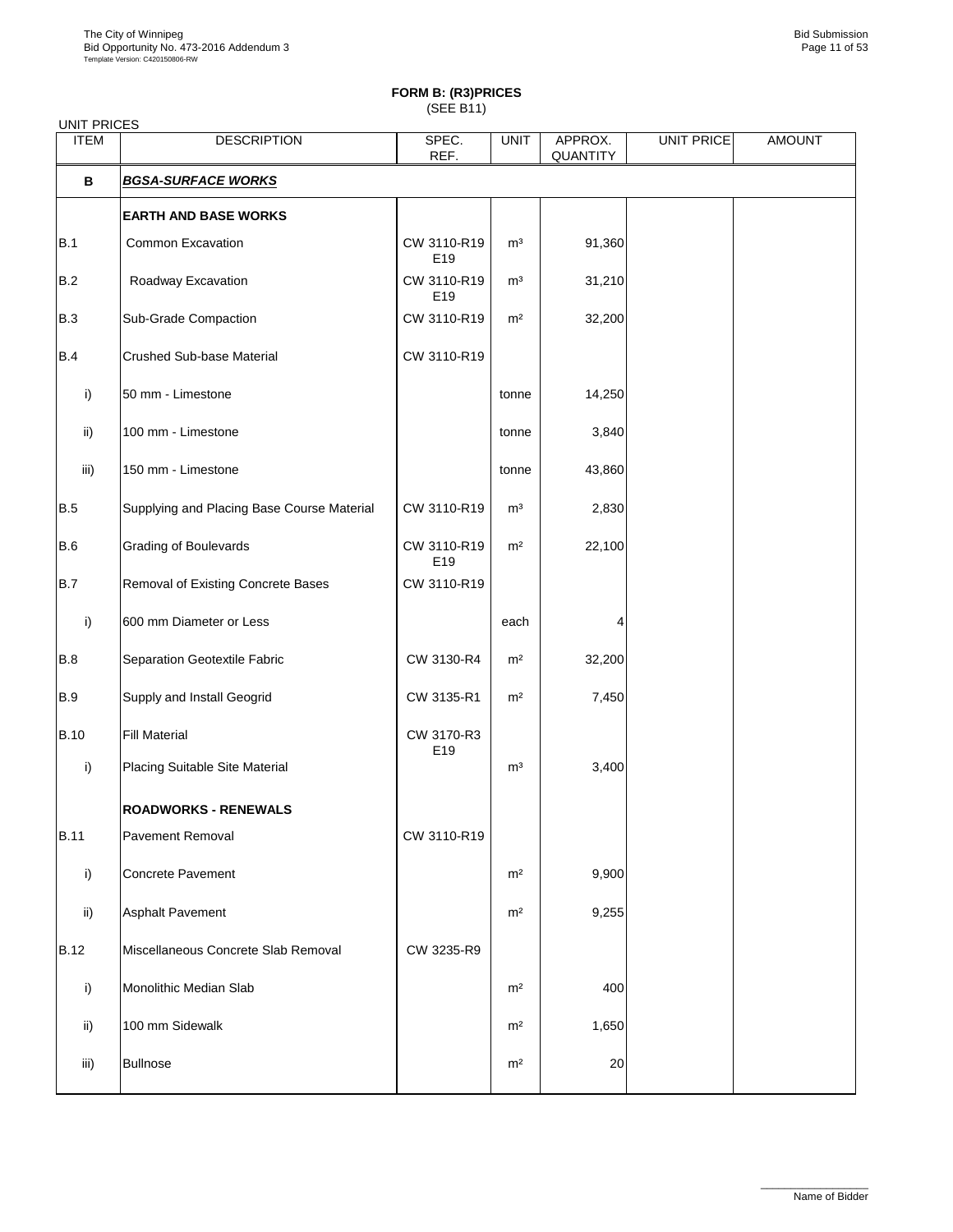| <b>UNIT PRICES</b> |                                                                                    |                |                |                     |                   |               |
|--------------------|------------------------------------------------------------------------------------|----------------|----------------|---------------------|-------------------|---------------|
| <b>ITEM</b>        | <b>DESCRIPTION</b>                                                                 | SPEC.<br>REF.  | <b>UNIT</b>    | APPROX.<br>QUANTITY | <b>UNIT PRICE</b> | <b>AMOUNT</b> |
| <b>B.13</b>        | Concrete Curb Removal                                                              | CW 3240-R10    |                |                     |                   |               |
| i)                 | <b>Barrier Curb Separate</b>                                                       |                | m              | 2,130               |                   |               |
| ii)                | Barrier Curb Integral                                                              |                | m              | 300                 |                   |               |
| iii)               | Curb Ramp                                                                          |                | m              | 60                  |                   |               |
| <b>B.14</b>        | Line Painting                                                                      | E33            | m              | 200                 |                   |               |
| <b>B.15</b>        | Detectable Warning Surface Tiles                                                   | CW 3326-R3     | each           | 35                  |                   |               |
|                    | <b>ROADWORKS - NEW CONSTRUCTION</b>                                                |                |                |                     |                   |               |
| <b>B.16</b>        | Concrete Pavements, Median Slabs, Bull-<br>noses, and Safety Medians               | CW 3310-R17    |                |                     |                   |               |
| i)                 | Construction of 250 mm Concrete Pavement<br>(Plain-Dowelled)                       |                | m <sup>2</sup> | 165                 |                   |               |
| ii)                | Construction of 230 mm Concrete Pavement<br>(Plain-Dowelled) Slip Form Paving      |                | m <sup>2</sup> | 13,000              |                   |               |
| iii)               | Construction of 200 mm Concrete Pavement<br>(Plain-Dowelled)                       |                | m <sup>2</sup> | 830                 |                   |               |
| iv)                | Construction of Monolithic Concrete Median<br>Slabs                                | SD-226A        | m <sup>2</sup> | 640                 |                   |               |
| V)                 | Construction of Concrete Safety Medians                                            | <b>SD-226B</b> | m <sup>2</sup> | 110                 |                   |               |
| vi)                | <b>Construction of Monolithic Concrete Bull-noses</b>                              | <b>SD-227C</b> | m <sup>2</sup> | 40                  |                   |               |
| <b>B.17</b>        | <b>Transit Shelter Foundations</b>                                                 | E21            | m <sup>2</sup> | 10                  |                   |               |
| <b>B.18</b>        | Concrete Curbs, Curb and Gutter, and Splash<br><b>Strips</b>                       | CW 3310-R17    |                |                     |                   |               |
| i)                 | Construction of Barrier (180 mm ht, Dowelled)                                      | SD-205         | m              | 200                 |                   |               |
| ii)                | Construction of Barrier (180 mm ht, Separate,<br>Slip Formed)                      | SD-203A        | m              | 155                 |                   |               |
| iii)               | Modified Barrier Curb and Gutter                                                   | SD-203B<br>E30 | m              | 1,330               |                   |               |
| iv)                | Barrier Curb and Gutter                                                            | SD-200<br>E30  | m              | 850                 |                   |               |
| V)                 | 75 mm Lip Curb and Gutter                                                          | SD-202A<br>E30 | m              | 500                 |                   |               |
| vi)                | <b>Pinned Barrier Curb</b>                                                         | SD-203B<br>E30 | m              | 110                 |                   |               |
| vii)               | Construction of Curb Ramp and Gutter                                               | E30            | m              | 13                  |                   |               |
| viii)              | Construction of Curb Ramp (8-12 mm ht,<br>Monolithic)                              | SD-229C        | m              | 140                 |                   |               |
| ix)                | Construction of Splash Strip (180 mm ht,<br>Monolithic Barrier Curb, 750 mm width) | SD-223A        | m              | 1,200               |                   |               |
|                    |                                                                                    |                |                |                     |                   |               |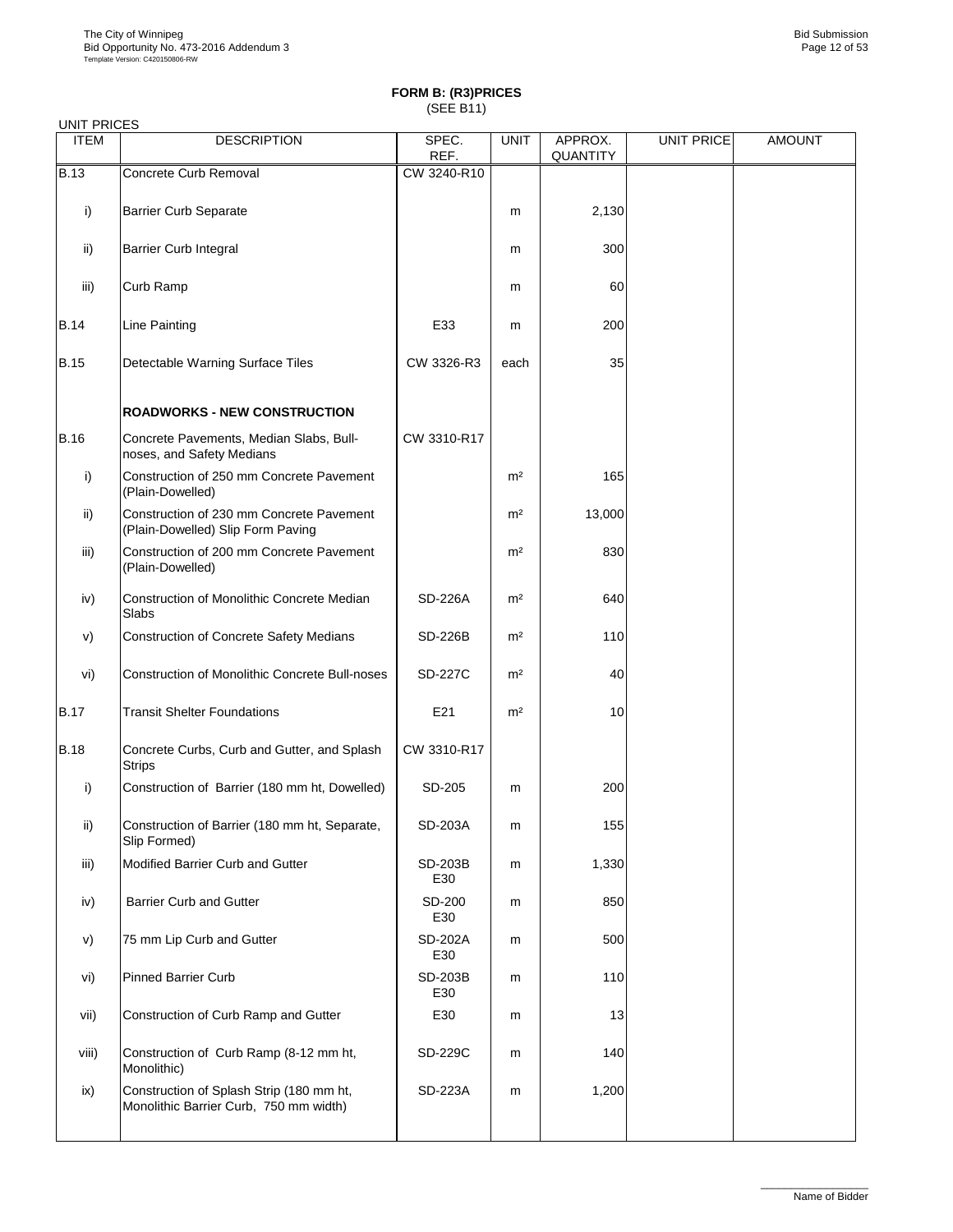| <b>UNIT PRICES</b> |                                                                   |                   |                |                            |                   |               |
|--------------------|-------------------------------------------------------------------|-------------------|----------------|----------------------------|-------------------|---------------|
| <b>ITEM</b>        | <b>DESCRIPTION</b>                                                | SPEC.<br>REF.     | <b>UNIT</b>    | APPROX.<br><b>QUANTITY</b> | <b>UNIT PRICE</b> | <b>AMOUNT</b> |
| X)                 | Construction of Splash Strip, (Separate, 600<br>mm width)         | SD-223B           | m              | 1,500                      |                   |               |
| <b>B.19</b>        | Supply and Installation of Dowel Assemblies                       | CW 3310-R17       | m              | 2,375                      |                   |               |
| <b>B.20</b>        | Interlocking Paving Stones Charcoal Holland<br>Paver 60x210x210mm | CW 3330-R5<br>E27 | m <sup>2</sup> | 15                         |                   |               |
| <b>B.21</b>        | Interlocking Paving Stones Blue Holland Paver<br>60x105x210mm     | CW 3330-R5<br>E27 | m <sup>2</sup> | 5                          |                   |               |
| <b>B.22</b>        | <b>Directional Tactile Strip</b>                                  | E28               | m              | 40                         |                   |               |
| <b>B.23</b>        | Construction of Asphaltic Concrete Pavements                      | CW 3410-R11       |                |                            |                   |               |
| i)                 | Main Line Paving                                                  |                   |                |                            |                   |               |
|                    | a) Type IA                                                        |                   | tonne          | 3,200                      |                   |               |
| $\mathsf{ii}$      | Tie-ins and Approaches                                            |                   |                |                            |                   |               |
|                    | a) Type IA                                                        |                   | tonne          | 125                        |                   |               |
| <b>B.24</b>        | Construction of Asphaltic Concrete Base<br>Course (Type III)      | CW 3410-R11       | tonne          | 3,400                      |                   |               |
|                    | JOINT AND CRACK SEALING                                           |                   |                |                            |                   |               |
| <b>B.25</b>        | Reflective Crack Maintenance                                      | CW 3250-R7        | m              | 350                        |                   |               |
|                    | <b>ACTIVE TRANSPORTATION PATHWAY</b>                              |                   |                |                            |                   |               |
| <b>B.26</b>        | Excavation                                                        | CW 3110-R19       | m <sup>3</sup> | 1,850                      |                   |               |
| <b>B.27</b>        | Removal of Existing Asphalt                                       | CW 3110-R19       | m <sup>2</sup> | 2900                       |                   |               |
| <b>B.28</b>        | Sub-Grade Compaction                                              | CW 3110-R19       | m <sup>2</sup> | 7,910                      |                   |               |
| B.29               | Crushed Sub-base Material                                         | CW 3110-R19       |                |                            |                   |               |
| i)                 | 50 mm - Limestone                                                 |                   | tonne          | 3,040                      |                   |               |
| <b>B.30</b>        | Supplying and Placing Base Course Material                        | CW 3110-R19       | m <sup>3</sup> | 610                        |                   |               |
| <b>B.31</b>        | Separation Geotextile Fabric                                      | CW 3130-R4        | m <sup>2</sup> | 7,910                      |                   |               |
| i)                 | Construction of Monolithic Curb and Sidewalk                      | SD-228B E20       | m <sup>2</sup> | 100                        |                   |               |
| <b>B.32</b>        | 100 mm Concrete Sidewalk                                          | CW 3325-R5        | m <sup>2</sup> | 2,400                      |                   |               |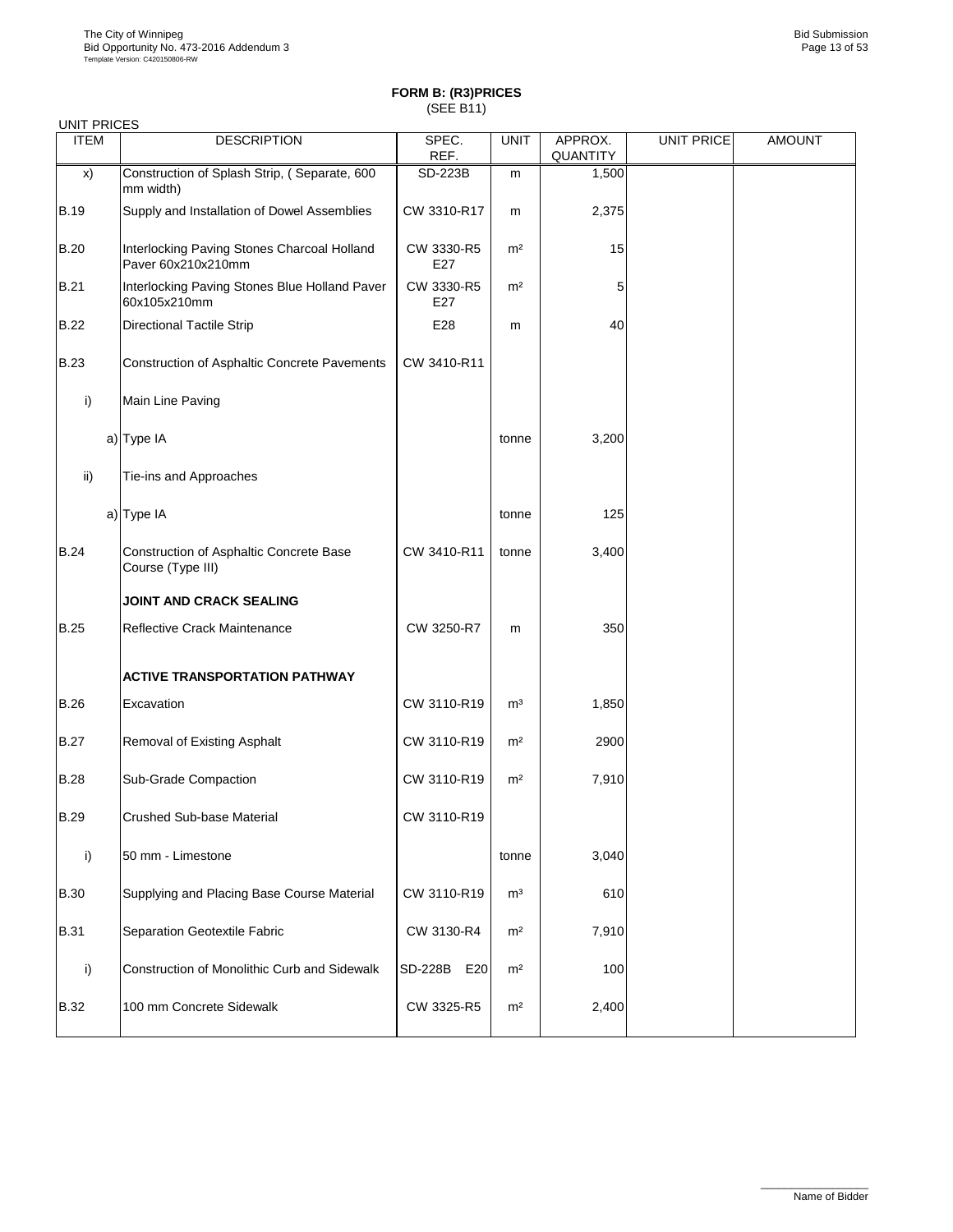| <b>UNIT PRICES</b> |                                                                  |                   |                |                     |                   |               |
|--------------------|------------------------------------------------------------------|-------------------|----------------|---------------------|-------------------|---------------|
| <b>ITEM</b>        | <b>DESCRIPTION</b>                                               | SPEC.<br>REF.     | <b>UNIT</b>    | APPROX.<br>QUANTITY | <b>UNIT PRICE</b> | <b>AMOUNT</b> |
| <b>B.33</b>        | Construction of Asphaltic Concrete Overlay                       | CW 3410-R11       |                |                     |                   |               |
| i)                 | Main Line Paving                                                 |                   |                |                     |                   |               |
|                    | a) Type IA                                                       |                   | tonne          | 1,155               |                   |               |
| <b>B.34</b>        | Asphalt Rumble Strip                                             | E32               | m              | 920                 |                   |               |
| <b>B.35</b>        | Reflective Crack Maintenance                                     | CW 3250-R7        | m              | 230                 |                   |               |
|                    | <b>ASSOCIATED DRAINAGE AND</b><br><b>UNDERGROUND WORKS</b>       |                   |                |                     |                   |               |
| <b>B.36</b>        | Installation of Subdrains                                        | CW 3120-R4        | m              | 1,200               |                   |               |
|                    | <b>LANDSCAPING</b>                                               |                   |                |                     |                   |               |
| <b>B.37</b>        | Clearing and Grubbing                                            | CW 3010-R4<br>E16 |                |                     |                   |               |
| i)                 | Clearing and Grubbing                                            |                   | ha             | 0.02                |                   |               |
| ii)                | <b>Tree Removal</b>                                              |                   | each           | 80                  |                   |               |
| <b>B.38</b>        | Chain Link Fence Removal                                         | E42               | m              | 730                 |                   |               |
| <b>B.39</b>        | Fencing                                                          | CW 3550-R3<br>E40 |                |                     |                   |               |
| i)                 | Chain Link Fencing 1.83 m HT                                     |                   | m              | 255                 |                   |               |
| ii)                | Chain Link Fencing 1.83 m HT w Barb Wire                         |                   | m              | 210                 |                   |               |
| iii)               | <b>New Ornamental Fencing</b>                                    |                   | m              | 5                   |                   |               |
| iv)                | Man Gate 1.22 m Wide x 1.83 m High                               |                   | each           |                     |                   |               |
| V)                 | Chain Link Baseball Backstop                                     |                   | each           | 1                   |                   |               |
| vi)                | Remove, Salvage and Install Ornamental Fence                     |                   | m              | 55                  |                   |               |
| vii)               | Remove, Salvage and Install Wood Fence                           |                   | m              | 13                  |                   |               |
| <b>B.40</b>        | Sodding                                                          | CW 3510-R9<br>E46 |                |                     |                   |               |
| i)                 | Sodding width > 600mm (c/w 75mm imported<br>topsoil)             |                   | m <sup>2</sup> | 20,650              |                   |               |
| ii)                | Sodding width < $or = 600$ mm ( $c/w$ 75 mm<br>imported topsoil) |                   | m <sup>2</sup> | 1,100               |                   |               |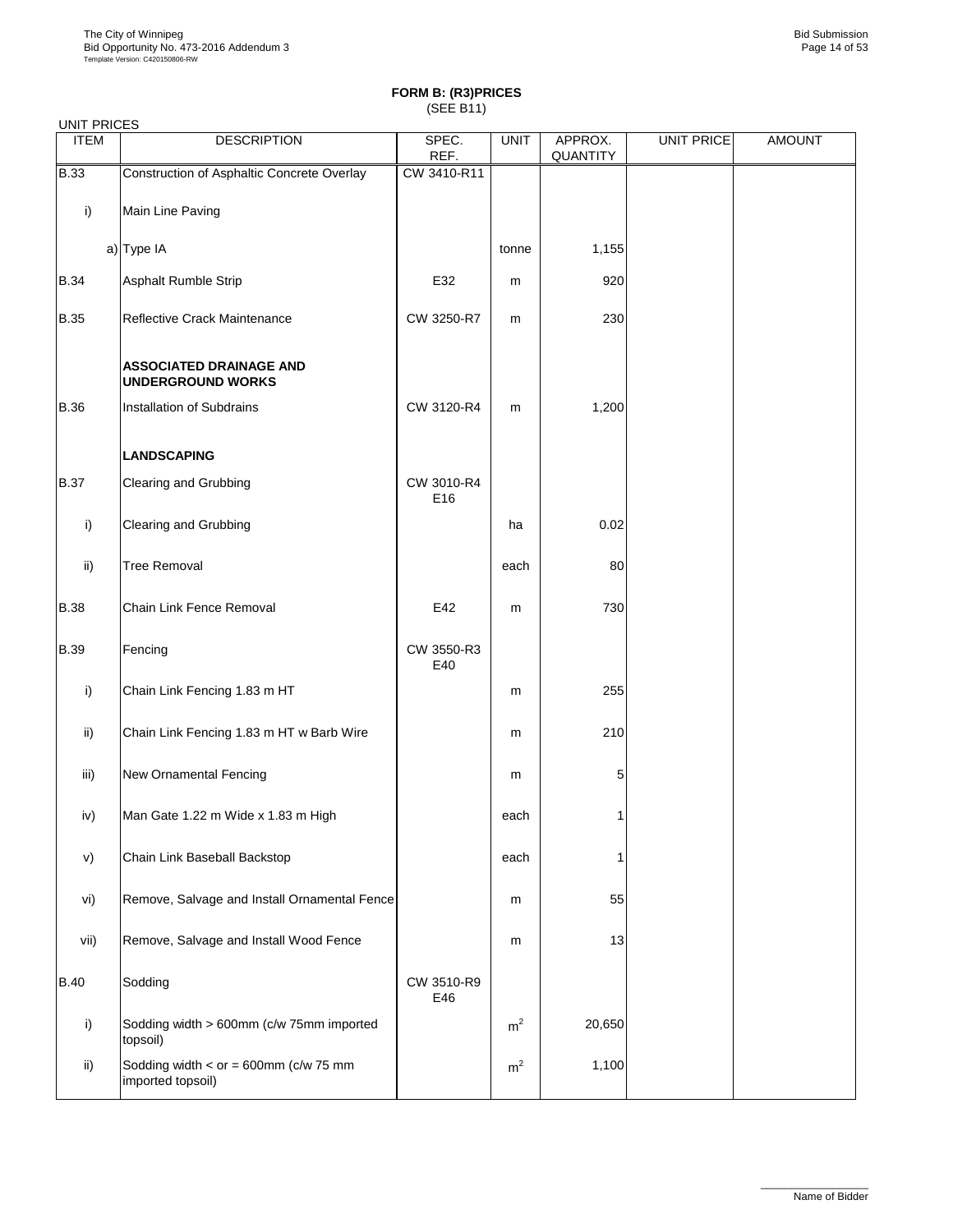| UNIT PRICES |                                                    |                   |                |                     |                   |               |  |  |  |
|-------------|----------------------------------------------------|-------------------|----------------|---------------------|-------------------|---------------|--|--|--|
| <b>ITEM</b> | <b>DESCRIPTION</b>                                 | SPEC.<br>REF.     | <b>UNIT</b>    | APPROX.<br>QUANTITY | <b>UNIT PRICE</b> | <b>AMOUNT</b> |  |  |  |
| <b>B.41</b> | Seeding                                            | CW 3520-R7<br>E47 |                |                     |                   |               |  |  |  |
| i)          | Seed Mix                                           |                   | m <sup>2</sup> | 11,750              |                   |               |  |  |  |
| ii)         | Fescue Overs-seed Mix                              |                   | m <sup>2</sup> | 20,650              |                   |               |  |  |  |
| <b>B.42</b> | Soil Amendments for Seeding                        | E45               | m <sup>2</sup> | 11,750              |                   |               |  |  |  |
| <b>B.43</b> | Planting Beds with Growing Medium (450mm<br>Depth) | E45               | m <sup>2</sup> | 125                 |                   |               |  |  |  |
| <b>B.44</b> | Wood Chip Mulch                                    | E45               | m <sup>2</sup> | 125                 |                   |               |  |  |  |
| <b>B.45</b> | Heavy Duty Plastic Landscape Edger                 | E45               | m              | 60                  |                   |               |  |  |  |
| <b>B.46</b> | <b>Plant Material</b>                              | E48               |                |                     |                   |               |  |  |  |
| i)          | Colorado Spruce (2.4 m HT)                         |                   | each           | 8                   |                   |               |  |  |  |
| ii)         | Baron Manitoba Maple (65 mm cal.)                  |                   | each           | 11                  |                   |               |  |  |  |
| iii)        | Silver Maple (65 mm cal.)                          |                   | each           | 3                   |                   |               |  |  |  |
| iv)         | Ohio Buckeye (50 mm cal.)                          |                   | each           | 12                  |                   |               |  |  |  |
| v)          | Prairie Horizon Alder (50 mm cal.)                 |                   | each           | 12                  |                   |               |  |  |  |
| vi)         | Delta Hackberry (50 mm cal.)                       |                   | each           | 23                  |                   |               |  |  |  |
| vii)        | Bur Oak (45 mm cal.)                               |                   | each           | 1                   |                   |               |  |  |  |
| viii)       | Glenleven Linden (65 mm cal.)                      |                   | each           | 2                   |                   |               |  |  |  |
| ix)         | American Elm (65 mm cal.)                          |                   | each           | 10                  |                   |               |  |  |  |
| x)          | Brandon Elm (65 mm cal)                            |                   | each           | 14                  |                   |               |  |  |  |
| xi)         | Amur Maple (50 mm cal.)                            |                   | each           | 9                   |                   |               |  |  |  |
| xii)        | Japanese Tree Lilac (50 mm cal.)                   |                   | each           | 7                   |                   |               |  |  |  |
| xiii)       | False Spirea (0.80 m HT)                           |                   | each           | 15                  |                   |               |  |  |  |
| xiv)        | Charles Joly Lilac (1.2 m HT)                      |                   | each           | 12                  |                   |               |  |  |  |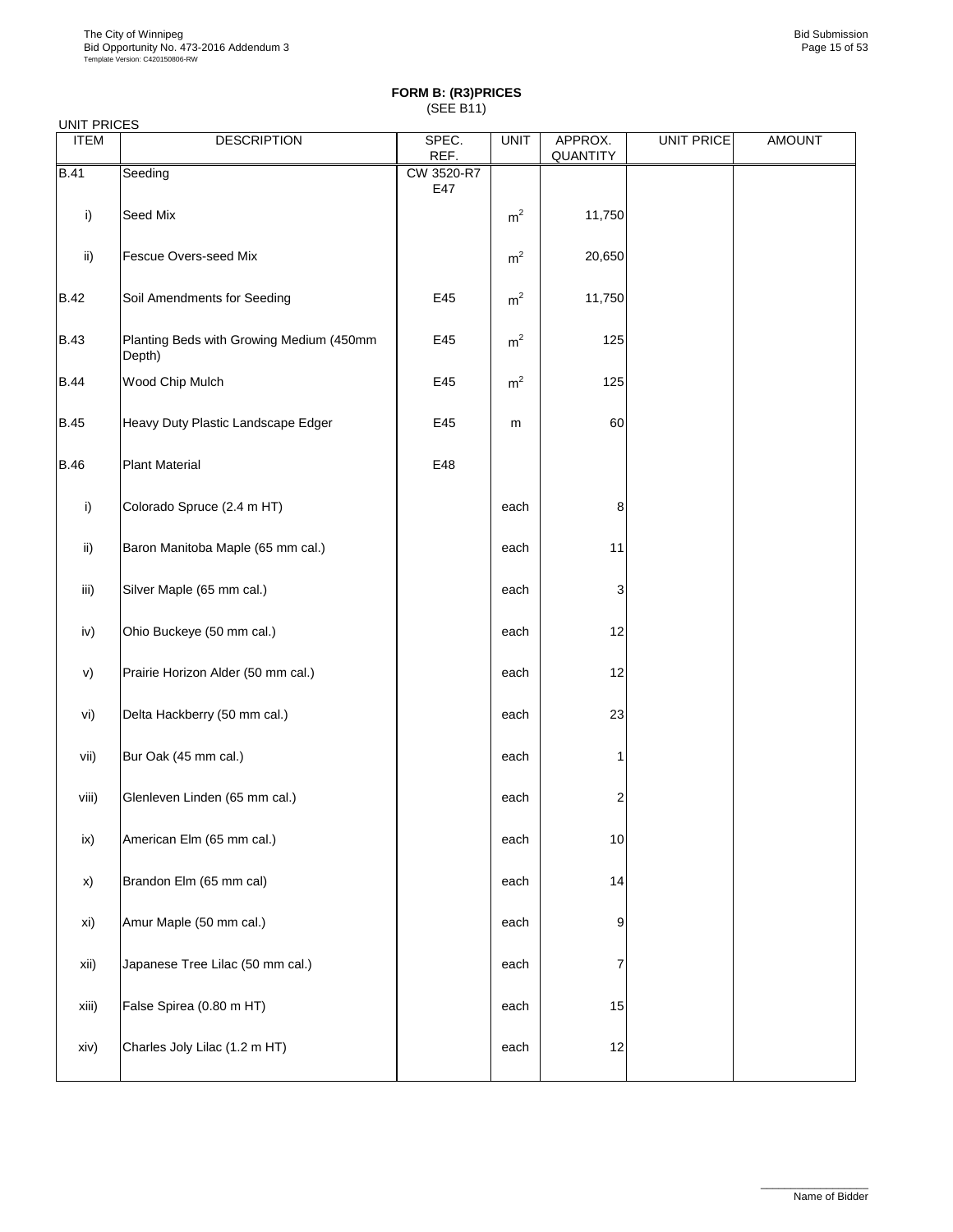| <b>UNIT PRICES</b> |                                                                   |               |                |                         |                   |               |
|--------------------|-------------------------------------------------------------------|---------------|----------------|-------------------------|-------------------|---------------|
| <b>ITEM</b>        | <b>DESCRIPTION</b>                                                | SPEC.<br>REF. | <b>UNIT</b>    | APPROX.<br>QUANTITY     | <b>UNIT PRICE</b> | <b>AMOUNT</b> |
| xv)                | Meyer Lilac (0.60 m HT)                                           |               | each           | 45                      |                   |               |
| xvi)               | Nannyberry (0.80 m HT)                                            |               | each           | 9                       |                   |               |
| xvii)              | Abbotswood Potentilla (0.50 m ht)                                 |               | each           | 45                      |                   |               |
| xviii)             | Gray Gleam Junipers (1.0 m ht)                                    |               | each           | 8                       |                   |               |
| xix)               | Big Tuna Mugo Pine (0.80 m ht.)                                   |               | each           | 5                       |                   |               |
| xx)                | Calgary Carpet Juniper (0.60 m width)                             |               | each           | 13                      |                   |               |
| xxi)               | Hughes Juniper (0.60 m width)                                     |               | each           | 5                       |                   |               |
| xxii)              | Blue Chip Juniper (0.50 m width)                                  |               | each           | 11                      |                   |               |
| <b>B.47</b>        | Chemical Application of Herbicide                                 | E51           | m <sup>2</sup> | 1000                    |                   |               |
| <b>B.48</b>        | Site Furnishings                                                  | E39           |                |                         |                   |               |
| i)                 | Bench (Pick-up and Installation only)                             |               | each           | $\overline{\mathbf{c}}$ |                   |               |
| ii)                | Waste Receptacle (Pick-up and Installation<br>only)               |               | each           | 2                       |                   |               |
| <b>B.49</b>        | Interlocking Paving Stones                                        | CW 3335-R1    | m <sup>2</sup> | 18                      |                   |               |
| <b>B.50</b>        | Lean Concrete Base                                                | CW 3335-R1    | m <sup>2</sup> | 18                      |                   |               |
| <b>B.51</b>        | Crushed Limestone Path                                            | E43           | m <sup>2</sup> | 600                     |                   |               |
| <b>B.52</b>        | Infield Granular                                                  | E44           | m <sup>2</sup> | 725                     |                   |               |
| <b>B.53</b>        | Cash Allowance for Irrigation Systems                             | E53           | l.s            | 1                       | \$5,000.00        | \$5,000.00    |
| <b>B.54</b>        | Long Term Maintenance                                             | E49           |                |                         |                   |               |
| i)                 | General Maintenance of Plant Material and<br><b>Planting Beds</b> |               | annual         | 2                       |                   |               |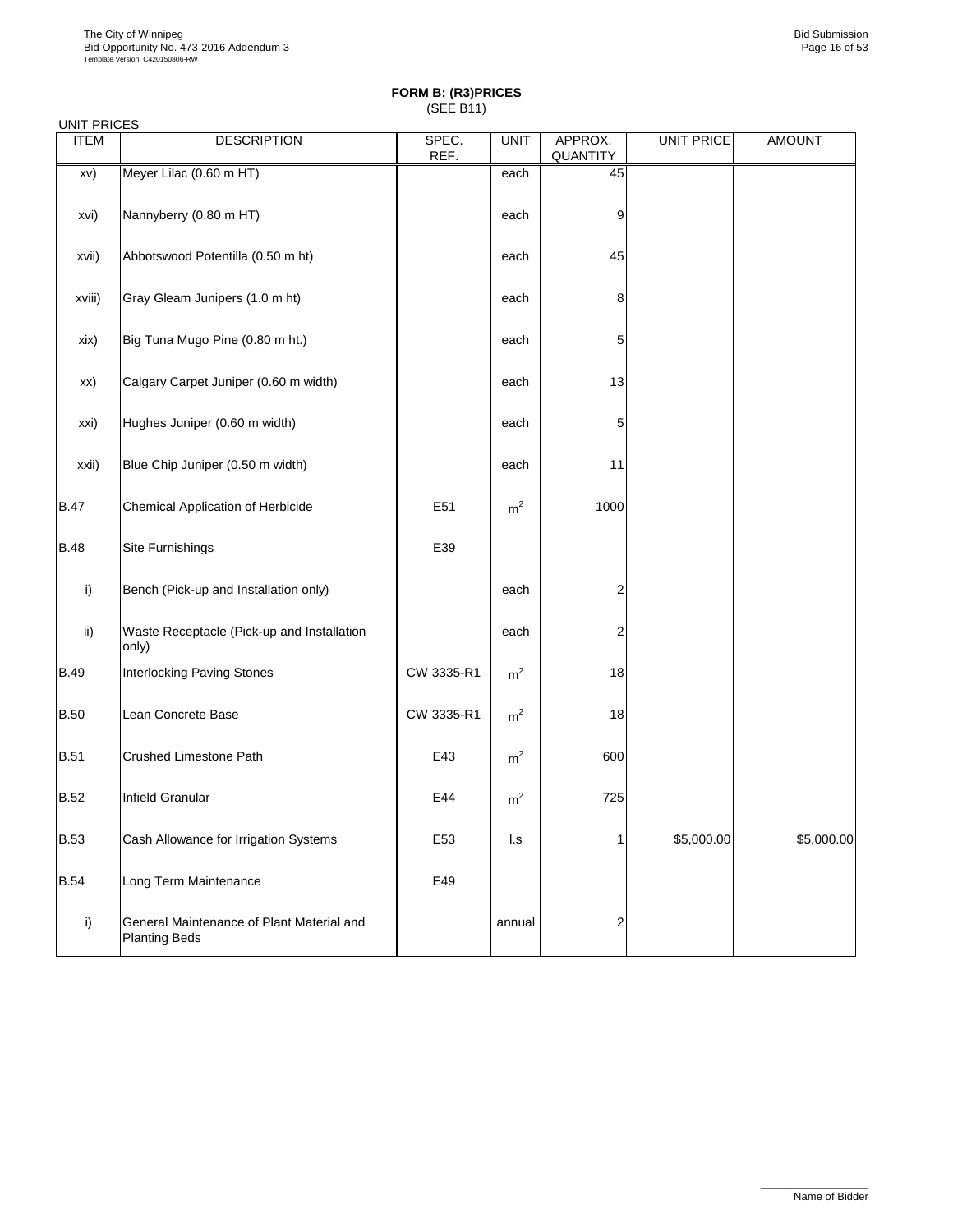| <b>UNIT PRICES</b> |                                                                      |                    |                |                     |                   |               |
|--------------------|----------------------------------------------------------------------|--------------------|----------------|---------------------|-------------------|---------------|
| <b>ITEM</b>        | <b>DESCRIPTION</b>                                                   | SPEC.<br>REF.      | <b>UNIT</b>    | APPROX.<br>QUANTITY | <b>UNIT PRICE</b> | <b>AMOUNT</b> |
|                    | <b>MISCELLANEOUS</b>                                                 |                    |                |                     |                   |               |
| <b>B.55</b>        | Supply and Installation of Crash Attenuation<br><b>Barrier</b>       | E36                | each           | 2                   |                   |               |
| <b>B.56</b>        | Steel Beam Guardrail                                                 | E38                | m              | 11.4                |                   |               |
| <b>B.57</b>        | ET-31 End Treatment                                                  | E38                | each           |                     |                   |               |
| В                  | <b>BGSA-SURFACE WORKS</b>                                            |                    |                |                     | Subtotal:         | \$5,000.00    |
| C                  | <b>DETOUR-SURFACE WORKS</b>                                          |                    |                |                     |                   |               |
|                    | <b>EARTH AND BASE WORKS</b>                                          |                    |                |                     |                   |               |
| C.1                | <b>Common Excavation</b>                                             | CW 3110-R19<br>E19 | m <sup>3</sup> | 11,120              |                   |               |
| C.2                | Roadway Excavation                                                   | CW 3110-R19<br>E19 | m <sup>3</sup> | 5,200               |                   |               |
| C.3                | Sub-Grade Compaction                                                 | CW 3110-R19        | m <sup>2</sup> | 13,450              |                   |               |
| C.4                | <b>Crushed Sub-base Material</b>                                     | CW 3110-R19        |                |                     |                   |               |
| i)                 | 50 mm - Limestone                                                    |                    | tonne          | 6,030               |                   |               |
| ii)                | 100 mm - Limestone                                                   |                    | tonne          | 10,210              |                   |               |
| C.5                | Supplying and Placing Base Course Material                           | CW 3110-R19        | m <sup>3</sup> | 1,110               |                   |               |
| C.6                | Separation Geotextile Fabric                                         | CW 3130-R4         | m <sup>2</sup> | 13,560              |                   |               |
| C.7                | <b>Pavement Removal</b>                                              | CW 3110-R19        |                |                     |                   |               |
| i)                 | <b>Asphalt Pavement</b>                                              |                    | m <sup>2</sup> | 9,900               |                   |               |
|                    | <b>ROADWORKS - NEW CONSTRUCTION</b>                                  |                    |                |                     |                   |               |
| C.8                | Concrete Pavements, Median Slabs, Bull-<br>noses, and Safety Medians | CW 3310-R17        |                |                     |                   |               |
| i)                 | Temporary Asphalt Curb (150 mm ht) Slip Form                         | E31                | m              | 1,400               |                   |               |
| ii)                | Temporary Asphalt Median (180 mm ht)                                 | E31                | m <sup>2</sup> | 240                 |                   |               |
| iii)               | <b>Temporary Safety Curb</b>                                         | E31                | m              | 20                  |                   |               |
| $\mbox{C.9}$       | <b>Construction of Asphaltic Concrete Pavements</b>                  | CW 3410-R11        |                |                     |                   |               |
| i)                 | Main Line Paving                                                     |                    |                |                     |                   |               |
|                    | a) Type IA                                                           |                    | tonne          | 1,650               |                   |               |
|                    |                                                                      |                    |                |                     |                   |               |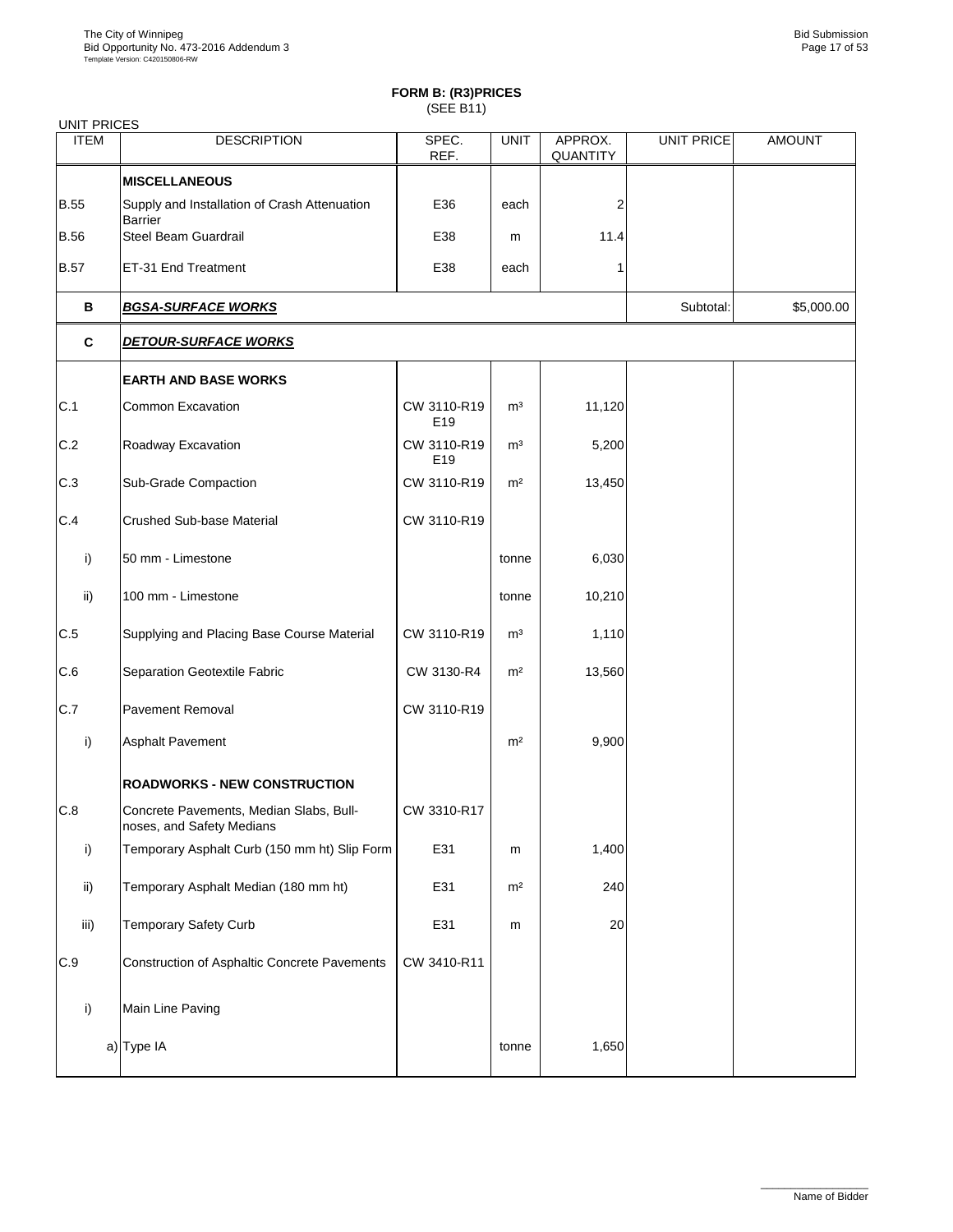| <b>UNIT PRICES</b> |                                                                  |                   |                |                     |                   |               |
|--------------------|------------------------------------------------------------------|-------------------|----------------|---------------------|-------------------|---------------|
| <b>ITEM</b>        | <b>DESCRIPTION</b>                                               | SPEC.<br>REF.     | <b>UNIT</b>    | APPROX.<br>QUANTITY | <b>UNIT PRICE</b> | <b>AMOUNT</b> |
| C.10               | Construction of Asphaltic Concrete Base<br>Course (Type III)     | CW 3410-R11       | tonne          | 2,300               |                   |               |
|                    | <b>ACTIVE TRANSPORTATION PATHWAY</b>                             |                   |                |                     |                   |               |
| C.11               | Supplying and Placing Base Course Material                       | CW 3110-R19       | m <sup>3</sup> | 234                 |                   |               |
| C.12               | Construction of Asphaltic Concrete Overlay                       | CW 3410-R11       |                |                     |                   |               |
| i)                 | Main Line Paving                                                 |                   |                |                     |                   |               |
|                    | a) Type IA                                                       |                   | tonne          | 310                 |                   |               |
|                    | <b>LANDSCAPING</b>                                               |                   |                |                     |                   |               |
| C.13               | Clearing and Grubbing                                            | CW 3010-R4<br>E16 |                |                     |                   |               |
| i)                 | Clearing and Grubbing                                            |                   | ha             | 0.01                |                   |               |
| ii)                | <b>Tree Removal</b>                                              |                   | each           | 40                  |                   |               |
| C.14               | Fencing                                                          | CW 3550-R3<br>E40 |                |                     |                   |               |
| i)                 | Chain Link Fencing 1.22 m HT                                     |                   | m              | 70                  |                   |               |
| ii)                | Chain Link Fencing 1.83 m HT, with<br><b>Conspicuity Rail</b>    |                   | m              | 80                  |                   |               |
| C.15               | Sodding                                                          | CW 3510-R9<br>E46 |                |                     |                   |               |
| i)                 | Sodding width > 600mm (c/w 75mm imported<br>topsoil)             |                   | m <sup>2</sup> | 2,000               |                   |               |
| ii)                | Sodding width < $or = 600$ mm ( $c/w$ 75 mm<br>imported topsoil) |                   | m <sup>2</sup> | 500                 |                   |               |
|                    | <b>MISCELLANEOUS</b>                                             |                   |                |                     |                   |               |
| C.16               | Supply and Place Crash Attenuation Barrels                       | E37               | each           | 14                  |                   |               |
| C.17               | Detour Temporary Lighting                                        | E35               | I.s            |                     |                   |               |
| C.18               | Supply and Installation of Sign Barricade                        | E113              | each           | 26                  |                   |               |
| C.19               | Salvage of Sign Barricade                                        | E113              | each           | 26                  |                   |               |
| $\mathbf{c}$       | <b>DETOUR-SURFACE WORKS</b>                                      |                   |                |                     | Subtotal:         |               |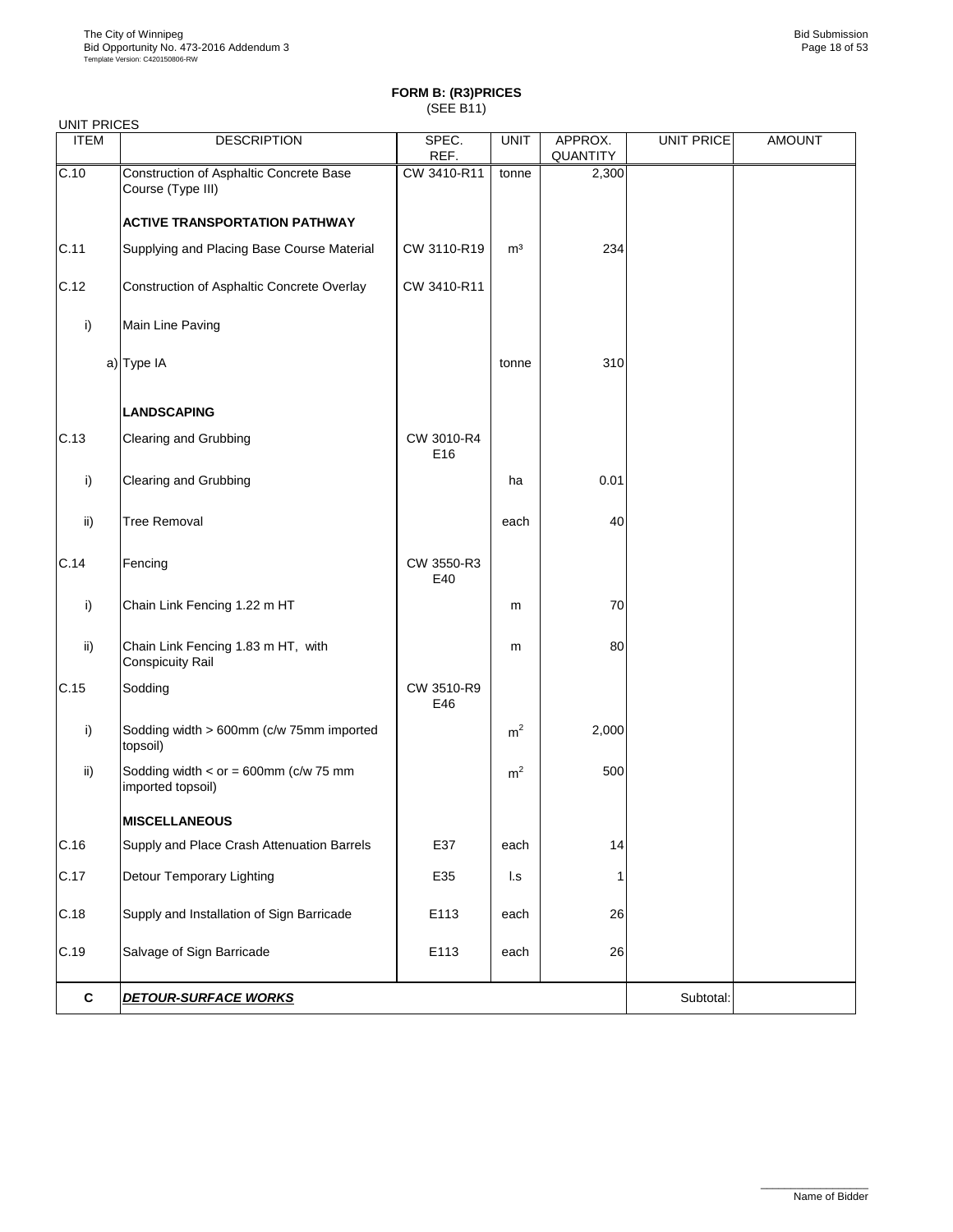## **FORM B: (R3)PRICES**

(SEE B11)

| <b>UNIT PRICES</b> |                                                              |                    |                |                     |            |               |
|--------------------|--------------------------------------------------------------|--------------------|----------------|---------------------|------------|---------------|
| <b>ITEM</b>        | <b>DESCRIPTION</b>                                           | SPEC.<br>REF.      | <b>UNIT</b>    | APPROX.<br>QUANTITY | UNIT PRICE | <b>AMOUNT</b> |
| D                  | <u>1360 TAYLOR AVENUE-SURFACE WORKS</u>                      |                    |                |                     |            |               |
|                    | <b>EARTH AND BASE WORKS</b>                                  |                    |                |                     |            |               |
| D.1                | Roadway Excavation                                           | CW 3110-R19<br>E19 | m <sup>3</sup> | 470                 |            |               |
| D.2                | Sub-Grade Compaction                                         | CW 3110-R19        | m <sup>2</sup> | 1,100               |            |               |
| D.3                | Supplying and Placing Base Course Material                   | CW 3110-R19        | m <sup>3</sup> | 90                  |            |               |
|                    | <b>ROADWORKS - RENEWALS</b>                                  |                    |                |                     |            |               |
| D.4                | Pavement Removal                                             | CW 3110-R19        |                |                     |            |               |
| i)                 | Concrete Pavement                                            |                    | m <sup>2</sup> | 30                  |            |               |
| ii)                | Asphalt Pavement                                             |                    | m <sup>2</sup> | 600                 |            |               |
| iii)               | Monolithic Median Slab                                       | SD-226A            | m <sup>2</sup> | 70                  |            |               |
| D.5                | Concrete Curb Renewal                                        | CW 3240-R10        |                |                     |            |               |
| i)                 | <b>Pinned Barrier Curb</b>                                   | SD-205<br>E30      | m              | 170                 |            |               |
| D.6                | <b>Line Painting</b>                                         | E33                | m              | 200                 |            |               |
| D.7                | Construction of Asphaltic Concrete Overlay                   | CW 3410-R11        |                |                     |            |               |
| i)                 | Main Line Paving                                             |                    |                |                     |            |               |
|                    | a) Type IA                                                   |                    | tonne          | 210                 |            |               |
|                    | <b>LANDSCAPING</b>                                           |                    |                |                     |            |               |
| D.8                | <b>Tree Removal</b>                                          | E16                | each           | 5                   |            |               |
| D.9                | Sodding                                                      | CW 3510-R9<br>E46  |                |                     |            |               |
| i)                 | Sodding width > 600mm (c/w 75mm imported<br>topsoil)         |                    | m <sup>2</sup> | 100                 |            |               |
| $\mathsf{ii}$      | Sodding width $<$ or = 600mm (c/w 75 mm<br>imported topsoil) |                    | m <sup>2</sup> | 10                  |            |               |
| D.10               | Planting Beds with Growing Medium (450mm<br>Depth)           | E45                | m <sup>2</sup> | 110                 |            |               |
| D.11               | Wood Chip Mulch                                              | E45                | m <sup>2</sup> | 110                 |            |               |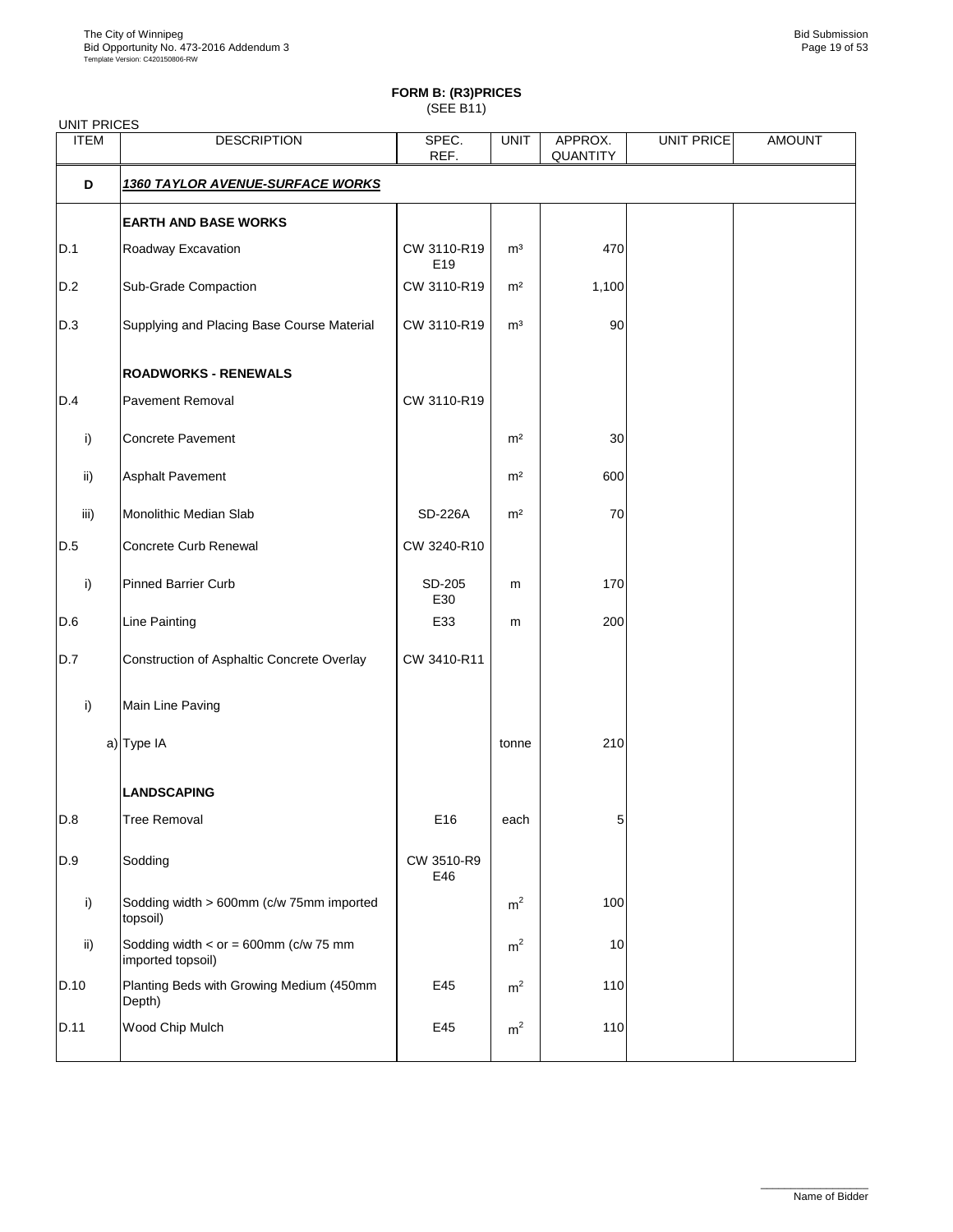| <b>UNIT PRICES</b> |                                            |                    |                |                     |                   |               |  |  |  |
|--------------------|--------------------------------------------|--------------------|----------------|---------------------|-------------------|---------------|--|--|--|
| <b>ITEM</b>        | <b>DESCRIPTION</b>                         | SPEC.<br>REF.      | <b>UNIT</b>    | APPROX.<br>QUANTITY | <b>UNIT PRICE</b> | <b>AMOUNT</b> |  |  |  |
| D.12               | Heavy Duty Plastic Landscape Edger         | E45                | m <sup>2</sup> | 40                  |                   |               |  |  |  |
| D.13               | <b>Plant Material</b>                      | E48                |                |                     |                   |               |  |  |  |
| i)                 | Ohio Buckeye (50 mm cal.)                  |                    | each           | 4                   |                   |               |  |  |  |
| ii)                | Delta Hackberry (50 mm cal.)               |                    | each           | 1                   |                   |               |  |  |  |
| iii)               | Green Ash (65 mm cal.)                     |                    | each           | 1                   |                   |               |  |  |  |
| iv)                | Miss Kim Lilac (0.60 m ht.)                |                    | each           | 45                  |                   |               |  |  |  |
| D                  | <b>1360 TAYLOR AVENUE-SURFACE WORKS</b>    |                    |                |                     | Subtotal:         |               |  |  |  |
| Е                  | <b>GRANT INTERSECTION-SURFACE WORKS</b>    |                    |                |                     |                   |               |  |  |  |
|                    | <b>EARTH AND BASE WORKS</b>                |                    |                |                     |                   |               |  |  |  |
| E.1                | Roadway Excavation                         | CW 3110-R19<br>E19 | m <sup>3</sup> | 720                 |                   |               |  |  |  |
| E.2                | Sub-Grade Compaction                       | CW 3110-R19        | m <sup>2</sup> | 1,500               |                   |               |  |  |  |
| i)                 | 50 mm - Limestone                          |                    | tonne          | 150                 |                   |               |  |  |  |
| E.3                | Supplying and Placing Base Course Material | CW 3110-R19        | m <sup>3</sup> | 250                 |                   |               |  |  |  |
| $E.4$              | Grading of Boulevards                      | CW 3110-R19<br>E19 | m <sup>2</sup> | 2,117               |                   |               |  |  |  |
| E.5                | Removal of Existing Concrete Bases         | CW 3110-R19        |                |                     |                   |               |  |  |  |
| i)                 | 600 mm Diameter or Less                    |                    | each           | 3                   |                   |               |  |  |  |
| E.6                | Separation Geotextile Fabric               | CW 3130-R4         | m <sup>2</sup> | 1,500               |                   |               |  |  |  |
| E.7                | <b>HaTelit BL</b>                          | E23                | m <sup>2</sup> | 210                 |                   |               |  |  |  |
|                    | <b>ROADWORKS - RENEWALS</b>                |                    |                |                     |                   |               |  |  |  |
| E.8                | Pavement Removal                           | CW 3110-R19        |                |                     |                   |               |  |  |  |
| i)                 | Concrete Pavement                          |                    | m <sup>2</sup> | 200                 |                   |               |  |  |  |
| E.9                | Slab Replacement                           | CW 3230-R8         |                |                     |                   |               |  |  |  |
| i)                 | 250 mm Concrete Pavement (Plain-Dowelled)  |                    | m <sup>2</sup> | 220                 |                   |               |  |  |  |
| ii)                | 200 mm Concrete Pavement (Plain-Dowelled)  |                    | m <sup>2</sup> | 1,300               |                   |               |  |  |  |
|                    |                                            |                    |                |                     |                   |               |  |  |  |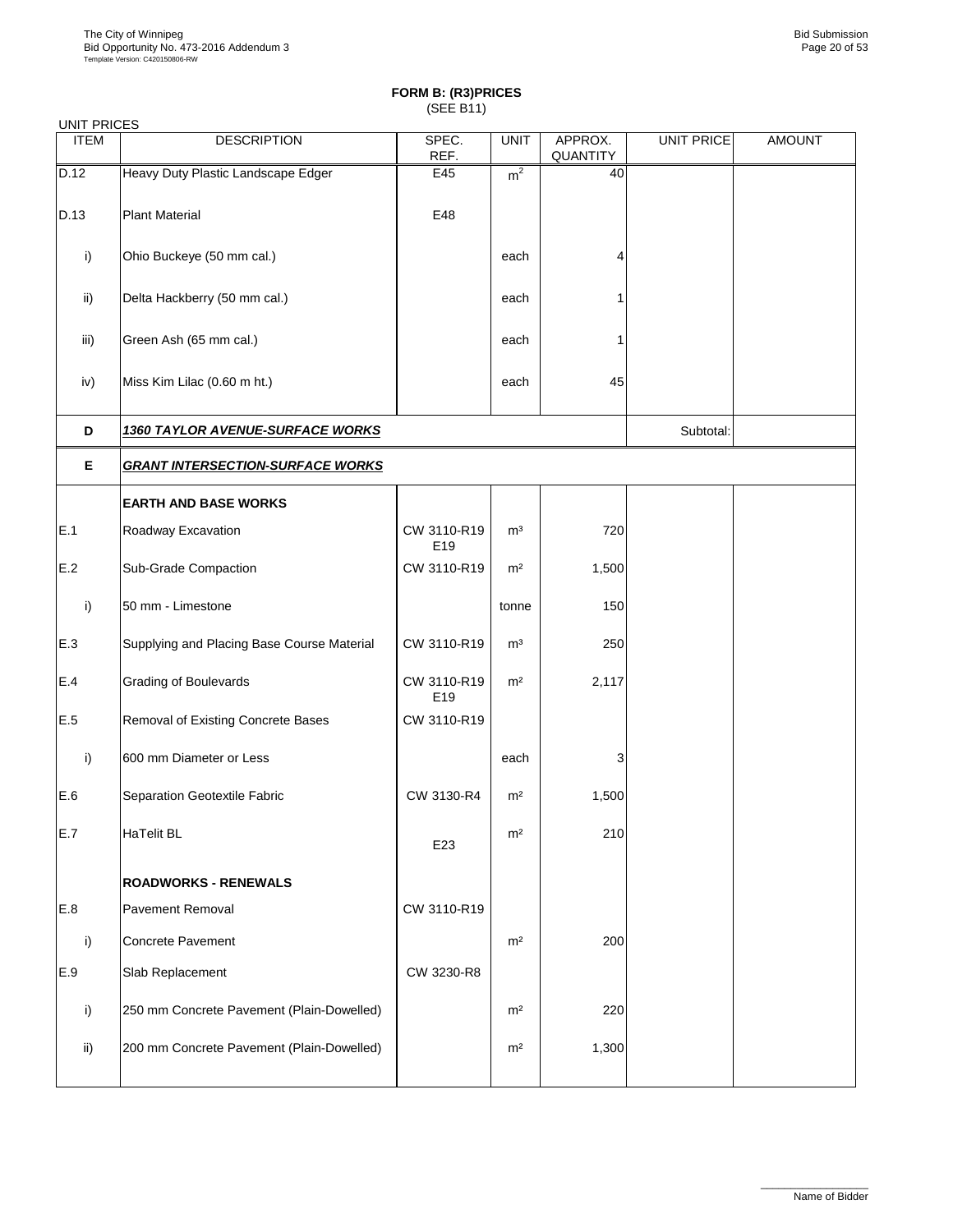| <b>UNIT PRICES</b> |                                                |                |                |                     |                   |               |
|--------------------|------------------------------------------------|----------------|----------------|---------------------|-------------------|---------------|
| <b>ITEM</b>        | <b>DESCRIPTION</b>                             | SPEC.<br>REF.  | <b>UNIT</b>    | APPROX.<br>QUANTITY | <b>UNIT PRICE</b> | <b>AMOUNT</b> |
| E.10               | <b>Partial Slab Patches</b>                    | CW 3230-R8     |                |                     |                   |               |
| i)                 | 200 mm Concrete Pavement (Type A)              |                | m <sup>2</sup> | 15                  |                   |               |
| ii)                | 200 mm Concrete Pavement (Type B)              |                | m <sup>2</sup> | 910                 |                   |               |
| iii)               | 200 mm Concrete Pavement (Type C)              |                | m <sup>2</sup> | 35                  |                   |               |
| iv)                | 200 mm Concrete Pavement (Type D)              |                | m <sup>2</sup> | 65                  |                   |               |
| E.11               | Slab Replacement - Early Opening (24 hour)     | CW 3230-R8     |                |                     |                   |               |
| i)                 | 150 mm Concrete Pavement (Reinforced)          |                | m <sup>2</sup> | 55                  |                   |               |
| E.12               | Partial Slab Patches - Early Opening (24 hour) | CW 3230-R8     |                |                     |                   |               |
| i)                 | 200 mm Concrete Pavement (Type A)              |                | m <sup>2</sup> | 40                  |                   |               |
| $\mathsf{ii}$      | 200 mm Concrete Pavement (Type B)              |                | m <sup>2</sup> | 110                 |                   |               |
| E.13               | <b>Drilled Dowels</b>                          | CW 3230-R8     |                |                     |                   |               |
| i)                 | 19.1 mm Diameter                               |                | each           | 1,770               |                   |               |
| E.14               | <b>Drilled Tie Bars</b>                        | CW 3230-R8     |                |                     |                   |               |
| i)                 | 20 M Deformed Tie Bar                          |                | each           | 2,560               |                   |               |
| E.15               | Miscellaneous Concrete Slab Removal            | CW 3235-R9     |                |                     |                   |               |
| i)                 | 100 mm Sidewalk                                |                | m <sup>2</sup> | 2,230               |                   |               |
| E.16               | Miscellaneous Concrete Slab Renewal            | CW 3235-R9     |                |                     |                   |               |
| i)                 | Monolithic Median Slab                         | SD-226A        | m <sup>2</sup> | 360                 |                   |               |
| ii)                | Safety Median                                  | <b>SD-226B</b> | m <sup>2</sup> | 230                 |                   |               |
| iii)               | 100 mm Sidewalk                                | SD-228A        |                |                     |                   |               |
|                    | a) Greater than 20 sq.m.                       |                | m <sup>2</sup> | 550                 |                   |               |
| iv)                | <b>Bullnose</b>                                | <b>SD-227C</b> | m <sup>2</sup> | 60                  |                   |               |
| E.17               | Adjustment of Precast Sidewalk Blocks          | CW 3235-R9     | m <sup>2</sup> | 35                  |                   |               |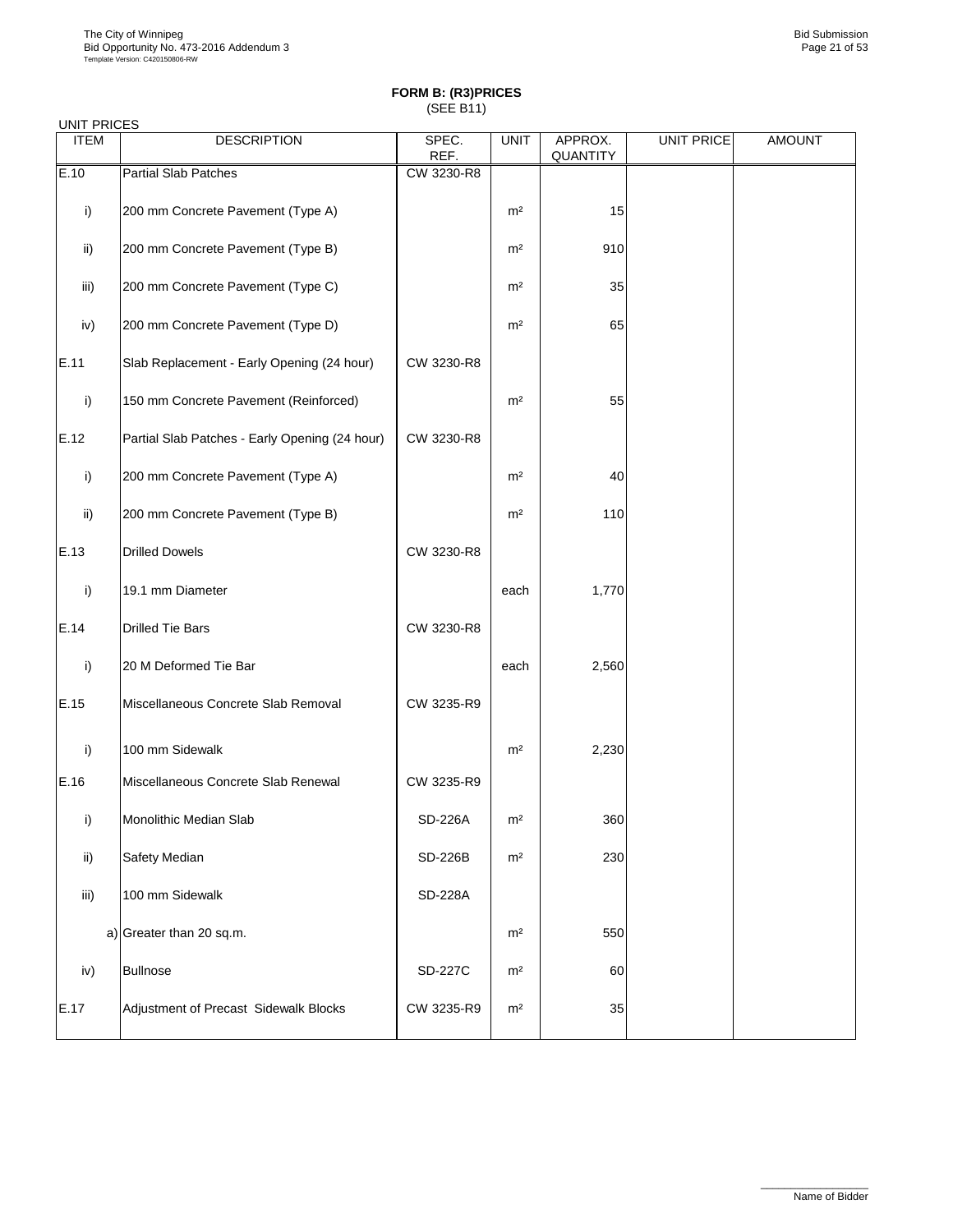| <b>UNIT PRICES</b> |    |                                                                                    |                    |                |                     |                   |               |
|--------------------|----|------------------------------------------------------------------------------------|--------------------|----------------|---------------------|-------------------|---------------|
| <b>ITEM</b>        |    | <b>DESCRIPTION</b>                                                                 | SPEC.<br>REF.      | <b>UNIT</b>    | APPROX.<br>QUANTITY | <b>UNIT PRICE</b> | <b>AMOUNT</b> |
| E.18               |    | Concrete Curb Renewal                                                              | CW 3240-R10        |                |                     |                   |               |
| i)                 |    | Barrier (150 mm reveal ht, Dowelled)                                               | SD-205,<br>SD-206A |                |                     |                   |               |
|                    | a) | Greater than 30 m                                                                  |                    | m              | 900                 |                   |               |
| ii)                |    | Barrier (150 mm reveal ht, Separate)                                               | SD-203A            |                |                     |                   |               |
|                    |    | a) $3 m to 30 m$                                                                   |                    | m              | 4                   |                   |               |
| iii)               |    | Curb Ramp (8-12 mm reveal ht, Monolithic)                                          | SD-229C,D          | m              | 115                 |                   |               |
| E.19               |    | Supply and Installation of Dowel Assemblies                                        | CW 3310-R17        | m              | 190                 |                   |               |
| E.20               |    | Construction of Asphaltic Concrete Overlay                                         | CW 3410-R11        |                |                     |                   |               |
| i)                 |    | Main Line Paving                                                                   |                    |                |                     |                   |               |
|                    |    | a) Type IA                                                                         |                    | tonne          | 2,500               |                   |               |
| ii)                |    | Tie-ins and Approaches                                                             |                    |                |                     |                   |               |
|                    |    | a) Type IA                                                                         |                    | tonne          | 140                 |                   |               |
| E.21               |    | Asphalt Patching of Miscellaneous Concrete                                         | E26                | m <sup>2</sup> | 600                 |                   |               |
| E.22               |    | Planing of Pavement                                                                | CW 3450-R6         |                |                     |                   |               |
| i)                 |    | 1 - 50 mm Depth (Asphalt)                                                          |                    | m <sup>2</sup> | 6,500               |                   |               |
| ii)                |    | 50 - 100 mm Depth (Asphalt)                                                        |                    | m <sup>2</sup> | 6,500               |                   |               |
| E.23               |    | Detectable Warning Surface Tiles                                                   | CW 3326-R3         | each           | 40                  |                   |               |
|                    |    | <b>ROADWORKS - NEW CONSTRUCTION</b>                                                |                    |                |                     |                   |               |
| E.24               |    | Concrete Pavements, Median Slabs, Bull-<br>noses, and Safety Medians               | CW 3310-R17        |                |                     |                   |               |
| i)                 |    | Construction of Monolithic Curb and Sidewalk                                       | <b>SD-228B</b>     | m <sup>2</sup> | 2,400               |                   |               |
| E.25               |    | Supplying and Placing Base Course Material                                         | CW 3110-R19        | m <sup>3</sup> | 125                 |                   |               |
| i)                 |    | Construction of Splash Strip (180 mm ht,<br>Monolithic Barrier Curb, 750 mm width) | SD-223A            | m              | 10                  |                   |               |
|                    |    |                                                                                    |                    |                |                     |                   |               |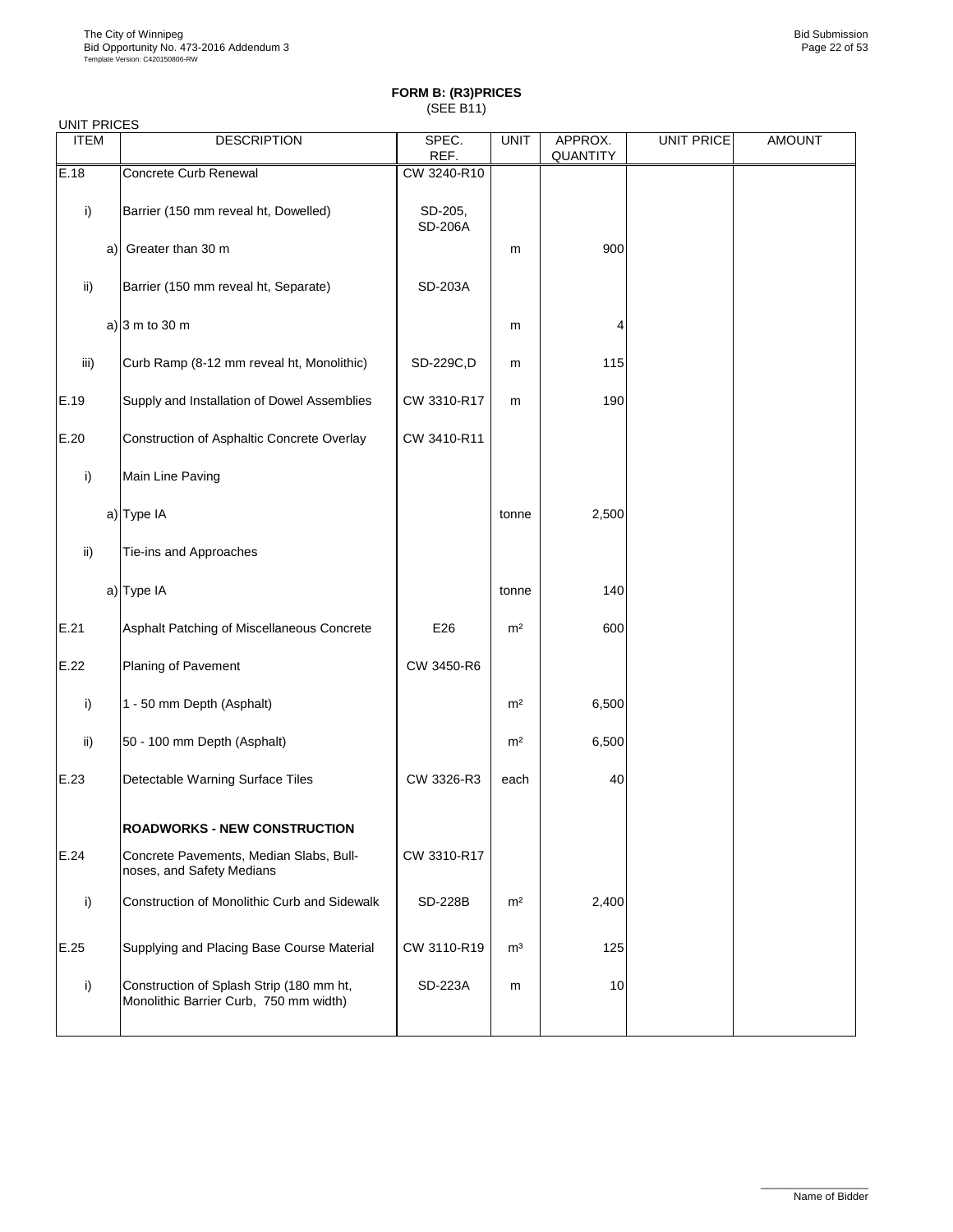| UNIT PRICES |                                                                   | $10 - 111$        |                |                     |            |               |
|-------------|-------------------------------------------------------------------|-------------------|----------------|---------------------|------------|---------------|
| <b>ITEM</b> | <b>DESCRIPTION</b>                                                | SPEC.<br>REF.     | <b>UNIT</b>    | APPROX.<br>QUANTITY | UNIT PRICE | <b>AMOUNT</b> |
| E.26        | Interlocking Paving Stones Charcoal Holland<br>Paver 60x210x210mm | CW 3330-R5<br>E27 | m <sup>2</sup> | 180                 |            |               |
| E.27        | Interlocking Paving Stones Blue Holland Paver<br>60x105x210mm     | CW 3330-R5<br>E27 | m <sup>2</sup> | 4                   |            |               |
|             | <b>JOINT AND CRACK SEALING</b>                                    |                   |                |                     |            |               |
| E.28        | Reflective Crack Maintenance                                      | CW 3250-R7        | m              | 1,860               |            |               |
|             | <b>ASSOCIATED DRAINAGE AND</b><br><b>UNDERGROUND WORKS</b>        |                   |                |                     |            |               |
| E.29        | Replacing Existing Manhole and Catch Basin<br>Frames & Covers     | CW 2130-R12       |                |                     |            |               |
| i)          | AP-004 - Standard Frame for Manhole and<br>Catch Basin            |                   | each           |                     |            |               |
| ii)         | AP-005 - Standard Solid Cover for Standard<br>Frame               |                   | each           | 4                   |            |               |
| iii)        | AP-006 - Standard Grated Cover for Standard<br>Frame              |                   | each           | 12                  |            |               |
| E.30        | Installation of Subdrains                                         | CW 3120-R4        | m              | 10                  |            |               |
|             | <b>ADJUSTMENTS</b>                                                |                   |                |                     |            |               |
| E.31        | Adjustment of Catch Basins / Manholes Frames                      | CW 3210-R7        | each           | 20                  |            |               |
| E.32        | <b>Replacing Existing Risers</b>                                  | CW 2130-R12       |                |                     |            |               |
| i)          | Pre-cast Concrete Risers                                          |                   | vert. m        | 1.0                 |            |               |
| ii)         | <b>Brick Risers</b>                                               |                   | vert. m        | 1.0                 |            |               |
| E.33        | Lifter Rings                                                      | CW 3210-R7        |                |                     |            |               |
| i)          | 38 mm                                                             |                   | each           | 7                   |            |               |
| ii)         | 51 mm                                                             |                   | each           | 10                  |            |               |
| iii)        | 64 mm                                                             |                   | each           | 2                   |            |               |
| iv)         | 76 mm                                                             |                   | each           | 1                   |            |               |
| E.34        | Adjustment of Valve Boxes                                         | CW 3210-R7        | each           | 7                   |            |               |
| E.35        | Valve Box Extensions                                              | CW 3210-R7        | each           | 3                   |            |               |
| E.36        | Adjustment of Curb Stop Boxes                                     | CW 3210-R7        | each           | 5                   |            |               |
| E.37        | Supply of Curb Inlet Box Covers                                   | CW 3210-R7        | each           | 2                   |            |               |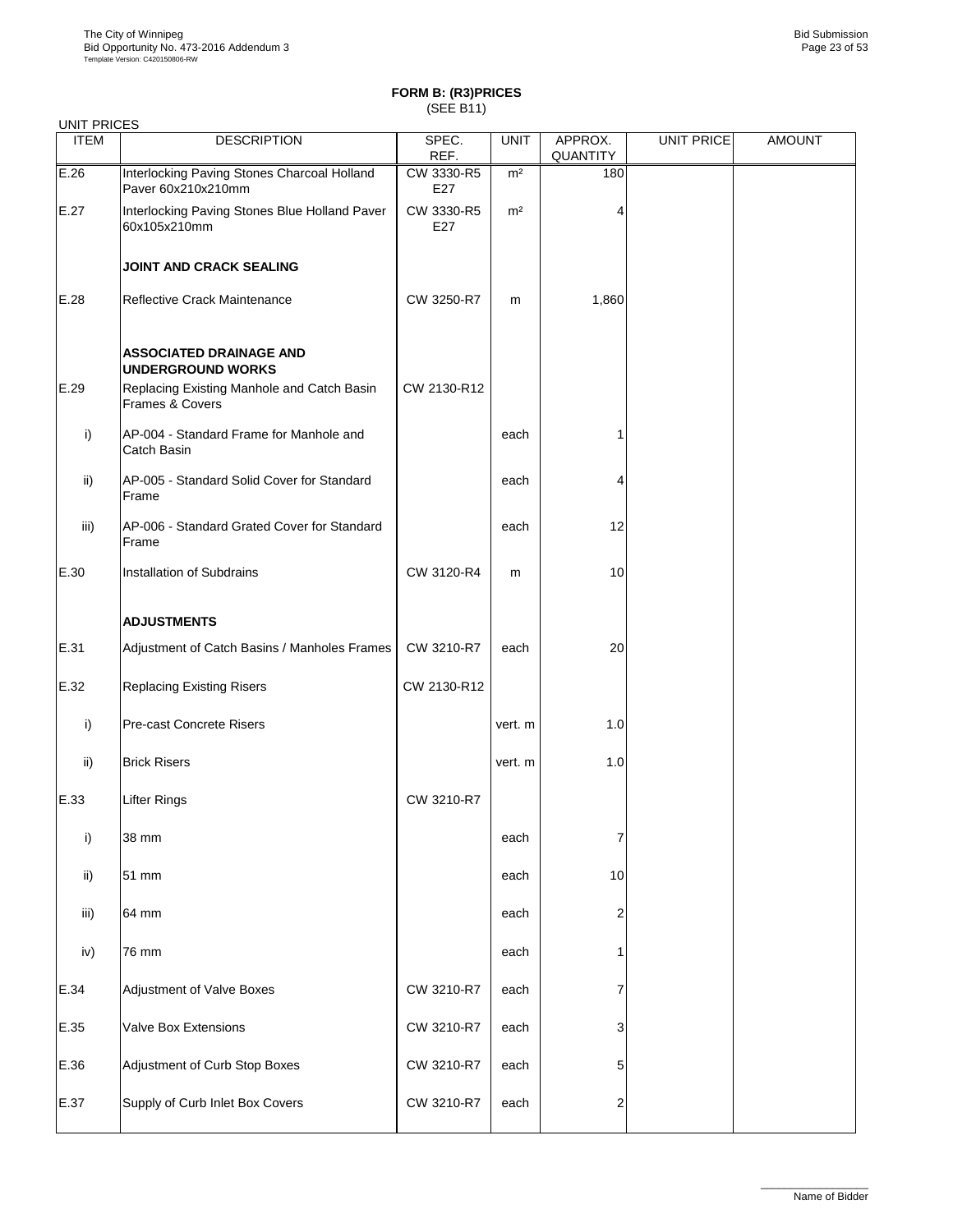| <b>UNIT PRICES</b> |                                                                  |                   |                        |                |                   |               |
|--------------------|------------------------------------------------------------------|-------------------|------------------------|----------------|-------------------|---------------|
| <b>ITEM</b>        | <b>DESCRIPTION</b>                                               | SPEC.             | <b>UNIT</b>            | APPROX.        | <b>UNIT PRICE</b> | <b>AMOUNT</b> |
|                    |                                                                  | REF.              |                        | QUANTITY       |                   |               |
| E.38               | <b>Curb Stop Extensions</b>                                      | CW 3210-R7        | each                   | $\overline{4}$ |                   |               |
| E.39               | Adjustment of Traffic Signal Service Box<br>Frames               | CW 3210-R7        | each                   | 3              |                   |               |
|                    | <b>LANDSCAPING</b>                                               |                   |                        |                |                   |               |
| E.40               | <b>Tree Removal</b>                                              | E16               | each                   | 3              |                   |               |
| E.41               | Chain Link Fence Removal                                         | E42               | m                      | 95             |                   |               |
| E.42               | Fencing                                                          | CW 3550-R3<br>E40 |                        |                |                   |               |
| i)                 | Chain Link Fencing 1.83 m HT                                     |                   | m                      | 70             |                   |               |
| ii)                | Double Vehicular Gate 6.1 m Wide x 1.93 m HT                     |                   | each                   | 1              |                   |               |
| E.43               | Sodding                                                          | CW 3510-R9<br>E46 |                        |                |                   |               |
| i)                 | Sodding width > 600mm (c/w 75mm imported<br>topsoil)             |                   | m <sup>2</sup>         | 1,650          |                   |               |
| ii)                | Sodding width < $or = 600$ mm ( $c/w$ 75 mm<br>imported topsoil) |                   | m <sup>2</sup>         | 700            |                   |               |
| E.44               | Seeding                                                          | CW 3520-R7<br>E47 |                        |                |                   |               |
| i)                 | Fescue Overs-seed Mix                                            |                   | m <sup>2</sup>         | 1,650          |                   |               |
|                    | <b>MISCELLANEOUS</b>                                             |                   |                        |                |                   |               |
| E.45               | <b>Bus Stop Flag Foundation</b>                                  | E17               | $\mathsf{Ls}$          | 1              |                   |               |
| E.46               | Removal of Concrete Foundation                                   | E18               | $\mathsf{L}\mathsf{s}$ | 1              |                   |               |
| Е                  | <b>GRANT INTERSECTION-SURFACE WORKS</b>                          |                   | Subtotal:              |                |                   |               |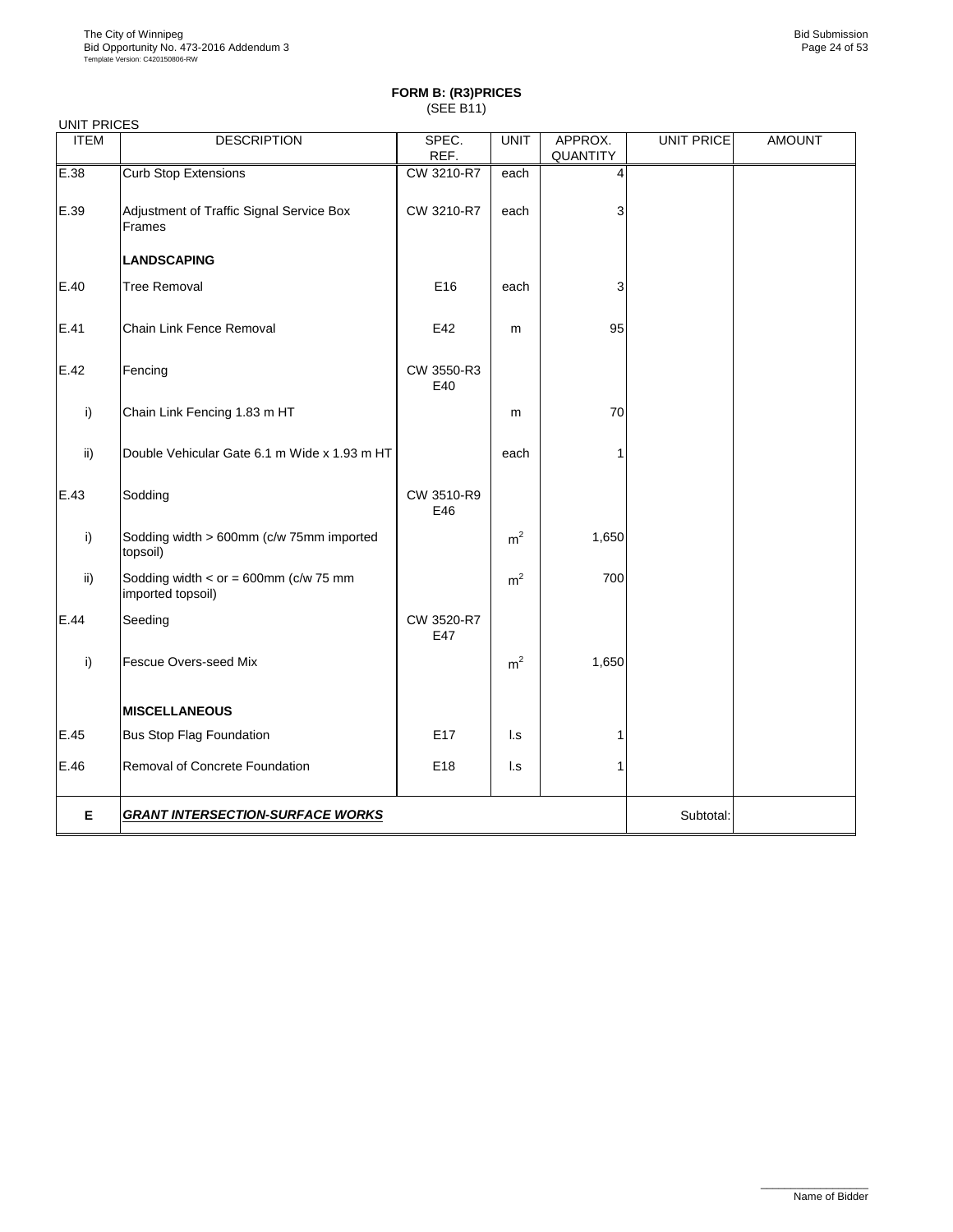# **FORM B: (R3)PRICES**

|  |  |  | ¬ | ı |  |  |
|--|--|--|---|---|--|--|

| <b>UNIT PRICES</b> |                                            |                    |                |                     |                   |               |
|--------------------|--------------------------------------------|--------------------|----------------|---------------------|-------------------|---------------|
| <b>ITEM</b>        | <b>DESCRIPTION</b>                         | SPEC.<br>REF.      | <b>UNIT</b>    | APPROX.<br>QUANTITY | <b>UNIT PRICE</b> | <b>AMOUNT</b> |
| F                  | <b>TAYLOR AVENUE WEST-SURFACE WORKS</b>    |                    |                |                     |                   |               |
|                    | <b>EARTH AND BASE WORKS</b>                |                    |                |                     |                   |               |
| F.1                | Common Excavation                          | CW 3110-R19<br>E19 | m <sup>3</sup> | 1,760               |                   |               |
| F.2                | Roadway Excavation                         | CW 3110-R19<br>E19 | m <sup>3</sup> | 14,340              |                   |               |
| F.3                | Sub-Grade Compaction                       | CW 3110-R19        | m <sup>2</sup> | 15,310              |                   |               |
| F.4                | Crushed Sub-base Material                  | CW 3110-R19        |                |                     |                   |               |
| i)                 | 50 mm - Limestone                          |                    | tonne          | 6,020               |                   |               |
| ii)                | 100 mm - Limestone                         |                    | tonne          | 510                 |                   |               |
| iii)               | 150 mm - Limestone                         |                    | tonne          | 23,055              |                   |               |
| F.5                | Supplying and Placing Base Course Material | CW 3110-R19        | m <sup>3</sup> | 250                 |                   |               |
| F.6                | <b>Grading of Boulevards</b>               | CW 3110-R19<br>E19 | m <sup>2</sup> | 9,700               |                   |               |
| F.7                | Removal of Existing Concrete Bases         | CW 3110-R19        |                |                     |                   |               |
| i)                 | 600 mm Diameter or Less                    |                    | each           | 2                   |                   |               |
| $\mathsf{F.8}$     | Separation Geotextile Fabric               | CW 3130-R4         | m <sup>2</sup> | 15,310              |                   |               |
| F.9                | Supply and Install Geogrid                 | CW 3135-R1         | m <sup>2</sup> | 6,021               |                   |               |
| F.10               | <b>Fill Material</b>                       | CW 3170-R3         |                |                     |                   |               |
| i)                 | Placing Suitable Site Material             |                    | m <sup>3</sup> | 350                 |                   |               |
|                    | <b>ROADWORKS - RENEWALS</b>                |                    |                |                     |                   |               |
| F.11               | Pavement Removal                           | CW 3110-R19        |                |                     |                   |               |
| i)                 | Concrete Pavement                          |                    | m <sup>2</sup> | 2,240               |                   |               |
| ii)                | <b>Asphalt Pavement</b>                    |                    | m <sup>2</sup> | 2,236               |                   |               |
| F.12               | Slab Replacement                           | CW 3230-R8         |                |                     |                   |               |
| i)                 | 250 mm Concrete Pavement (Plain-Dowelled)  |                    | m <sup>2</sup> | 220                 |                   |               |
| F.13               | <b>Partial Slab Patches</b>                | CW 3230-R8         |                |                     |                   |               |
| i)                 | 200 mm Concrete Pavement (Type A)          |                    | m <sup>2</sup> | 5                   |                   |               |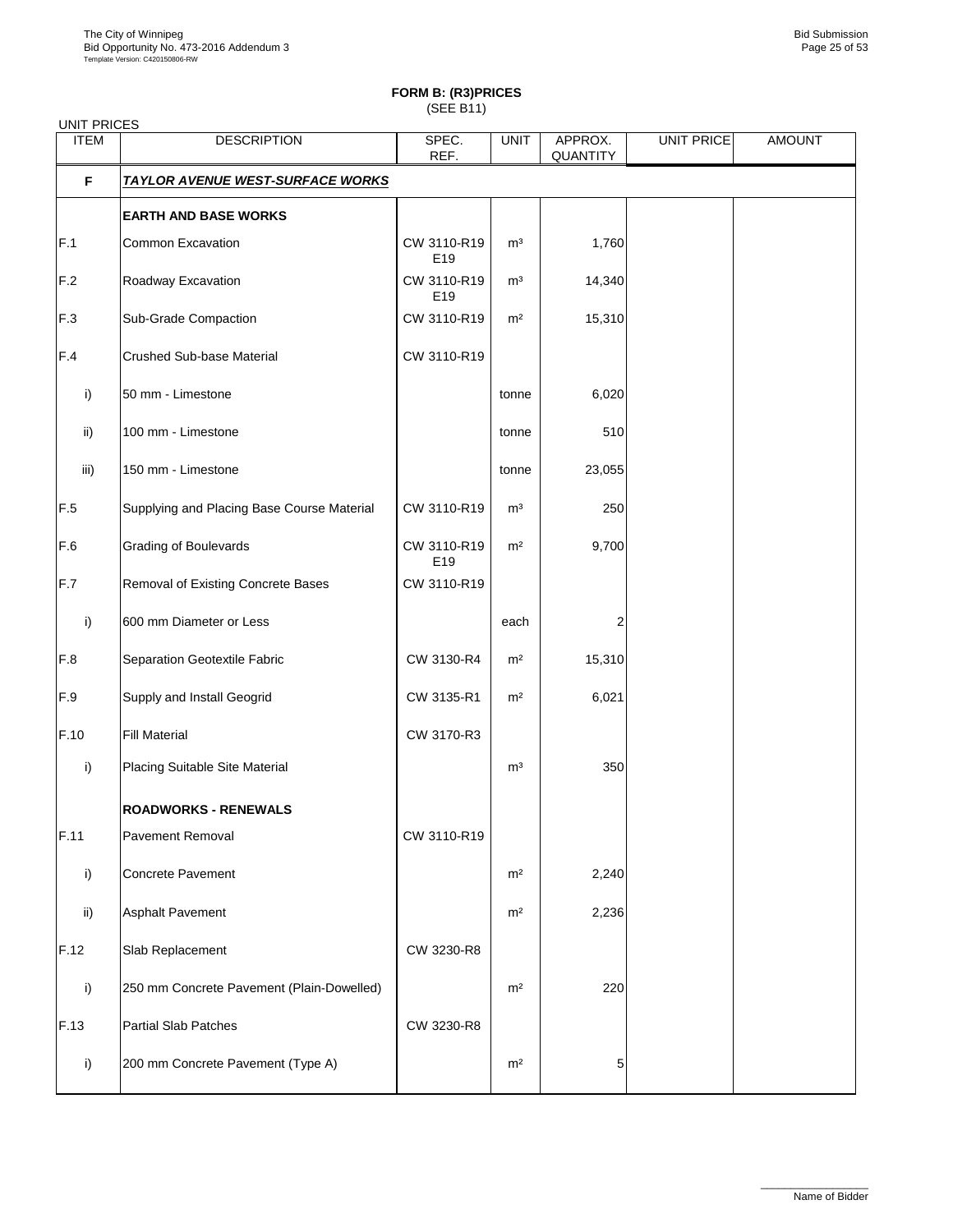| <b>UNIT PRICES</b> |                                                |               |                |                     |                   |               |
|--------------------|------------------------------------------------|---------------|----------------|---------------------|-------------------|---------------|
| <b>ITEM</b>        | <b>DESCRIPTION</b>                             | SPEC.<br>REF. | <b>UNIT</b>    | APPROX.<br>QUANTITY | <b>UNIT PRICE</b> | <b>AMOUNT</b> |
| $\overline{ii}$    | 200 mm Concrete Pavement (Type B)              |               | m <sup>2</sup> | 1,040               |                   |               |
| iii)               | 200 mm Concrete Pavement (Type C)              |               | m <sup>2</sup> | 40                  |                   |               |
| iv)                | 200 mm Concrete Pavement (Type D)              |               | m <sup>2</sup> | 80                  |                   |               |
| F.14               | Slab Replacement - Early Opening (24 hour)     | CW 3230-R8    |                |                     |                   |               |
| i)                 | 200 mm Concrete Pavement (Plain-Dowelled)      |               | m <sup>2</sup> | 70                  |                   |               |
| ii)                | 150 mm Concrete Pavement (Reinforced)          |               | m <sup>2</sup> | 100                 |                   |               |
| F.15               | Partial Slab Patches - Early Opening (24 hour) | CW 3230-R8    |                |                     |                   |               |
| i)                 | 200 mm Concrete Pavement (Type A)              |               | m <sup>2</sup> | 10                  |                   |               |
| ii)                | 200 mm Concrete Pavement (Type B)              |               | m <sup>2</sup> | 60                  |                   |               |
| F.16               | <b>Drilled Dowels</b>                          | CW 3230-R8    |                |                     |                   |               |
| i)                 | 19.1 mm Diameter                               |               | each           | 2,425               |                   |               |
| F.17               | <b>Drilled Tie Bars</b>                        | CW 3230-R8    |                |                     |                   |               |
| i)                 | 20 M Deformed Tie Bar                          |               | each           | 3,530               |                   |               |
| F.18               | Miscellaneous Concrete Slab Removal            | CW 3235-R9    |                |                     |                   |               |
| i)                 | 100 mm Sidewalk                                |               | m <sup>2</sup> | 1,800               |                   |               |
| F.19               | Supply and Installation of Dowel Assemblies    | CW 3310-R17   | m              | 65                  |                   |               |
| F.20               | Construction of Asphaltic Concrete Overlay     | CW 3410-R11   |                |                     |                   |               |
| i)                 | Main Line Paving                               |               |                |                     |                   |               |
|                    | a) Type IA                                     |               | tonne          | 990                 |                   |               |
| ii)                | Tie-ins and Approaches                         |               |                |                     |                   |               |
|                    | a) Type IA                                     |               | tonne          | 255                 |                   |               |
| F.21               | Asphalt Patching of Miscellaneous Concrete     | E26           | m <sup>2</sup> | 650                 |                   |               |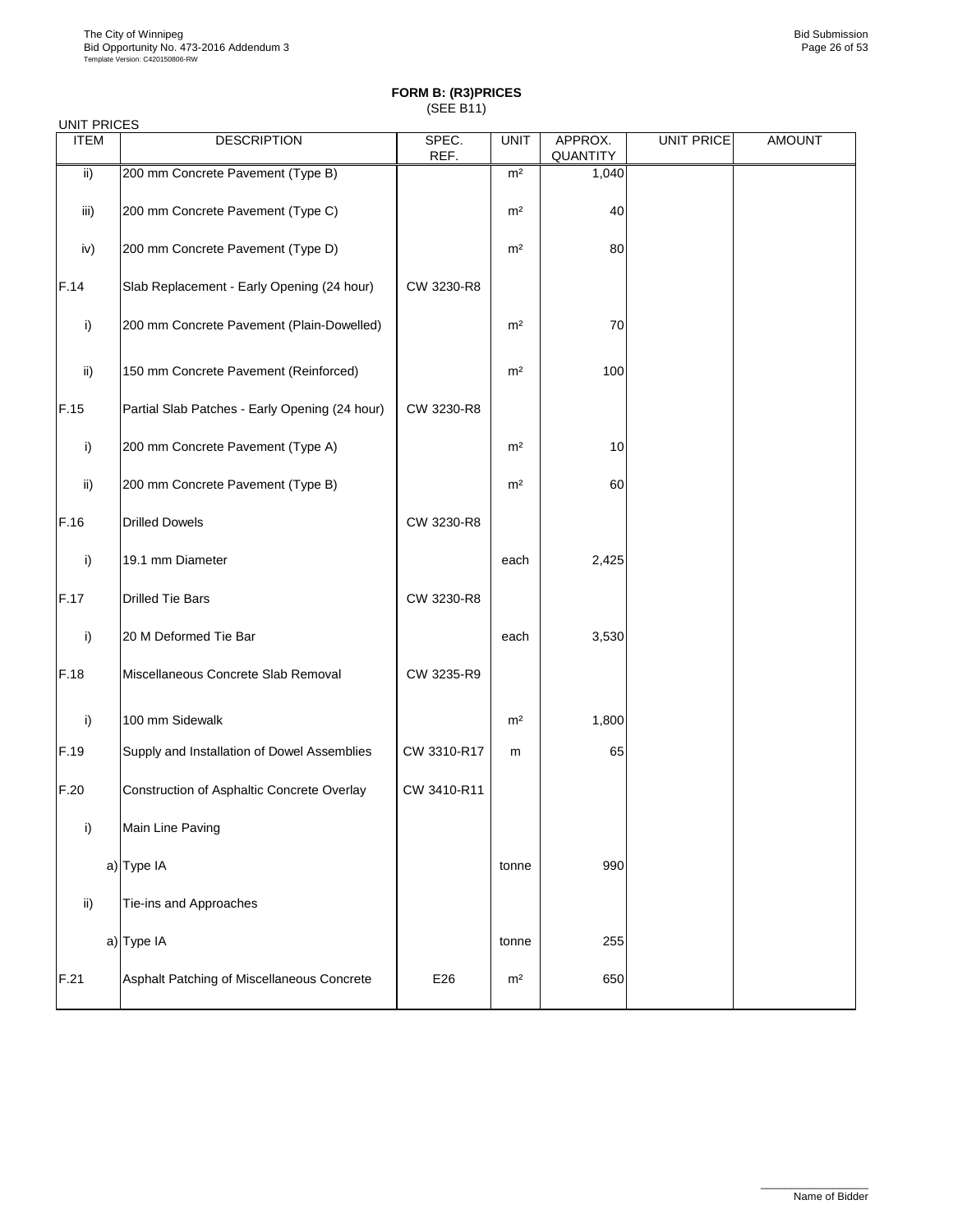| <b>UNIT PRICES</b> |                                                                                                         |                   |                |                     |                   |               |
|--------------------|---------------------------------------------------------------------------------------------------------|-------------------|----------------|---------------------|-------------------|---------------|
| <b>ITEM</b>        | <b>DESCRIPTION</b>                                                                                      | SPEC.<br>REF.     | <b>UNIT</b>    | APPROX.<br>QUANTITY | <b>UNIT PRICE</b> | <b>AMOUNT</b> |
| F.22               | Planing of Pavement                                                                                     | CW 3450-R6        |                |                     |                   |               |
| i)                 | 1 - 50 mm Depth (Asphalt)                                                                               |                   | m <sup>2</sup> | 2,800               |                   |               |
| ii)                | 50 - 100 mm Depth (Asphalt)                                                                             |                   | m <sup>2</sup> | 2,800               |                   |               |
| F.23               | Detectable Warning Surface Tiles                                                                        | CW 3326-R3        | each           | 40                  |                   |               |
|                    | <b>ROADWORKS - NEW CONSTRUCTION</b>                                                                     |                   |                |                     |                   |               |
| F.24               | Concrete Pavements, Median Slabs, Bull-<br>noses, and Safety Medians                                    | CW 3310-R17       |                |                     |                   |               |
| i)                 | Construction of 250 mm Concrete Pavement<br>(Plain-Dowelled)                                            |                   | m <sup>2</sup> | 240                 |                   |               |
| ii)                | Construction of 230 mm Concrete Pavement<br>(Plain-Dowelled) Slip Form Paving                           |                   | m <sup>2</sup> | 3,165               |                   |               |
| iii)               | Construction of 200 mm Concrete Pavement<br>(Plain-Dowelled)                                            |                   | m <sup>2</sup> | 1,720               |                   |               |
| iv)                | Construction of Monolithic Concrete Median<br>Slabs                                                     | SD-226A           | m <sup>2</sup> | 525                 |                   |               |
| V)                 | <b>Construction of Monolithic Concrete Bull-noses</b>                                                   | <b>SD-227C</b>    | m <sup>2</sup> | 40                  |                   |               |
| F.25               | Concrete Curbs, Curb and Gutter, and Splash<br><b>Strips</b>                                            | CW 3310-R17       |                |                     |                   |               |
| i)                 | Construction of Barrier (180 mm ht, Dowelled)                                                           | SD-205            | m              | 80                  |                   |               |
| ii)                | <b>Barrier Curb and Gutter</b>                                                                          | E30               | m              | 1,840               |                   |               |
| iii)               | <b>Pinned Barrier Curb</b>                                                                              | E30               | m              | 100                 |                   |               |
| iv)                | Construction of Curb Ramp and Gutter                                                                    | E30               | m              | 75                  |                   |               |
| V)                 | Construction of Curb Ramp (8-12 mm ht,<br>Monolithic)                                                   | SD-229C           | m              | 125                 |                   |               |
| vi)                | Construction of Splash Strip (180 mm ht,<br>Monolithic Barrier Curb, 750 mm width, Slip<br>Form Paving) | SD-223A           | m              | 1,300               |                   |               |
| vii)               | Construction of Splash Strip, (Separate, 600<br>mm width)                                               | SD-223B           | m              | 1,545               |                   |               |
| F.26               | Supply and Installation of Dowel Assemblies                                                             | CW 3310-R17       | m              | 670                 |                   |               |
| F.27               | Interlocking Paving Stones Charcoal Holland<br>Paver 60x210x210mm                                       | CW 3330-R5<br>E27 | m <sup>2</sup> | 40                  |                   |               |
| F.28               | Interlocking Paving Stones Blue Holland Paver<br>60x105x210mm                                           | CW 3330-R5<br>E27 | m <sup>2</sup> | 5                   |                   |               |
| F.29               | Construction of Asphaltic Concrete Pavements                                                            | CW 3410-R11       |                |                     |                   |               |
| i)                 | Main Line Paving                                                                                        |                   |                |                     |                   |               |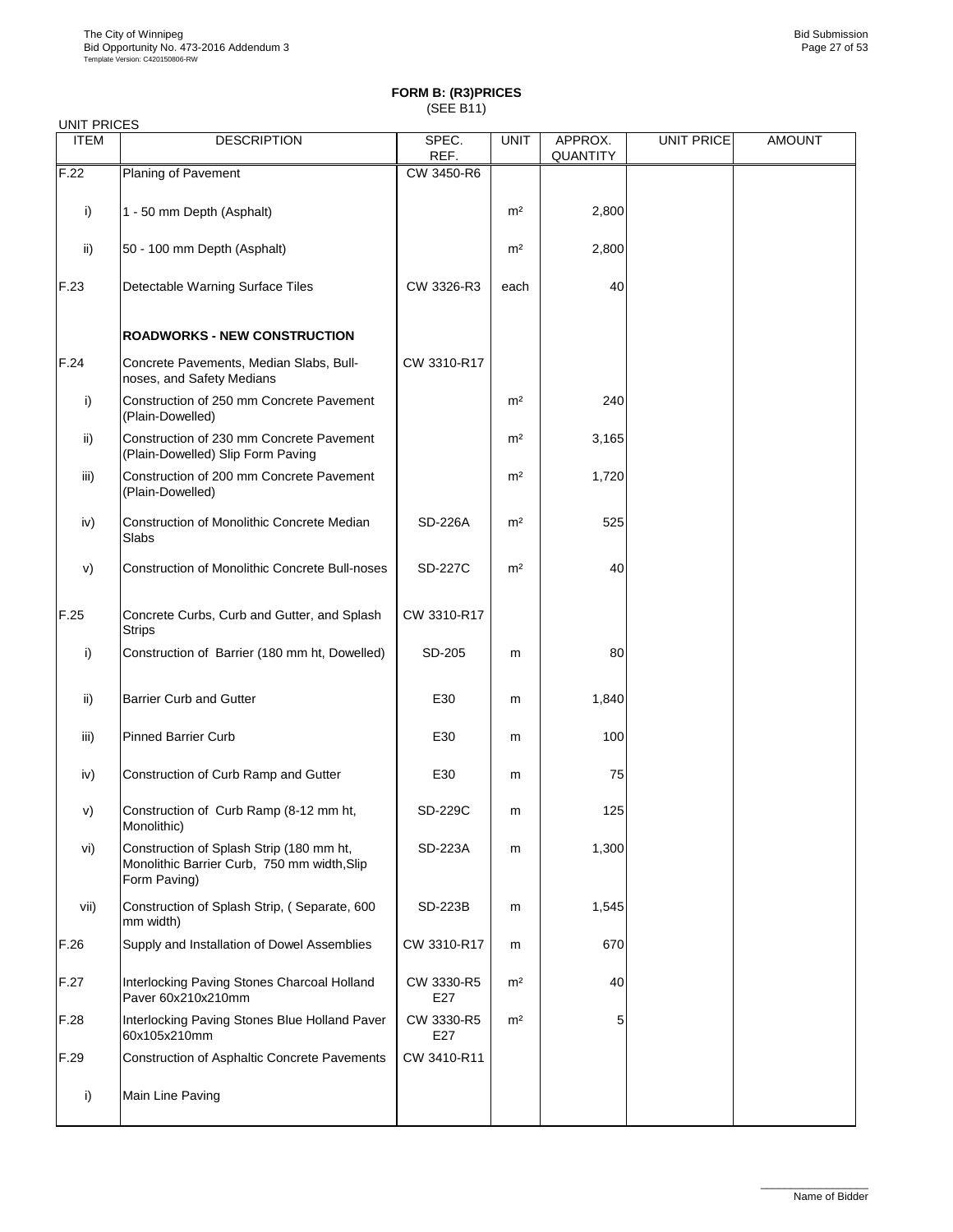| <b>UNIT PRICES</b> |                                                               |               |                |                     |                   |               |  |  |  |  |
|--------------------|---------------------------------------------------------------|---------------|----------------|---------------------|-------------------|---------------|--|--|--|--|
| <b>ITEM</b>        | <b>DESCRIPTION</b>                                            | SPEC.<br>REF. | <b>UNIT</b>    | APPROX.<br>QUANTITY | <b>UNIT PRICE</b> | <b>AMOUNT</b> |  |  |  |  |
|                    | a) Type IA                                                    |               | tonne          | 900                 |                   |               |  |  |  |  |
| ii)                | Tie-ins and Approaches                                        |               |                |                     |                   |               |  |  |  |  |
|                    | a) Type IA                                                    |               | tonne          | 130                 |                   |               |  |  |  |  |
| F.30               | Construction of Asphaltic Concrete Base<br>Course (Type III)  | CW 3410-R11   | tonne          | 1,300               |                   |               |  |  |  |  |
|                    | JOINT AND CRACK SEALING                                       |               |                |                     |                   |               |  |  |  |  |
| F.31               | Reflective Crack Maintenance                                  | CW 3250-R7    | m              | 1,400               |                   |               |  |  |  |  |
|                    | <b>ACTIVE TRANSPORTATION PATHWAY</b>                          |               |                |                     |                   |               |  |  |  |  |
| F.32               | Excavation                                                    | CW 3110-R19   | m <sup>3</sup> | 1,120               |                   |               |  |  |  |  |
| F.33               | Removal of Existing Asphalt                                   | CW 3110-R19   | m <sup>2</sup> | 2130                |                   |               |  |  |  |  |
| F.34               | Sub-Grade Compaction                                          | CW 3110-R19   | m <sup>2</sup> | 6,000               |                   |               |  |  |  |  |
| F.35               | Crushed Sub-base Material                                     | CW 3110-R19   |                |                     |                   |               |  |  |  |  |
| i)                 | 50 mm - Limestone                                             |               | tonne          | 1,350               |                   |               |  |  |  |  |
| F.36               | Supplying and Placing Base Course Material                    | CW 3110-R19   | m <sup>3</sup> | 415                 |                   |               |  |  |  |  |
| F.37               | Construction of Monolithic Curb and Sidewalk                  | SD-228B       | m <sup>2</sup> | 1,025               |                   |               |  |  |  |  |
| F.38               | 100 mm Concrete Sidewalk                                      | CW 3325-R5    | m <sup>2</sup> | 2,000               |                   |               |  |  |  |  |
| F.39               | Separation Geotextile Fabric                                  | CW 3130-R4    | m <sup>2</sup> | 3,000               |                   |               |  |  |  |  |
| F.40               | Construction of Asphaltic Concrete Overlay                    | CW 3410-R11   |                |                     |                   |               |  |  |  |  |
| i)                 | Main Line Paving                                              |               |                |                     |                   |               |  |  |  |  |
|                    | a) Type IA                                                    |               | tonne          | 570                 |                   |               |  |  |  |  |
|                    | <b>ASSOCIATED DRAINAGE AND</b><br><b>UNDERGROUND WORKS</b>    |               |                |                     |                   |               |  |  |  |  |
| F.41               | Replacing Existing Manhole and Catch Basin<br>Frames & Covers | CW 2130-R12   |                |                     |                   |               |  |  |  |  |
| i)                 | AP-004 - Standard Frame for Manhole and<br>Catch Basin        |               | each           | 1                   |                   |               |  |  |  |  |
| ii)                | AP-005 - Standard Solid Cover for Standard<br>Frame           |               | each           |                     |                   |               |  |  |  |  |
| iii)               | AP-006 - Standard Grated Cover for Standard<br>Frame          |               | each           | 2                   |                   |               |  |  |  |  |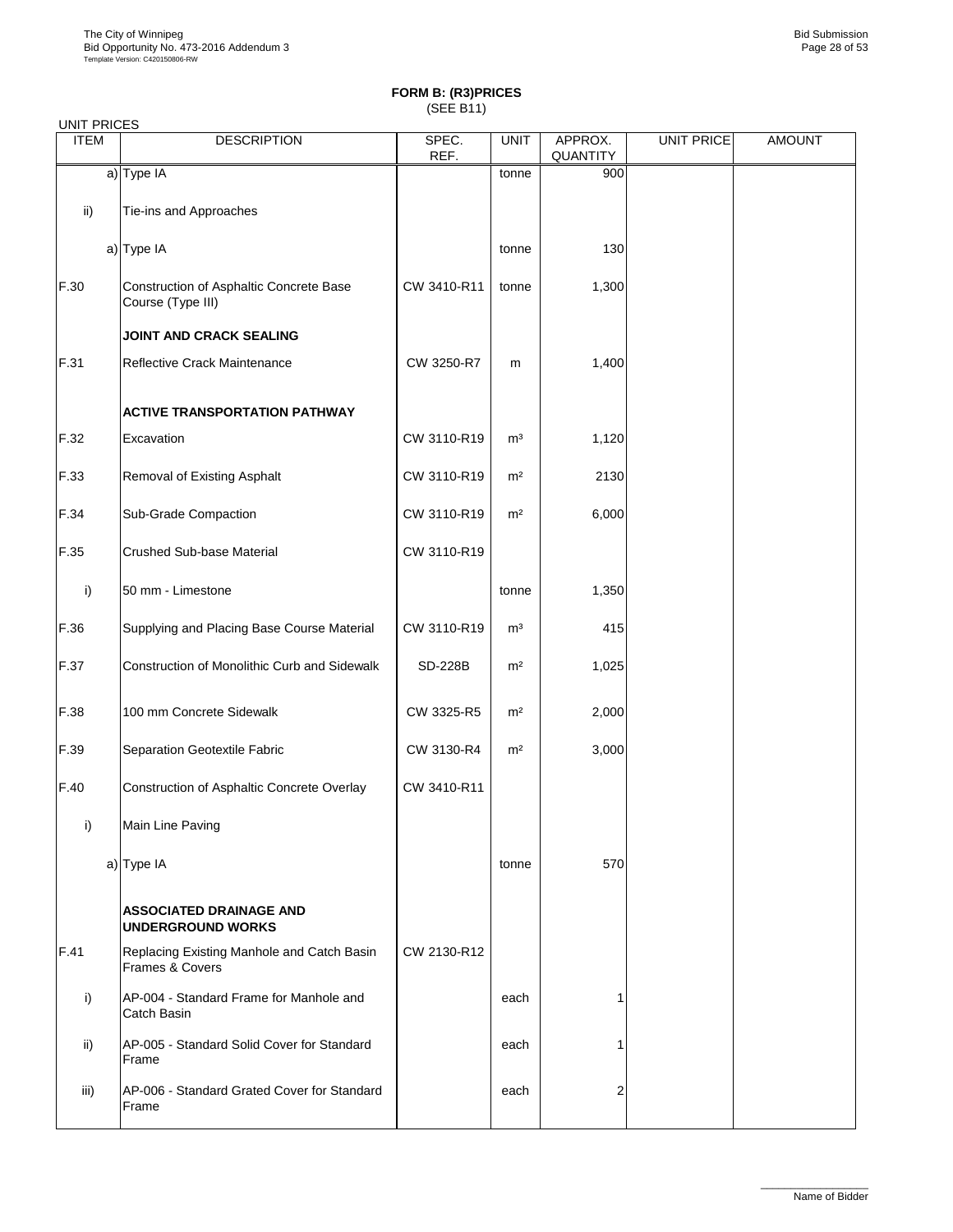| <b>UNIT PRICES</b> |                                                                  |                   |                |                     |            |               |
|--------------------|------------------------------------------------------------------|-------------------|----------------|---------------------|------------|---------------|
| <b>ITEM</b>        | <b>DESCRIPTION</b>                                               | SPEC.<br>REF.     | <b>UNIT</b>    | APPROX.<br>QUANTITY | UNIT PRICE | <b>AMOUNT</b> |
| F.42               | Installation of Subdrains                                        | CW 3120-R4        | m              | 58                  |            |               |
|                    |                                                                  |                   |                |                     |            |               |
|                    | <b>ADJUSTMENTS</b>                                               |                   |                |                     |            |               |
| F.43               | Adjustment of Catch Basins / Manholes Frames                     | CW 3210-R7        | each           | 3                   |            |               |
| F.44               | <b>Replacing Existing Risers</b>                                 | CW 2130-R12       |                |                     |            |               |
| i)                 | <b>Brick Risers</b>                                              |                   | vert. m        | $1.0$               |            |               |
| F.45               | <b>Lifter Rings</b>                                              | CW 3210-R7        |                |                     |            |               |
| i)                 | 38 mm                                                            |                   | each           | 2                   |            |               |
| ii)                | 51 mm                                                            |                   | each           | 2                   |            |               |
| iii)               | 64 mm                                                            |                   | each           | 1                   |            |               |
| iv)                | 76 mm                                                            |                   | each           | 1                   |            |               |
| F.46               | Adjustment of Valve Boxes                                        | CW 3210-R7        | each           | 2                   |            |               |
| F.47               | Valve Box Extensions                                             | CW 3210-R7        | each           | 2                   |            |               |
| F.48               | Adjustment of Curb Stop Boxes                                    | CW 3210-R7        | each           | 1                   |            |               |
|                    | <b>LANDSCAPING</b>                                               |                   |                |                     |            |               |
| F.49               | Clearing and Grubbing                                            | CW 3010-R4<br>E16 |                |                     |            |               |
| i)                 | Clearing and Grubbing                                            |                   | ha             | 0.01                |            |               |
| ii)                | <b>Tree Removal</b>                                              |                   | each           | $10$                |            |               |
| F.50               | Sodding                                                          | CW 3510-R9<br>E46 |                |                     |            |               |
| i)                 | Sodding width > 600mm (c/w 75mm imported<br>topsoil)             |                   | m <sup>2</sup> | 11,850              |            |               |
| ii)                | Sodding width < $or = 600$ mm ( $c/w$ 75 mm<br>imported topsoil) |                   | m <sup>2</sup> | 800                 |            |               |
|                    |                                                                  |                   |                |                     |            |               |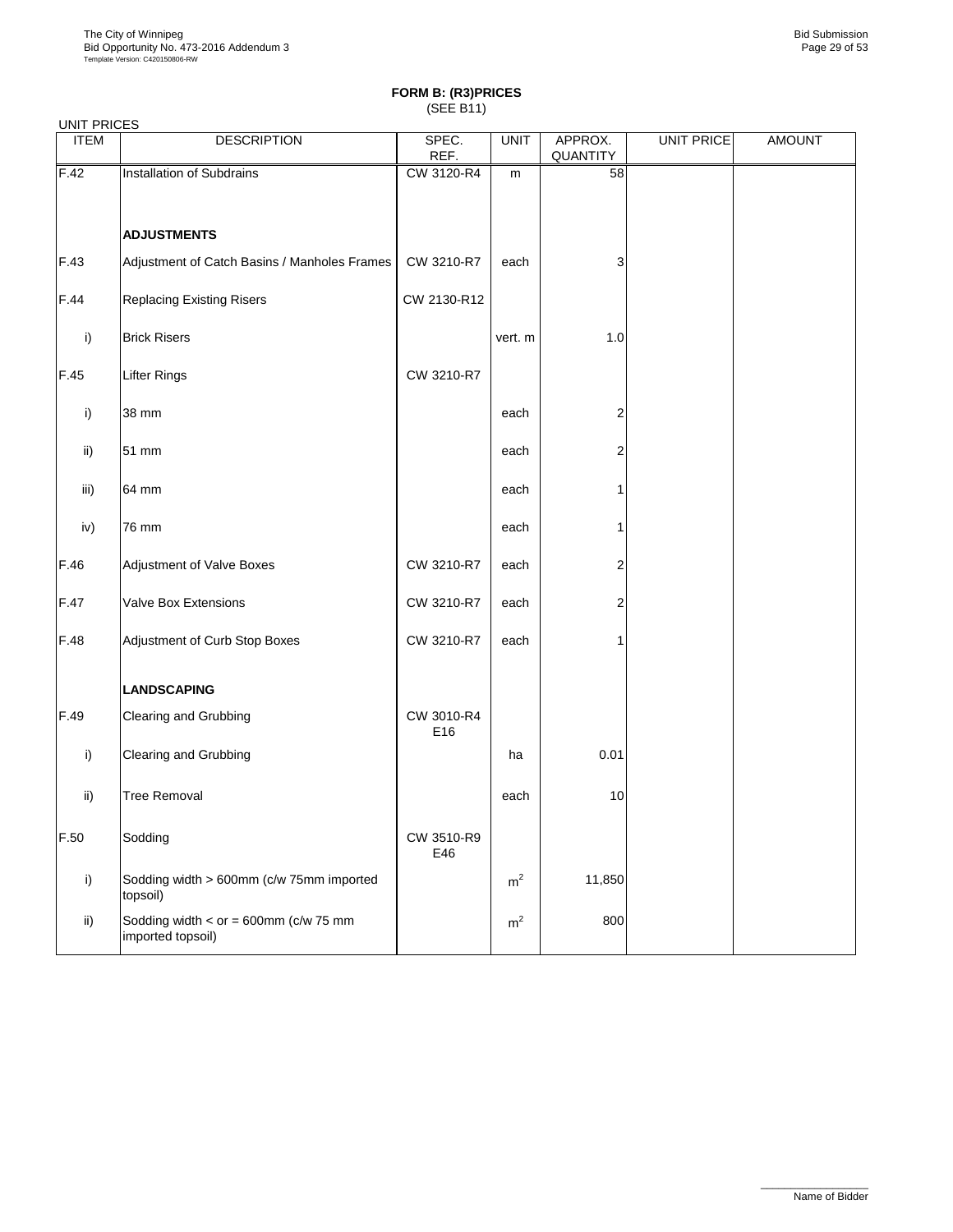| <b>UNIT PRICES</b> |                                                     |                   |                |                     |                   |               |
|--------------------|-----------------------------------------------------|-------------------|----------------|---------------------|-------------------|---------------|
| <b>ITEM</b>        | <b>DESCRIPTION</b>                                  | SPEC.<br>REF.     | <b>UNIT</b>    | APPROX.<br>QUANTITY | <b>UNIT PRICE</b> | <b>AMOUNT</b> |
| F.51               | Seeding                                             | CW 3520-R7<br>E47 |                |                     |                   |               |
| i)                 | Fescue Overs-seed Mix                               |                   | m <sup>2</sup> | 11,850              |                   |               |
| F.52               | <b>Plant Material</b>                               | E48               |                |                     |                   |               |
| i)                 | Ohio Buckeye (50 mm cal.)                           |                   | each           | 9                   |                   |               |
| ii)                | Prairie Horizon Alder (50 mm cal.)                  |                   | each           | 6                   |                   |               |
| iii)               | Delta Hackberry (50 mm cal.)                        |                   | each           | $\overline{c}$      |                   |               |
| iv)                | Bur Oak (45 mm cal.)                                |                   | each           | 5                   |                   |               |
| V)                 | Glenleven Linden (65 mm cal.)                       |                   | each           | $\overline{4}$      |                   |               |
| vi)                | Harvest Gold Linden (65 mm cal.)                    |                   | each           | $\overline{2}$      |                   |               |
| vii)               | Brandon Elm (65 mm cal)                             |                   | each           | 2                   |                   |               |
| viii)              | Gladiator Crabapple (50 mm cal.)                    |                   | each           | 7                   |                   |               |
| ix)                | Pink Spires Crabapple (50 mm cal.)                  |                   | each           | 5                   |                   |               |
| x)                 | Japanese Tree Lilac (50 mm cal.)                    |                   | each           | 3                   |                   |               |
| F.53               | Site Furnishings                                    | E39               |                |                     |                   |               |
| i)                 | Bench (Pick-up and Installation only)               |                   | each           | 1                   |                   |               |
| ii)                | Waste Receptacle (Pick-up and Installation<br>only) |                   | each           | 1                   |                   |               |
| F.54               | Interlocking Paving Stones                          | CW 3335-R1        | m <sup>2</sup> | 9                   |                   |               |
| F.55               | Lean Concrete Base                                  | CW 3335-R1        | m <sup>2</sup> | 9                   |                   |               |
| F                  | <b>TAYLOR AVENUE WEST-SURFACE WORKS</b>             |                   |                |                     | Subtotal:         |               |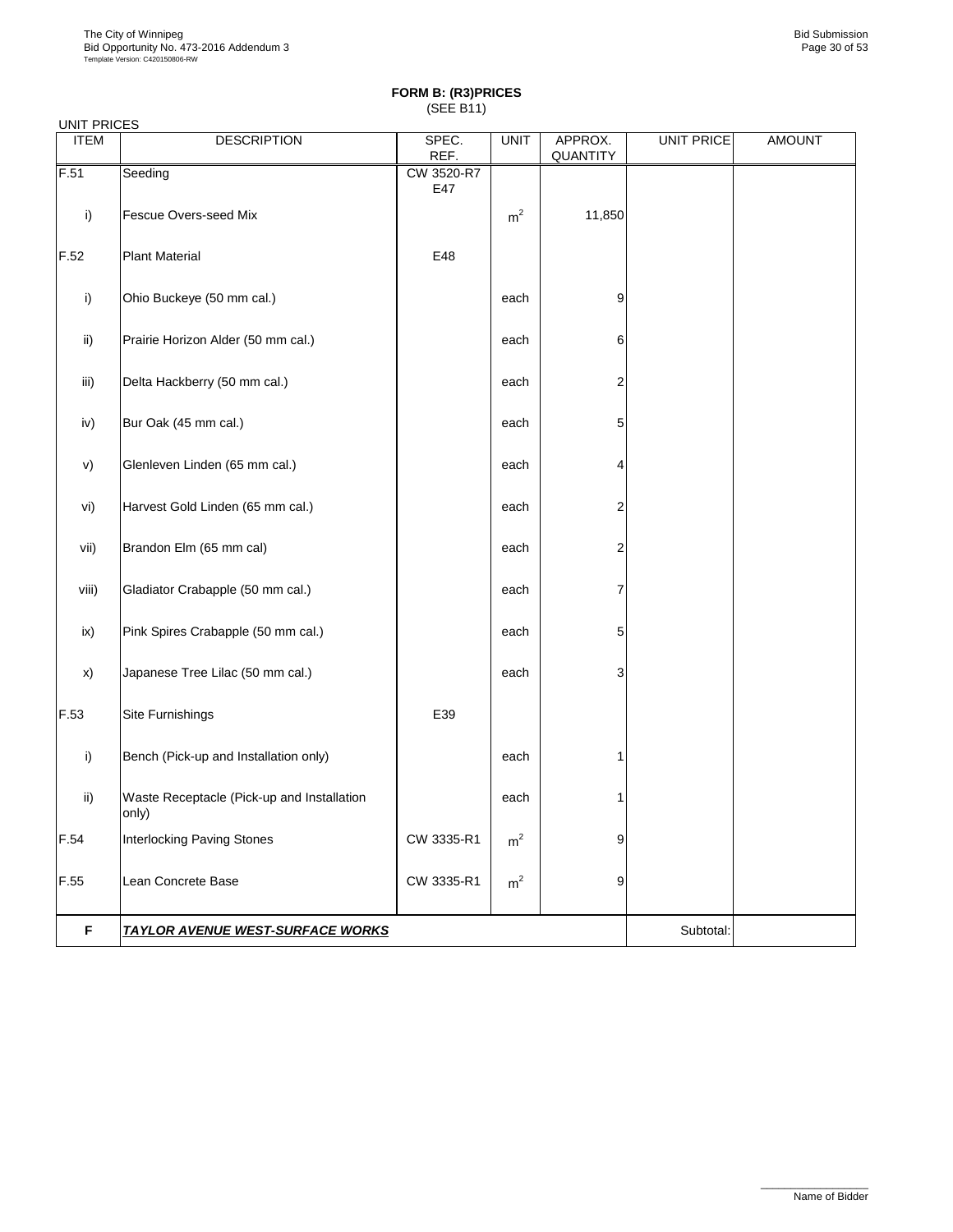UNIT PRICES

### **FORM B: (R3)PRICES**

(SEE B11)

| <b>ITEM</b> | <b>DESCRIPTION</b>                                         | SPEC.<br>REF.                         | <b>UNIT</b> | APPROX.<br>QUANTITY | UNIT PRICE | <b>AMOUNT</b> |
|-------------|------------------------------------------------------------|---------------------------------------|-------------|---------------------|------------|---------------|
| G           | <b>WILKES INTERSECTION-UNDERGROUND WORKS</b>               |                                       |             |                     |            |               |
|             | <b>ASSOCIATED DRAINAGE AND</b><br><b>UNDERGROUND WORKS</b> |                                       |             |                     |            |               |
|             | <b>WATERMAINS</b>                                          |                                       |             |                     |            |               |
| G.1         | Watermain                                                  | CW 2110-R11                           |             |                     |            |               |
| i)          | 150mm                                                      |                                       |             |                     |            |               |
|             | a) trenchless installation                                 |                                       | m           | 20                  |            |               |
| G.2         | Watermain and Water Service Insulation                     | CW 2110-R11                           |             |                     |            |               |
| i)          | Under Roadway Excavation (SD-018)                          |                                       |             |                     |            |               |
|             | a) $100$ mm thick x 3000mm wide                            |                                       | m           | $30\,$              |            |               |
| ii)         | Insulation Under Rail Ditch (CN R.O.W. STA<br>$5 + 930$    |                                       |             |                     |            |               |
|             | a) $100$ mm thick x 3600mm wide                            |                                       | m           | 15                  |            |               |
| G.3         | U-Box around LDS                                           | E95                                   | each        | 2                   |            |               |
| G.4         | Insulate Catch Basin                                       | E95                                   | each        | 5                   |            |               |
| G.5         | Adjust, Relocate Existing Hydrant and Plug<br>Drain        | CW 2110-R11,<br>E88                   | each        | 6                   |            |               |
| G.6         | Watermain Vertical Re-alignment                            | CW 2110-R11,<br>E90                   |             |                     |            |               |
| i)          | 250mm                                                      |                                       | each        |                     |            |               |
|             | <b>GRAVITY SEWERS</b>                                      |                                       |             |                     |            |               |
| G.7         | <b>Land Drainage Sewers</b>                                | CW 2130-R12,<br>E82, E83, E84,<br>E85 |             |                     |            |               |
| i)          | 250mm                                                      |                                       |             |                     |            |               |
|             | a) trench or trenchless installation SDR35                 | E83.13                                | m           | 250                 |            |               |
| ii)         | 300mm                                                      |                                       |             |                     |            |               |
|             | a) trench or trenchless installation C76-III or<br>SDR35   | E83.13                                | m           | 175                 |            |               |
| iii)        | 450mm                                                      |                                       |             |                     |            |               |
|             | a) trench or trenchless installation C76-III or<br>SDR35   | E83.13                                | m           | 60                  |            |               |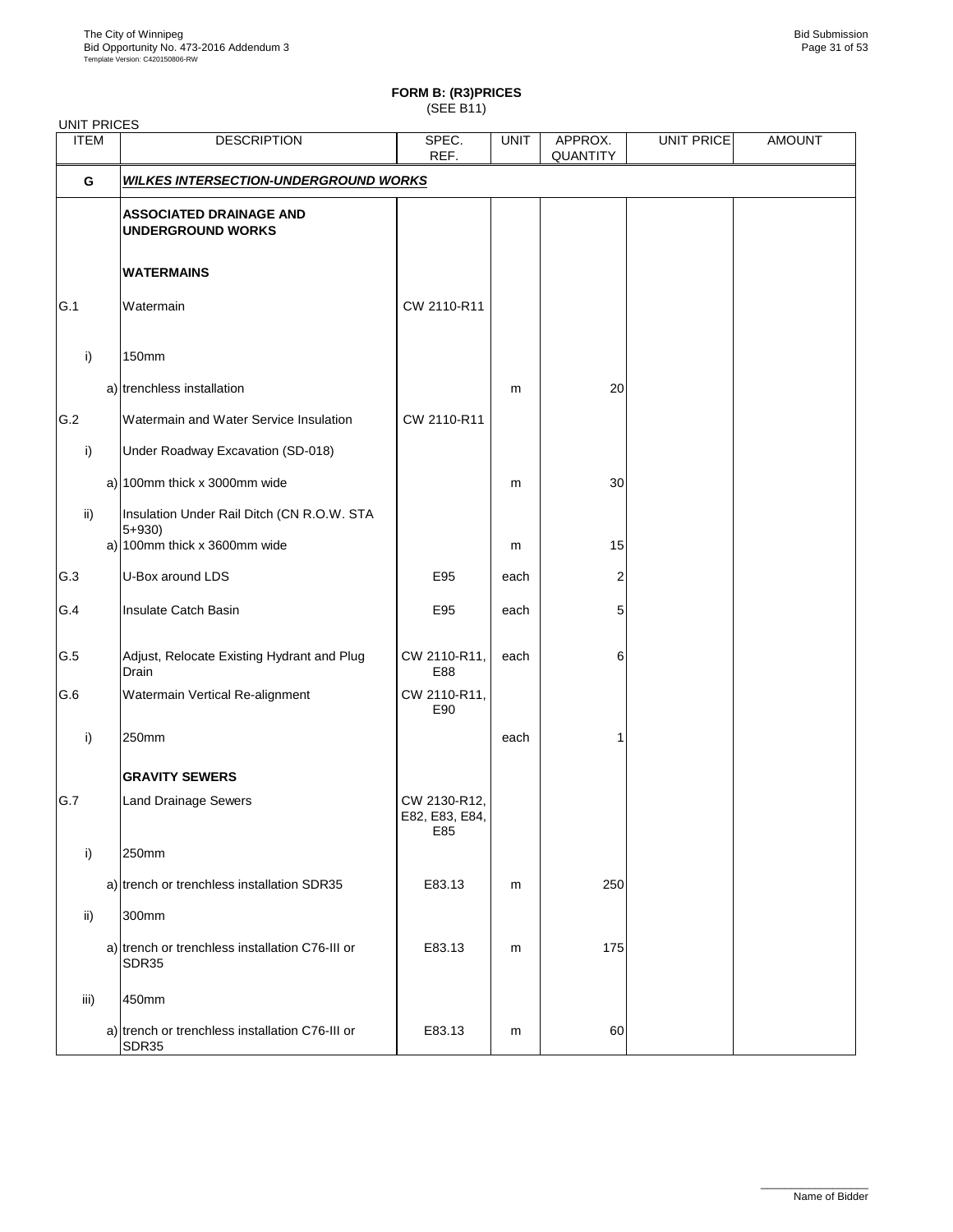|             | <b>UNIT PRICES</b>                  |                     |             |                         |                   |               |  |  |  |  |
|-------------|-------------------------------------|---------------------|-------------|-------------------------|-------------------|---------------|--|--|--|--|
| <b>ITEM</b> | <b>DESCRIPTION</b>                  | SPEC.<br>REF.       | <b>UNIT</b> | APPROX.<br>QUANTITY     | <b>UNIT PRICE</b> | <b>AMOUNT</b> |  |  |  |  |
| G.8         | Manhole                             | CW 2130-R12,<br>E96 |             |                         |                   |               |  |  |  |  |
| i)          | SD-010                              |                     |             |                         |                   |               |  |  |  |  |
|             | a) 1200mm diameter base             |                     | vert. m     | 3                       |                   |               |  |  |  |  |
| G.9         | New Manhole on Existing Sewer       | CW 2130-R12         |             |                         |                   |               |  |  |  |  |
| i)          | SD-010                              |                     |             |                         |                   |               |  |  |  |  |
|             | a) 1200mm diameter base             |                     | vert. m     | 10                      |                   |               |  |  |  |  |
| G.10        | Catch Basin                         | CW 2130-R12,<br>E95 |             |                         |                   |               |  |  |  |  |
| i)          | SD-024                              |                     | each        | 15                      |                   |               |  |  |  |  |
| ii)         | SD-025                              |                     | each        | 1                       |                   |               |  |  |  |  |
| G.11        | Beehive Ditch Inlet                 | CW 2130-R12,<br>E95 | each        | $\overline{2}$          |                   |               |  |  |  |  |
| G.12        | Catch Pit                           | CW 2130-R12         |             |                         |                   |               |  |  |  |  |
| i)          | SD-023                              |                     | each        | 14                      |                   |               |  |  |  |  |
| G.13        | Connecting to Existing Manhole      | CW 2130-R12         |             |                         |                   |               |  |  |  |  |
| i)          | 250mm                               |                     | each        | $\overline{2}$          |                   |               |  |  |  |  |
| ii)         | 300mm                               |                     | each        | 4                       |                   |               |  |  |  |  |
| iii)        | 450mm                               |                     | each        | 1                       |                   |               |  |  |  |  |
| G.14        | <b>Connecting to Existing Sewer</b> | CW 2130-R12,        |             |                         |                   |               |  |  |  |  |
| i)          | 250mm LDS to 525 LDS                | E86                 | each        | 1                       |                   |               |  |  |  |  |
| ii)         | 250mm LDS to 600 LDS                |                     | each        | 1                       |                   |               |  |  |  |  |
| iii)        | 300mm LDS to 300 LDS                |                     | each        | 2                       |                   |               |  |  |  |  |
| iv)         | 250mm LDS to 250 LDS                |                     | each        | $\overline{\mathbf{c}}$ |                   |               |  |  |  |  |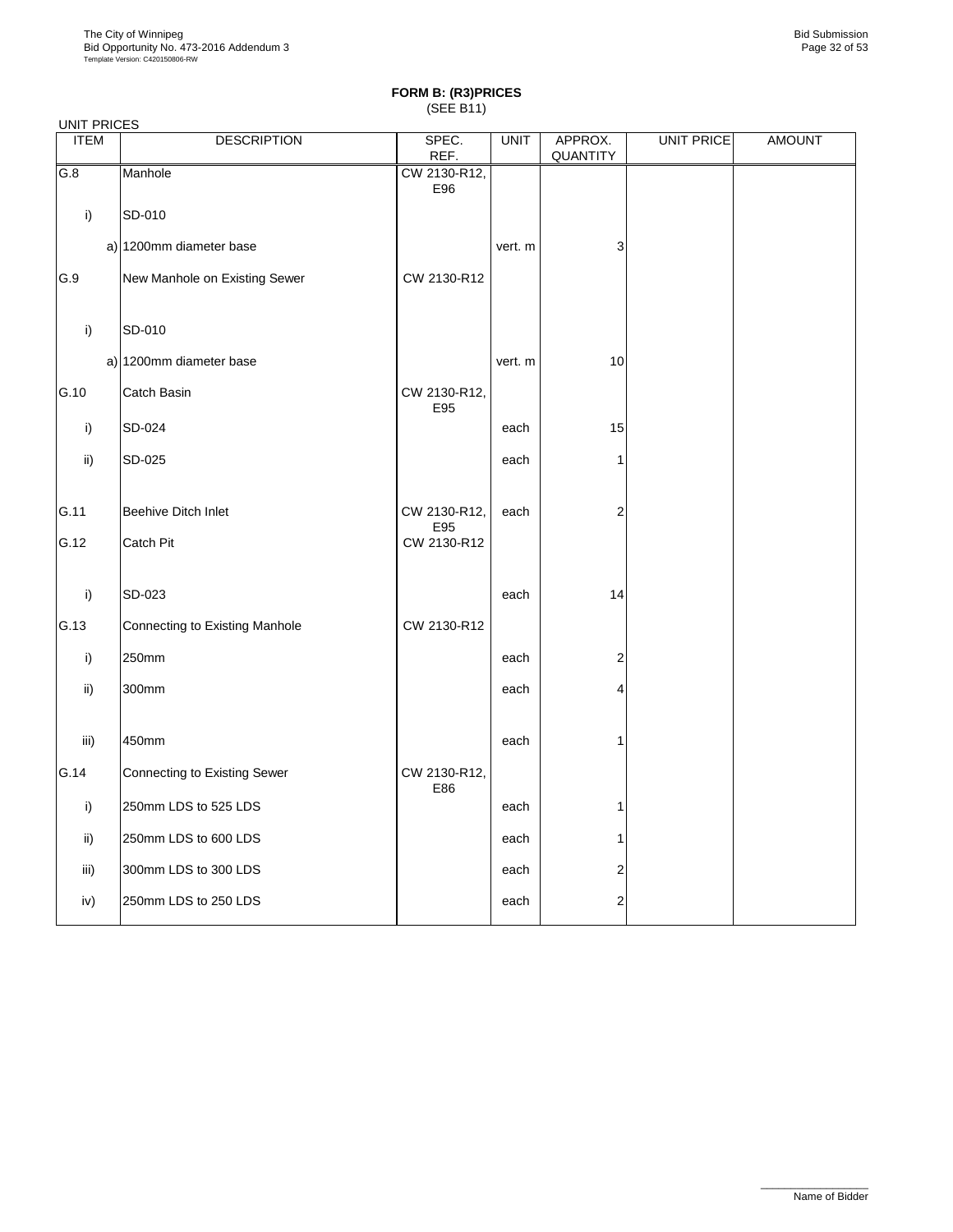| <b>UNIT PRICES</b> |                                                                       |                     |                |          |                   |               |
|--------------------|-----------------------------------------------------------------------|---------------------|----------------|----------|-------------------|---------------|
| <b>ITEM</b>        | <b>DESCRIPTION</b>                                                    | SPEC.               | <b>UNIT</b>    | APPROX.  | <b>UNIT PRICE</b> | <b>AMOUNT</b> |
|                    |                                                                       | REF.                |                | QUANTITY |                   |               |
| G.15               | Connecting to Existing Catch Basin                                    | CW 2130-R12         |                |          |                   |               |
| i)                 | 250mm                                                                 |                     | each           | 1        |                   |               |
| ii)                | 300mm                                                                 |                     | each           | 2        |                   |               |
| G.16               | Adjustment of Catch Basin Frames                                      | CW 3210-R7          | each           | 3        |                   |               |
| G.17               | Abandoning Existing Sewers with Cement-<br>Stabilized Flowable Fill   | CW 2130-R12,<br>E93 | m <sup>3</sup> | 9        |                   |               |
| G.18               | Removal of Existing Catch Basins                                      | CW 2130-R12,<br>E94 | each           | 10       |                   |               |
| G.19               | Removal of Existing Catch Pits                                        | CW 2130-R12,<br>E94 | each           | 7        |                   |               |
| G.20               | Sewer Inspection                                                      | CW 2145-R3          |                |          |                   |               |
| i)                 | 250mm to 900mm                                                        |                     | m              | 485      |                   |               |
| G.21               | Manhole Inspection                                                    | CW 2145-R3          | each           | 4        |                   |               |
| G.22               | Beehive Inlet Cover for Manhole                                       | E96                 | each           | 2        |                   |               |
|                    |                                                                       |                     |                |          |                   |               |
| G                  | <b>WILKES INTERSECTION-UNDERGROUND WORKS</b>                          |                     |                |          | Subtotal:         |               |
| н                  | BGSA-UNDERGROUND WORKS/TAYLOR AVENUE EAST-UNDERGROUND<br><b>WORKS</b> |                     |                |          |                   |               |
|                    | <b>ASSOCIATED DRAINAGE AND</b><br><b>UNDERGROUND WORKS</b>            |                     |                |          |                   |               |
|                    | <b>WATERMAINS</b>                                                     |                     |                |          |                   |               |
| H.1                | Watermain                                                             | CW 2110-R11         |                |          |                   |               |
| i)                 | 150mm                                                                 |                     |                |          |                   |               |
|                    | a) trenchless installation                                            |                     | m              | 145      |                   |               |
| ii)                | 200mm                                                                 |                     |                |          |                   |               |
|                    | a) trenchless installation                                            |                     | m              | 410      |                   |               |
| H.2                | <b>Hydrant Assembly</b>                                               | CW 2110-R11         |                |          |                   |               |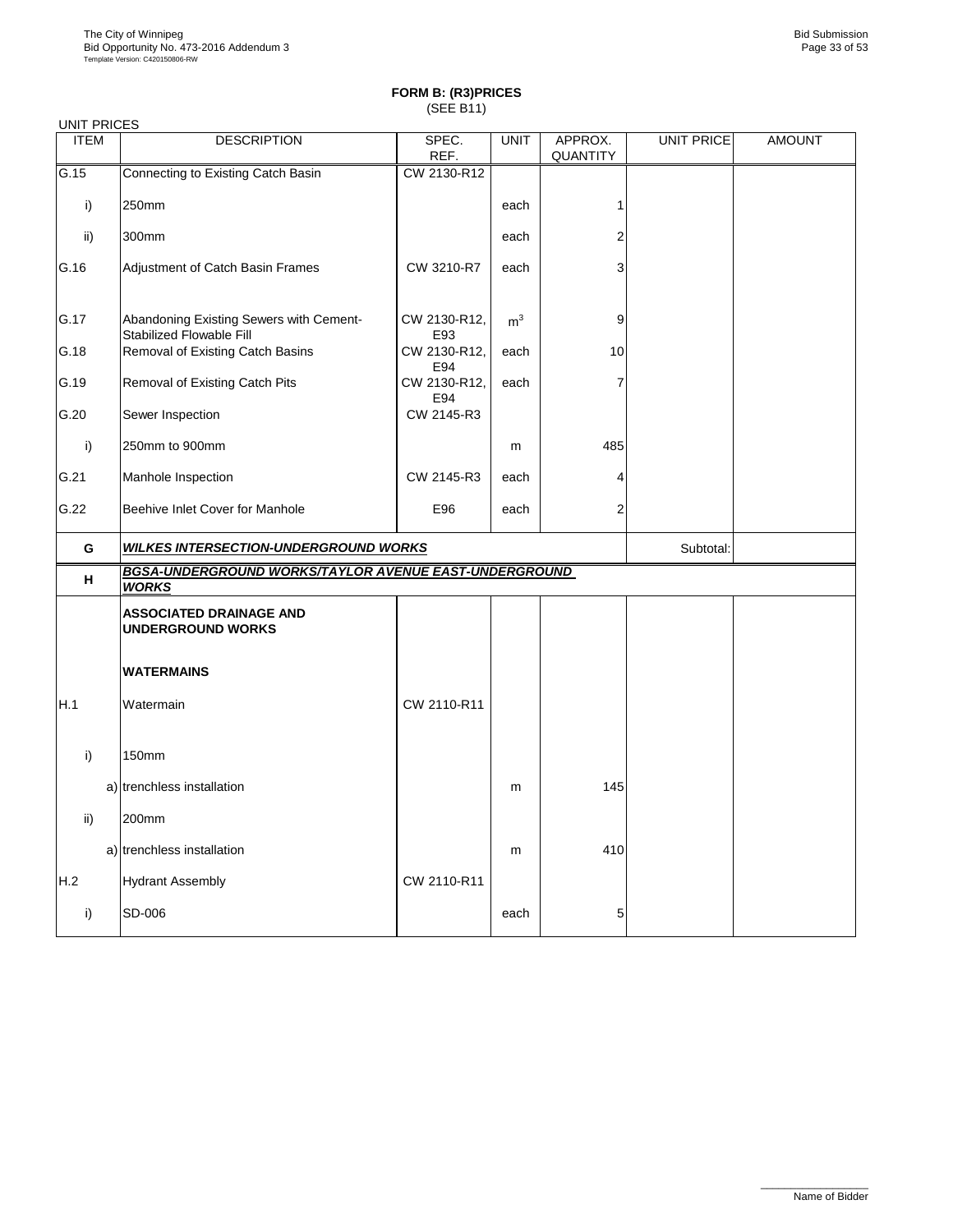|             | <b>UNIT PRICES</b> |                                                                               |                     |             |                         |                   |               |  |  |  |  |
|-------------|--------------------|-------------------------------------------------------------------------------|---------------------|-------------|-------------------------|-------------------|---------------|--|--|--|--|
| <b>ITEM</b> |                    | <b>DESCRIPTION</b>                                                            | SPEC.<br>REF.       | <b>UNIT</b> | APPROX.<br>QUANTITY     | <b>UNIT PRICE</b> | <b>AMOUNT</b> |  |  |  |  |
| H.3         |                    | New Hydrant Assembly on Existing Watermain                                    | CW-2110-R11,<br>E89 |             |                         |                   |               |  |  |  |  |
| i)          |                    | SD-006                                                                        |                     | each        | $\mathbf 1$             |                   |               |  |  |  |  |
| ii)         |                    | SD-007                                                                        |                     | each        | $\overline{\mathbf{c}}$ |                   |               |  |  |  |  |
| H.4         |                    | Watermain Valve                                                               | CW 2110-R11         |             |                         |                   |               |  |  |  |  |
| i)          |                    | 150mm                                                                         |                     | each        | 3                       |                   |               |  |  |  |  |
| ii)         |                    | 200mm                                                                         |                     | each        | 3                       |                   |               |  |  |  |  |
| H.5         |                    | Fittings                                                                      | CW 2110-R11         |             |                         |                   |               |  |  |  |  |
| i)          |                    | Tees                                                                          |                     |             |                         |                   |               |  |  |  |  |
|             |                    | a) 200mm X 200mm X 150mm                                                      |                     | each        | 3                       |                   |               |  |  |  |  |
| ii)         |                    | Bends (SD-004)                                                                |                     |             |                         |                   |               |  |  |  |  |
|             |                    | a) $150$ mm - $45^{\circ}$                                                    |                     | each        | 2                       |                   |               |  |  |  |  |
|             |                    | b) $200$ mm - 11 1/4 <sup>°</sup>                                             |                     | each        | 2                       |                   |               |  |  |  |  |
|             |                    | c) $200$ mm - 22 1/2 <sup>°</sup>                                             |                     | each        | 3                       |                   |               |  |  |  |  |
|             |                    | d) $200$ mm - $45^{\circ}$                                                    |                     | each        | $\overline{\mathbf{c}}$ |                   |               |  |  |  |  |
| iii)        |                    | Bends (SD-005)                                                                |                     |             |                         |                   |               |  |  |  |  |
|             |                    | a) $50mm - 45^{\circ}$                                                        |                     | each        | 4                       |                   |               |  |  |  |  |
|             |                    | b) $150$ mm - $45^{\circ}$                                                    |                     | each        | 6                       |                   |               |  |  |  |  |
|             |                    | c) $200$ mm - $45^{\circ}$                                                    |                     | each        | $\overline{\mathbf{c}}$ |                   |               |  |  |  |  |
| iv)         |                    | Couplings                                                                     |                     |             |                         |                   |               |  |  |  |  |
|             |                    | a) 150mm                                                                      |                     | each        | 3                       |                   |               |  |  |  |  |
|             |                    | b) $200mm$                                                                    |                     | each        | 3                       |                   |               |  |  |  |  |
| H.6         |                    | <b>Water Services</b>                                                         | CW 2110-R11         |             |                         |                   |               |  |  |  |  |
| i)          |                    | 19mm                                                                          |                     |             |                         |                   |               |  |  |  |  |
| ii)         |                    | a) trenchless installation, Class B sand bedding,<br>Class 1 backfill<br>50mm |                     | m           | 10                      |                   |               |  |  |  |  |
|             |                    | a) trenchless installation                                                    |                     | m           | 35                      |                   |               |  |  |  |  |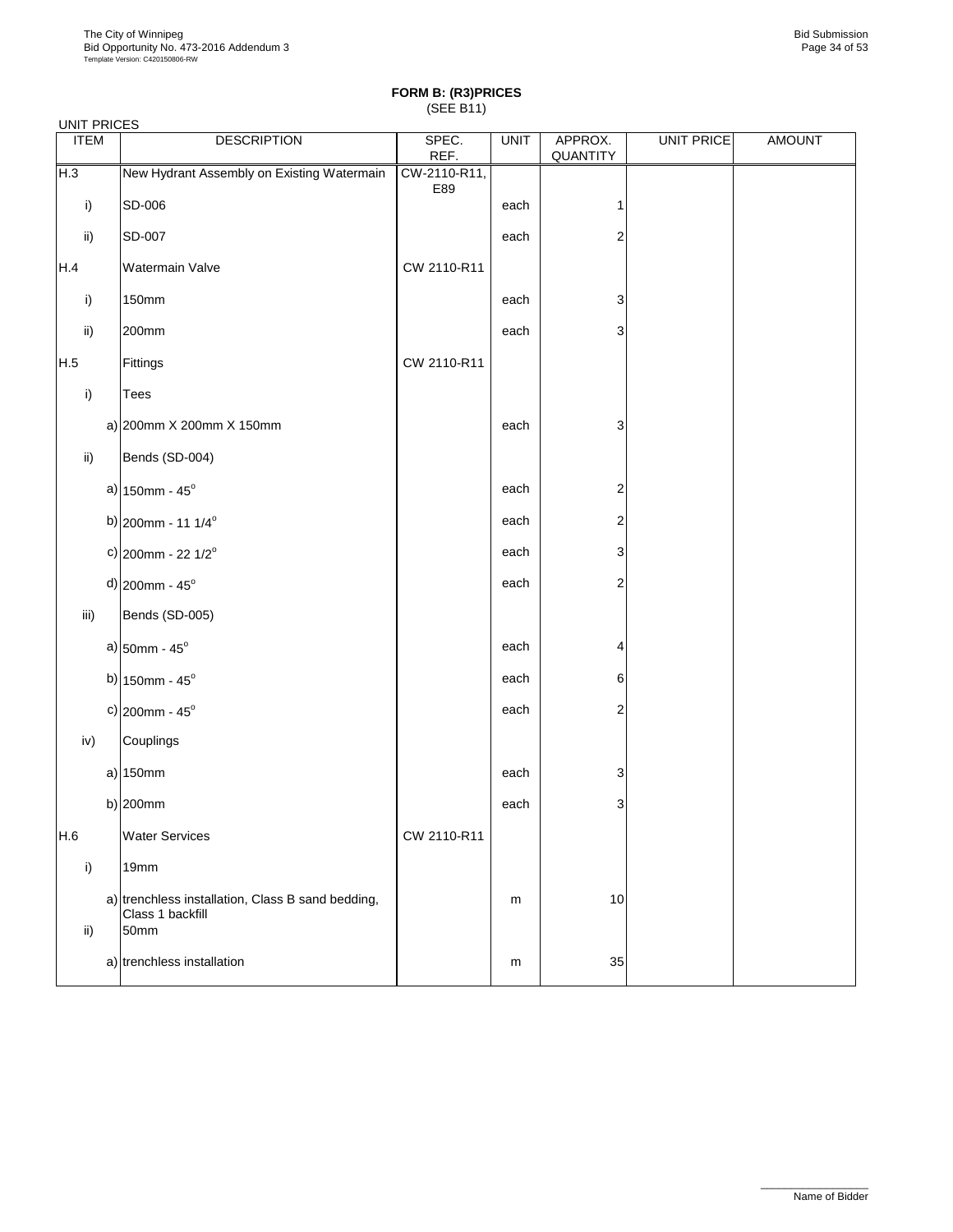| <b>UNIT PRICES</b> |                                                                                                                    |                     |             |                     |                   |               |  |  |  |
|--------------------|--------------------------------------------------------------------------------------------------------------------|---------------------|-------------|---------------------|-------------------|---------------|--|--|--|
| <b>ITEM</b>        | <b>DESCRIPTION</b>                                                                                                 | SPEC.<br>REF.       | <b>UNIT</b> | APPROX.<br>QUANTITY | <b>UNIT PRICE</b> | <b>AMOUNT</b> |  |  |  |
| H.7                | <b>Corporation Stops</b>                                                                                           | CW 2110-R11         |             |                     |                   |               |  |  |  |
| i)                 | 19mm                                                                                                               |                     | each        | 1                   |                   |               |  |  |  |
| ii)                | 50mm                                                                                                               |                     | each        | 1                   |                   |               |  |  |  |
| H.8                | Curb Stops - Replace Existing                                                                                      | CW 2110-R11         |             |                     |                   |               |  |  |  |
| i)                 | 19mm                                                                                                               |                     | each        | 1                   |                   |               |  |  |  |
| ii)                | 50mm                                                                                                               |                     | each        | 1                   |                   |               |  |  |  |
| H.9                | Curb Stop Boxes - Replace Existing                                                                                 | CW 2110-R11         |             |                     |                   |               |  |  |  |
| i)                 | 19mm                                                                                                               |                     | each        | 1                   |                   |               |  |  |  |
| ii)                | 50mm                                                                                                               |                     | each        | 1                   |                   |               |  |  |  |
| H.10               | Watermain and Water Service Insulation                                                                             | CW 2110-R11         |             |                     |                   |               |  |  |  |
| i)                 | Under Roadway Excavation (SD-018)                                                                                  |                     |             |                     |                   |               |  |  |  |
|                    | a) $100$ mm thick x 3000mm wide                                                                                    |                     | m           | 35                  |                   |               |  |  |  |
| H.11<br>i)         | Connecting to Existing Watermains and Large<br><b>Diameter Water Services</b><br>Inline connection - plug existing | CW 2110-R11         |             |                     |                   |               |  |  |  |
|                    | $a)$ 200mm                                                                                                         |                     | each        | 1                   |                   |               |  |  |  |
| ii)                | In-line connection - no plug existing                                                                              |                     |             |                     |                   |               |  |  |  |
|                    | $a)$ 150mm                                                                                                         |                     | each        | 3                   |                   |               |  |  |  |
| H.12               | b) $200$ mm<br>Connecting Existing Copper Water Services to                                                        | CW 2110-R11         | each        | 2                   |                   |               |  |  |  |
| i)                 | New Watermains<br>12mm                                                                                             |                     | each        | 1                   |                   |               |  |  |  |
| ii)                | 50mm                                                                                                               |                     | each        | 1                   |                   |               |  |  |  |
| H.13               | Abandoning Large Diameter Water Services                                                                           | CW 2110-R11         |             |                     |                   |               |  |  |  |
| i)                 | 150mm                                                                                                              |                     | each        | 3                   |                   |               |  |  |  |
| H.14               | Abandoning Small Diameter Water Services                                                                           | CW 2110-R11         |             |                     |                   |               |  |  |  |
| i)                 | 50mm                                                                                                               |                     | each        | 1                   |                   |               |  |  |  |
| H.15               | Adjust, Relocate Existing Hydrant and Plug<br>Drain                                                                | CW 2110-R11,<br>E88 | each        | 1                   |                   |               |  |  |  |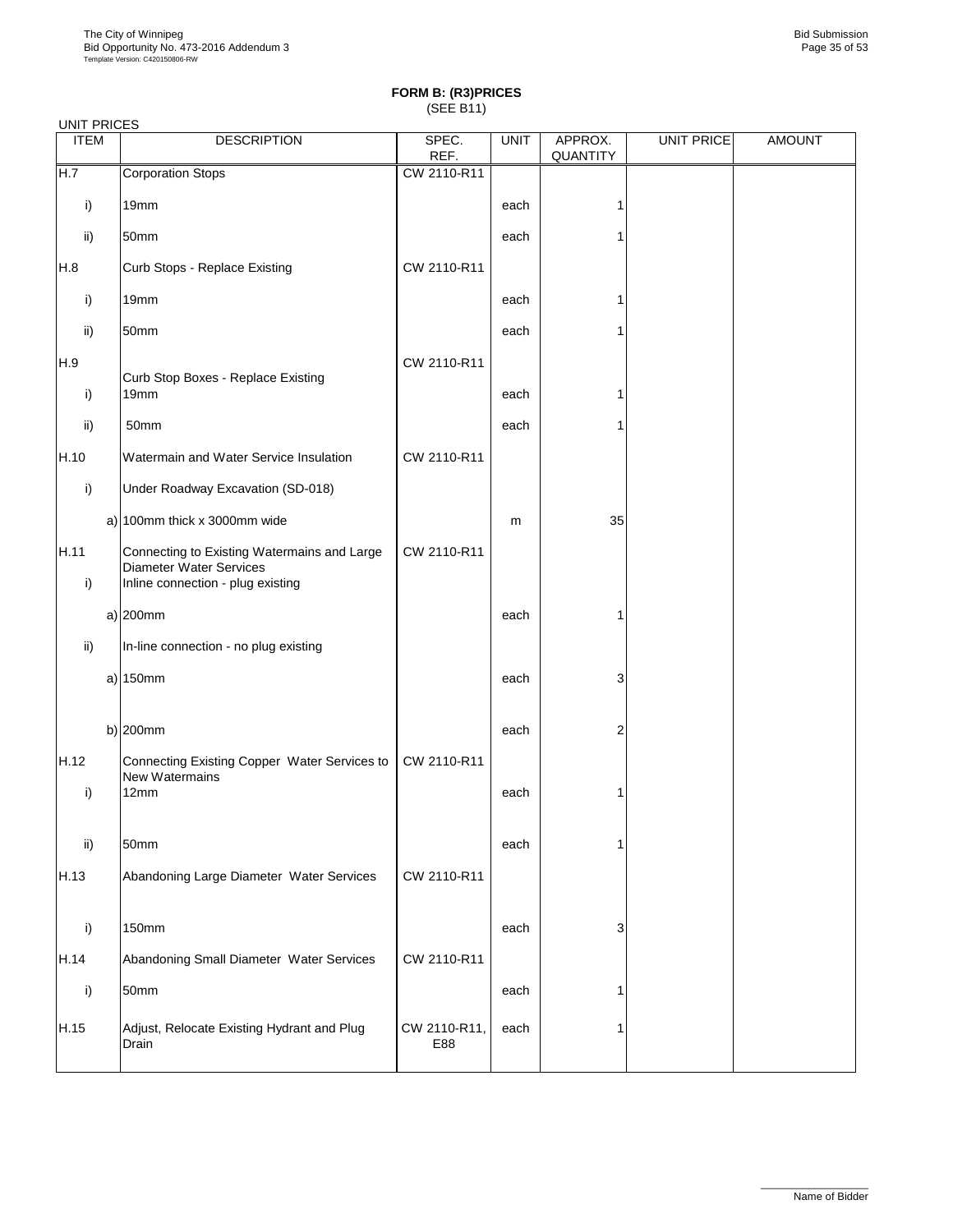| <b>UNIT PRICES</b> |                                                                                     |                                       |             |                     |                   |               |
|--------------------|-------------------------------------------------------------------------------------|---------------------------------------|-------------|---------------------|-------------------|---------------|
| <b>ITEM</b>        | <b>DESCRIPTION</b>                                                                  | SPEC.<br>REF.                         | <b>UNIT</b> | APPROX.<br>QUANTITY | <b>UNIT PRICE</b> | <b>AMOUNT</b> |
| H.16               | 10.9 Kilogram Sacrificial Zinc Anode                                                |                                       |             |                     |                   |               |
| i)                 | on metallic watermains                                                              |                                       | each        | 8                   |                   |               |
|                    | <b>GRAVITY SEWERS</b>                                                               |                                       |             |                     |                   |               |
| H.17               | <b>Combined Sewers</b>                                                              | CW 2130-R12,<br>E82, E83, E84,<br>E85 |             |                     |                   |               |
| i)                 | 300mm                                                                               |                                       |             |                     |                   |               |
|                    | a) trenchless installation SDR35                                                    |                                       | m           | 125                 |                   |               |
| H.18               | <b>Land Drainage Sewers</b>                                                         | CW 2130-R12                           |             |                     |                   |               |
| i)                 | 250mm                                                                               |                                       |             |                     |                   |               |
|                    | a) trench or trenchless installation SDR35                                          | E83.13                                | m           | 350                 |                   |               |
| ii)                | 300mm                                                                               |                                       |             |                     |                   |               |
|                    | a) trench or trenchless installation C76-III or<br>SDR35                            | E83.13                                | m           | 600                 |                   |               |
|                    | b) trenchless installation C76-V (CN ROW)                                           |                                       | m           | 100                 |                   |               |
| iii)               | 375mm                                                                               |                                       |             |                     |                   |               |
| iv)                | a) trench or trenchless installation C76-IV or<br>SDR35<br>450mm                    | E83.13                                | m           | 160                 |                   |               |
| V)                 | a) trench or trenchless installation C76-IV or<br>SDR35<br>525mm                    | E83.13                                | m           | 190                 |                   |               |
|                    | a) trench or trenchless installation C76-IV or<br>SDR35                             | E83.13                                | m           | 75                  |                   |               |
| vi)                | 1050mm                                                                              |                                       |             |                     |                   |               |
|                    | a) trench or trenchless installation C76-IV or<br>SDR35                             | E83.13                                | m           | 80                  |                   |               |
|                    | b) trenchless installation C76-V (CN ROW)                                           |                                       | m           | 55                  |                   |               |
| H.19<br>i)         | Pre-Insulated Heat Traced Leads<br><b>Land Drainage Sewers</b><br>250mm             | CW 2130-R12,<br>E97                   |             |                     |                   |               |
| ii)                | a) trench installation, SDR35, Class B sand<br>bedding, Class 2 backfill<br>300mm   |                                       | m           | 50                  |                   |               |
| H.20               | a) trench installation, SDR35, Class B sand<br>bedding, Class 2 backfill<br>Manhole | CW 2130-R12,<br>E96                   | m           | 50                  |                   |               |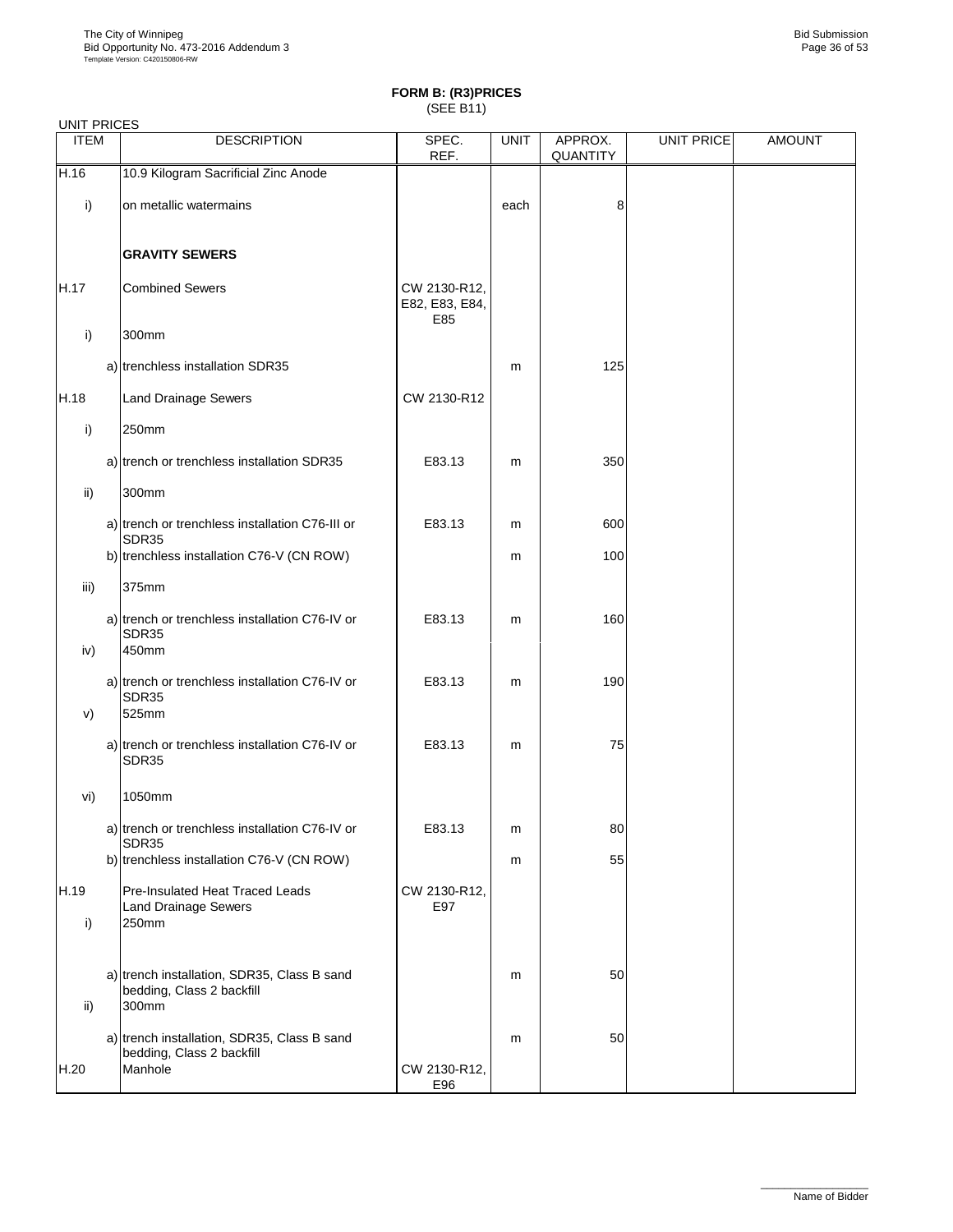| <b>UNIT PRICES</b> |                                                                     |                     |             |                     |                   |               |
|--------------------|---------------------------------------------------------------------|---------------------|-------------|---------------------|-------------------|---------------|
| <b>ITEM</b>        | <b>DESCRIPTION</b>                                                  | SPEC.<br>REF.       | <b>UNIT</b> | APPROX.<br>QUANTITY | <b>UNIT PRICE</b> | <b>AMOUNT</b> |
| i)                 | SD-010                                                              |                     |             |                     |                   |               |
|                    | a) 1200mm diameter base                                             |                     | vert. m     | 47                  |                   |               |
|                    | b) 1500mm diameter base                                             |                     | vert. m     | 9                   |                   |               |
|                    | c) 2400mm diameter base                                             |                     | each        | 6                   |                   |               |
|                    | d) 3050mm diameter base                                             |                     | each        | 1                   |                   |               |
| H.21               | Catch Basin                                                         | CW 2130-R12,<br>E95 |             |                     |                   |               |
| i)                 | SD-024                                                              |                     | each        | 41                  |                   |               |
| ii)                | SD-025                                                              |                     | each        | 3                   |                   |               |
| H.22               | Beehive Ditch Inlet                                                 | CW 2130-R12,<br>E95 | each        | 16                  |                   |               |
| H.23               | Catch Pit                                                           | CW 2130-R12         |             |                     |                   |               |
| i)                 | SD-023                                                              |                     | each        | 34                  |                   |               |
| H.24               | Connecting to Existing Manhole                                      | CW 2130-R12         |             |                     |                   |               |
| i)                 | 250mm                                                               |                     | each        | 1                   |                   |               |
| ii)                | 300mm                                                               |                     | each        | 2                   |                   |               |
| H.25               | Connecting to Existing Catch Basin                                  | CW 2130-R12         |             |                     |                   |               |
| i)                 | 250mm                                                               |                     | each        | 2                   |                   |               |
| H.26               | <b>Connecting to Existing Sewer</b>                                 | CW 2130-R12,<br>E86 |             |                     |                   |               |
| i)                 | 250mm LDS to 525 CS                                                 |                     | each        | 2                   |                   |               |
| ii)                | 300mm LDS to 300 LDS                                                |                     | each        | 3                   |                   |               |
| H.27               | Abandoning Existing Sewers with Cement-<br>Stabilized Flowable Fill | CW 2130-R12,<br>E93 | ${\rm m}^3$ | 45                  |                   |               |
| H.28               | Removal of Existing Manholes                                        | CW 2130-R12,<br>E94 | each        | 4                   |                   |               |
| H.29               | Removal of Existing Catch Basins                                    | CW 2130-R12,<br>E94 | each        | 7                   |                   |               |
| H.30               | Removal of Existing Catch Pits                                      | CW 2130-R12,<br>E94 | each        | 6                   |                   |               |
| H.31               | Sewer Inspection                                                    | CW 2145-R3          |             |                     |                   |               |
| i)                 | 250mm to 900mm                                                      |                     | m           | 1600                |                   |               |
| ii)                | larger than 900mm and egg shaped                                    |                     | m           | 135                 |                   |               |
| H.32               | Manhole Inspection                                                  | CW 2145-R3          | each        | 25                  |                   |               |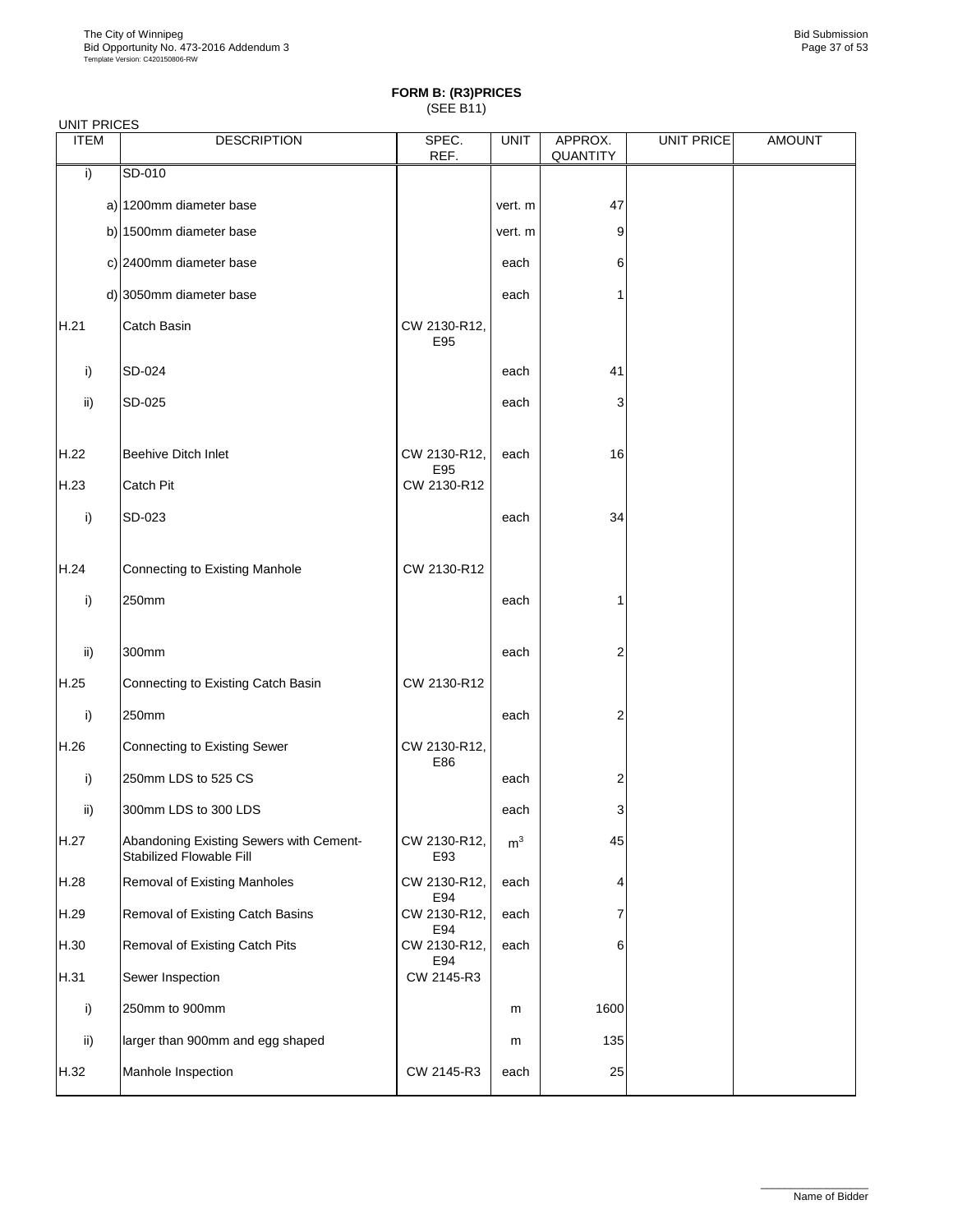| <b>UNIT PRICES</b> |                                                                       |                                       |                |                     |            |               |
|--------------------|-----------------------------------------------------------------------|---------------------------------------|----------------|---------------------|------------|---------------|
| <b>ITEM</b>        | <b>DESCRIPTION</b>                                                    | SPEC.<br>REF.                         | <b>UNIT</b>    | APPROX.<br>QUANTITY | UNIT PRICE | <b>AMOUNT</b> |
| H.33               | <b>Remove Existing Culvert</b>                                        | CW 3610-R5                            | m              | 110                 |            |               |
| H.34               | Dispose of Existing Culvert                                           | CW 3610-R5                            | m              | 110                 |            |               |
| H.35               | Grouted Rip-Rap Channel                                               | CW 3615                               | m <sup>3</sup> | 18                  |            |               |
| H.36               | Beehive Inlet Cover for Manhole                                       | E96                                   | each           | 3                   |            |               |
|                    | <b>MISCELLANEOUS</b>                                                  |                                       |                |                     |            |               |
| H.37               | Concrete Pipe Three-Edge Bearing Test                                 |                                       | each           | 27                  |            |               |
| н                  | BGSA-UNDERGROUND WORKS/TAYLOR AVENUE EAST-UNDERGROUND<br><b>WORKS</b> |                                       |                |                     | Subtotal:  |               |
| т                  | <b>DETOUR-UNDERGROUND WORKS</b>                                       |                                       |                |                     |            |               |
|                    | <b>ASSOCIATED DRAINAGE AND</b><br><b>UNDERGROUND WORKS</b>            |                                       |                |                     |            |               |
|                    | <b>GRAVITY SEWERS</b>                                                 |                                       |                |                     |            |               |
| 1.1                | <b>Land Drainage Sewers</b>                                           | CW 2130-R12,<br>E82, E83, E84,<br>E85 |                |                     |            |               |
| i)                 | 250mm                                                                 |                                       |                |                     |            |               |
|                    | a) trench or trenchless installation SDR35                            | E83.13                                | m              | 110                 |            |               |
| ii)                | 300mm                                                                 |                                       |                |                     |            |               |
|                    | a) trench or trenchless installation C76-III or<br>SDR35              | E83.13                                | m              | 150                 |            |               |
| 1.2                | Catch Basin                                                           | CW 2130-R12,<br>E95                   |                |                     |            |               |
| i)                 | SD-024                                                                |                                       | each           | 4                   |            |               |
| 1.3                | Beehive Ditch Inlet                                                   | CW 2130-R12<br>E95                    | each           | 2                   |            |               |
| 1.4                | Catch Pit                                                             | CW 2130-R12                           |                |                     |            |               |
|                    |                                                                       |                                       |                |                     |            |               |
| i)                 | SD-023                                                                |                                       | each           | 2                   |            |               |
| 1.5                | Connecting to Existing Manhole                                        | CW 2130-R12                           |                |                     |            |               |
| i)                 | 250mm                                                                 |                                       | each           | 1                   |            |               |
| $\mathsf{ii}$      | 300mm                                                                 |                                       | each           | 2                   |            |               |
| 1.6                | <b>Connecting to Existing Sewer</b>                                   | CW 2130-R12,<br>E86                   |                |                     |            |               |
| i)                 | 300mm LDS to 300 LDS                                                  |                                       | each           | 1                   |            |               |
| 1.7                | Abandoning Existing Sewers with Cement-<br>Stabilized Flowable Fill   | CW 2130-R12,<br>E93                   | m <sup>3</sup> | 20                  |            |               |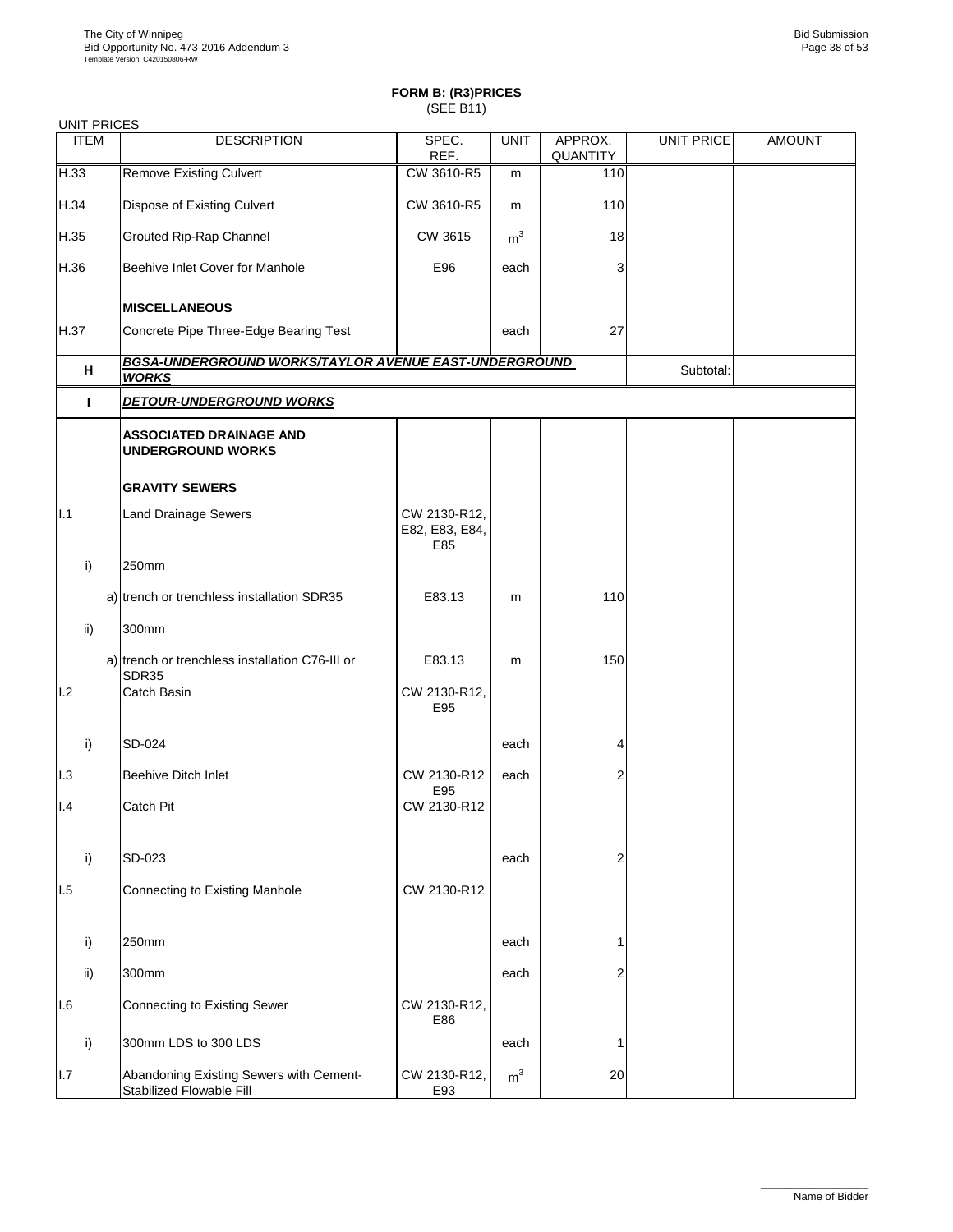| <b>UNIT PRICES</b>      |                                                                                            |                                      |             |                     |                   |               |
|-------------------------|--------------------------------------------------------------------------------------------|--------------------------------------|-------------|---------------------|-------------------|---------------|
| <b>ITEM</b>             | <b>DESCRIPTION</b>                                                                         | SPEC.<br>REF.                        | <b>UNIT</b> | APPROX.<br>QUANTITY | <b>UNIT PRICE</b> | <b>AMOUNT</b> |
| 1.8                     | Removal of Existing Catch Basins                                                           | CW 2130-R12,<br>E94                  | each        | 6                   |                   |               |
| $\mathsf{I}.\mathsf{9}$ | Removal of Existing Catch Pits                                                             | CW 2130-R12,<br>E94                  | each        | 2                   |                   |               |
| 1.10                    | Sewer Inspection                                                                           | CW 2145-R3                           |             |                     |                   |               |
| i)                      | 250mm to 900mm                                                                             |                                      | m           | 260                 |                   |               |
| Т.                      | <b>DETOUR-UNDERGROUND WORKS</b>                                                            |                                      |             |                     | Subtotal:         |               |
| J                       | <b>MIDTOWN FEEDER MAIN PROTECTION</b>                                                      |                                      |             |                     |                   |               |
| J.1                     | <b>ASSOCIATED DRAINAGE AND</b><br><b>UNDERGROUND WORKS</b><br><b>FeederMain Protection</b> | CW 2110-R11<br>E80                   | l.s.        | 1                   |                   |               |
| J                       | <b>MIDTOWN FEEDER MAIN PROTECTION</b>                                                      | Subtotal:                            |             |                     |                   |               |
| K                       | <b>GRANT INTERSECTION-UNDERGROUND WORKS</b>                                                |                                      |             |                     |                   |               |
|                         | <b>ASSOCIATED DRAINAGE AND</b><br><b>UNDERGROUND WORKS</b>                                 |                                      |             |                     |                   |               |
|                         | <b>WATERMAINS</b>                                                                          |                                      |             |                     |                   |               |
| K.1                     | Insulate Catch Basin                                                                       | E95                                  | each        | 2                   |                   |               |
| K.2                     | Adjust, Relocate Existing Hydrant and Plug<br>Drain                                        | CW 2110-R11,<br>E88                  | each        | 4                   |                   |               |
|                         | <b>GRAVITY SEWERS</b>                                                                      |                                      |             |                     |                   |               |
| K.3                     | <b>Land Drainage Sewers</b>                                                                | CW 2130-R12<br>E82, E83, E84,<br>E85 |             |                     |                   |               |
| i)                      | 250mm                                                                                      |                                      |             |                     |                   |               |
|                         | a) trench or trenchless installation SDR35                                                 | E83.13                               | m           | 40                  |                   |               |
| K.4                     | Catch Basin                                                                                | CW 2130-R12,<br>E95                  |             |                     |                   |               |
| i)                      | SD-024                                                                                     |                                      | each        | 1                   |                   |               |
| ii)                     | SD-025                                                                                     |                                      | each        | 2                   |                   |               |
| K.5                     | Catch Pit                                                                                  | CW 2130-R12                          |             |                     |                   |               |
| i)                      | SD-023                                                                                     |                                      | each        | 2                   |                   |               |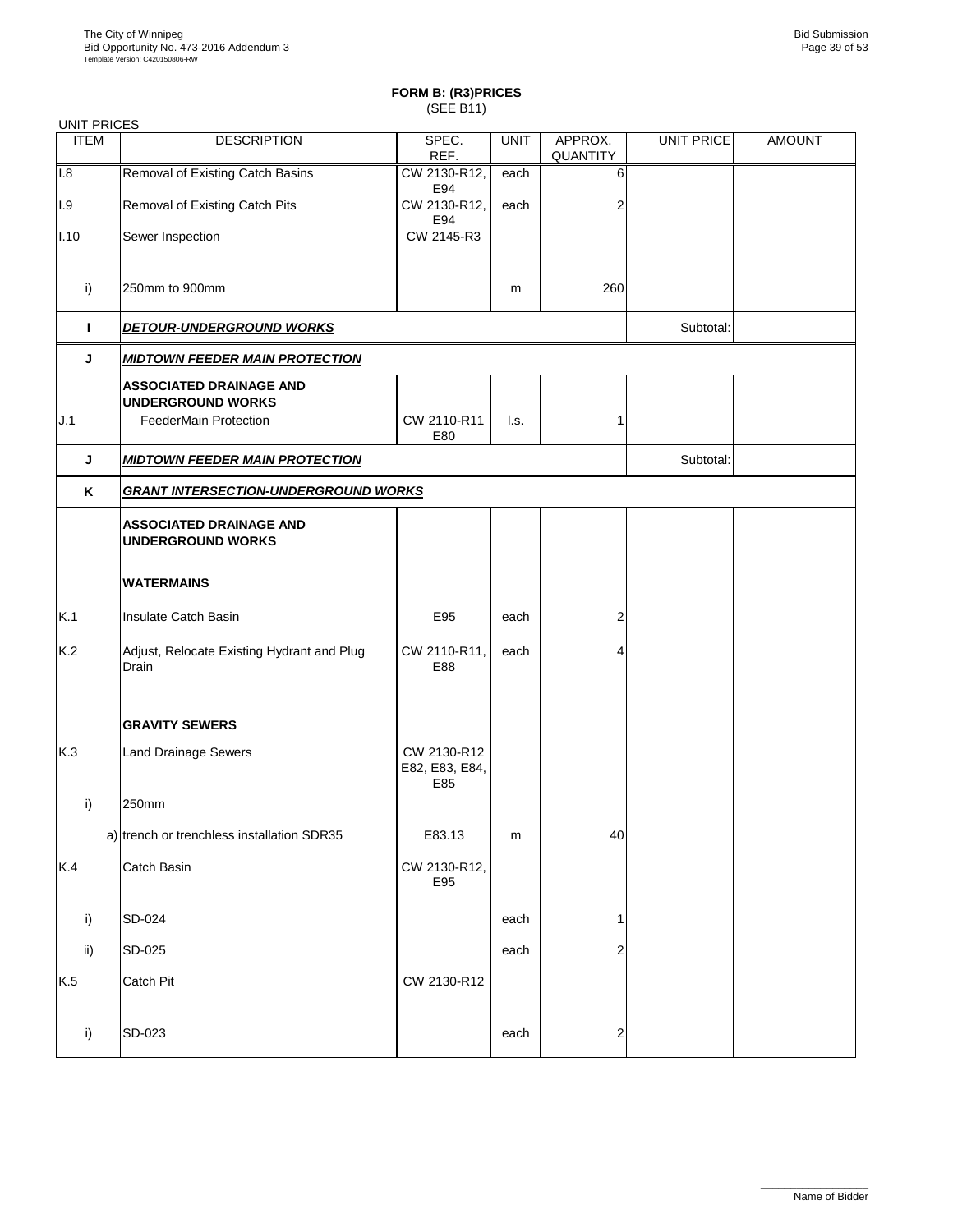| <b>UNIT PRICES</b> |                                                                         |                     |                |                     |                   |               |
|--------------------|-------------------------------------------------------------------------|---------------------|----------------|---------------------|-------------------|---------------|
| <b>ITEM</b>        | <b>DESCRIPTION</b>                                                      | SPEC.<br>REF.       | <b>UNIT</b>    | APPROX.<br>QUANTITY | <b>UNIT PRICE</b> | <b>AMOUNT</b> |
| K.6                | Remove and Replace Existing Catch Basin                                 | CW 2130-R12         |                |                     |                   |               |
|                    |                                                                         |                     |                |                     |                   |               |
| i)                 | SD-024                                                                  |                     | each           | 5                   |                   |               |
| ii)                | SD-025                                                                  |                     | each           | 1                   |                   |               |
| K.7                | Remove and Replace Existing Catch Pit                                   | CW 2130-R12         |                |                     |                   |               |
| i)                 | SD-023                                                                  |                     | each           | $\overline{c}$      |                   |               |
| K.8                | Connecting to Existing Manhole                                          | CW 2130-R12         |                |                     |                   |               |
| i)                 | 250mm                                                                   |                     | each           | 1                   |                   |               |
| K.9                | Abandoning Existing Sewers with Cement-<br>Stabilized Flowable Fill     | CW 2130-R12,<br>E93 | m <sup>3</sup> | 2                   |                   |               |
| K.10               | Removal of Existing Catch Basins                                        | CW 2130-R12,<br>E94 | each           | 4                   |                   |               |
| K.11               | Removal of Existing Catch Pits                                          | CW 2130-R12,<br>E94 | each           | 2                   |                   |               |
| K.12               | Sewer Inspection                                                        | CW 2145-R3          |                |                     |                   |               |
| i)                 | 250mm to 900mm                                                          |                     | m              | 40                  |                   |               |
| K.13               | Adjustment of Catch Basin Frames                                        | CW 3210-R7          | each           | 2                   |                   |               |
| Κ                  | <b>GRANT INTERSECTION-UNDERGROUND WORKS</b>                             |                     |                |                     | Subtotal:         |               |
| L.                 | <b>TAYLOR AVENUE WEST-UNDERGROUND WORKS</b>                             |                     |                |                     |                   |               |
|                    | <b>ASSOCIATED DRAINAGE AND</b><br><b>UNDERGROUND WORKS</b>              |                     |                |                     |                   |               |
|                    | WATERMAINS                                                              |                     |                |                     |                   |               |
| L.1                | Watermain and Water Service Insulation                                  | CW 2110-R11         |                |                     |                   |               |
| i)                 | In a trench (SD - 018)                                                  |                     |                |                     |                   |               |
|                    | a) 75mm thick                                                           |                     | m              | 165                 |                   |               |
| L.2                | Insulate Catch Basin                                                    | E95                 | each           | 7                   |                   |               |
| L.3<br>i)          | Regrading of Existing Sewer Service - Up to 1.5<br>metres Long<br>150mm | CW 2110-R11,<br>E92 | each           | 3                   |                   |               |
| L.4                | Regrading of Existing Sewer Service - Longer<br>Than 1.5 metres         | CW 2110-R11,<br>E92 |                |                     |                   |               |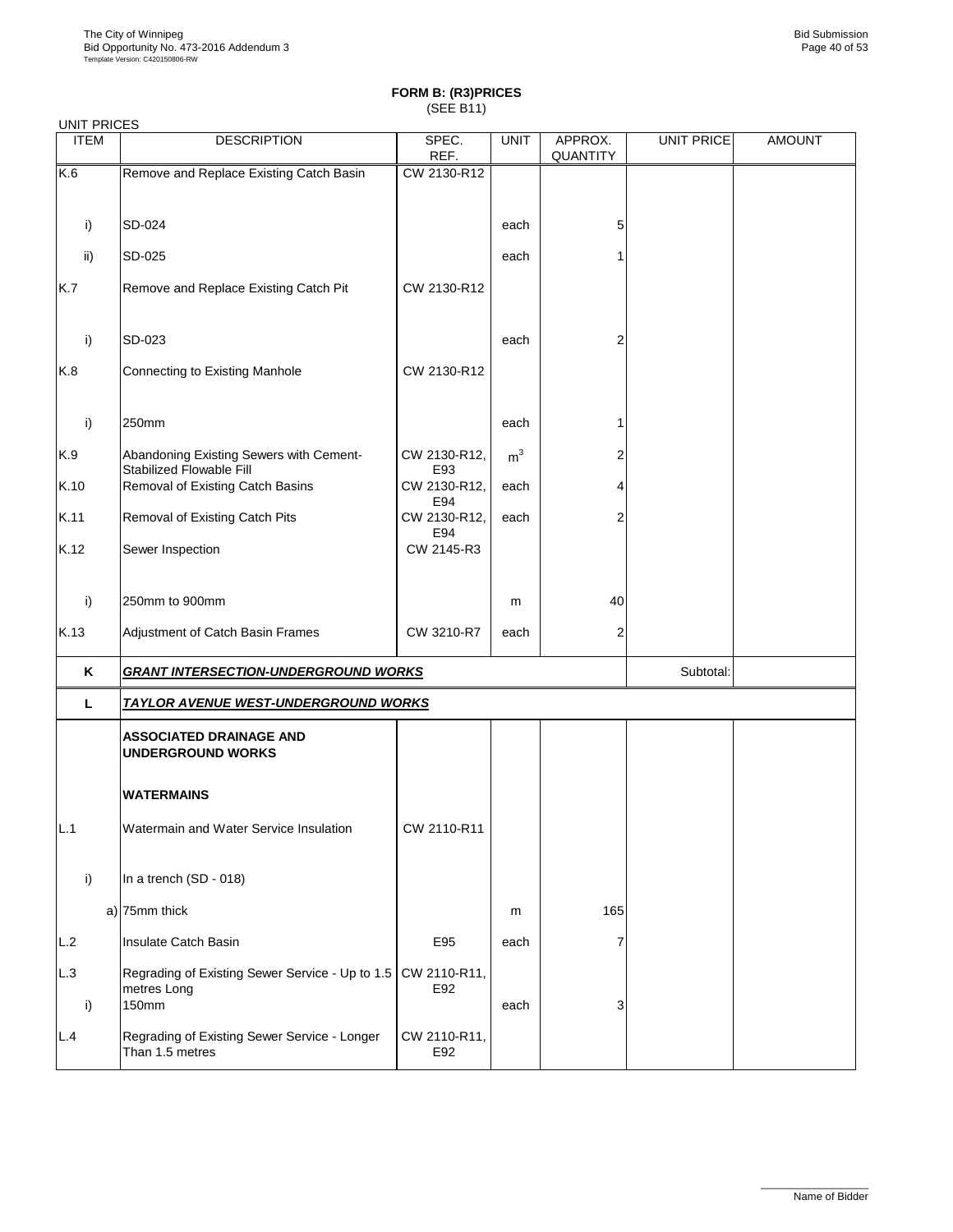| <b>UNIT PRICES</b> |                                                                    |                                       |             |                     |            |               |
|--------------------|--------------------------------------------------------------------|---------------------------------------|-------------|---------------------|------------|---------------|
| <b>ITEM</b>        | <b>DESCRIPTION</b>                                                 | SPEC.<br>REF.                         | <b>UNIT</b> | APPROX.<br>QUANTITY | UNIT PRICE | <b>AMOUNT</b> |
| i)                 | 150mm                                                              |                                       | m           | 55                  |            |               |
| L.5                | Adjust, Relocate Existing Hydrant and Plug<br>Drain                | CW 2110-R11<br>E88                    | each        | 13                  |            |               |
| L.6                | Watermain Vertical Re-alignment                                    | CW 2110-R11<br>E90                    |             |                     |            |               |
| i)                 | 150mm                                                              |                                       | each        | 2                   |            |               |
| ii)                | 250mm                                                              |                                       | each        | 1                   |            |               |
| iii)               | 400mm                                                              |                                       | each        | 1                   |            |               |
|                    | <b>GRAVITY SEWERS</b>                                              |                                       |             |                     |            |               |
| L.7                | <b>Land Drainage Sewers</b>                                        | CW 2130-R12,<br>E82, E83, E84,<br>E85 |             |                     |            |               |
| i)                 | 250mm                                                              |                                       |             |                     |            |               |
|                    | a) trench or trenchless installation SDR35                         | E83.13                                | m           | 530                 |            |               |
| ii)                | 300mm                                                              |                                       |             |                     |            |               |
| iii)               | a) trench or trenchless installation C76-III or<br>SDR35<br>450mm  | E83.13                                | m           | 110                 |            |               |
| iv)                | a) trench or trenchless installation C76-III or<br>SDR35<br>525mm  | E83.13                                | m           | 95                  |            |               |
| V)                 | a) trench or trenchless installation C76-III or<br>SDR35<br>750mm  | E83.13                                | m           | 110                 |            |               |
| vi)                | a) trench or trenchless installation C76-III or<br>SDR35<br>900mm  | E83.13                                | m           | 135                 |            |               |
| vii)               | a) trench or trenchless installation C76-III or<br>SDR35<br>1050mm | E83.13                                | m           | 525                 |            |               |
|                    | a) trench or trenchless installation C76-III or<br><b>SDR35</b>    | E83.13                                | m           | 200                 |            |               |
| L.8                | Manhole                                                            | CW 2130-R12,                          |             |                     |            |               |
| i)                 | SD-010                                                             | E96                                   |             |                     |            |               |
|                    | a) 1200mm diameter base                                            |                                       | vert. m     | 9                   |            |               |
|                    | b) 1500mm diameter base                                            |                                       | vert. m     | 6                   |            |               |
|                    |                                                                    |                                       |             |                     |            |               |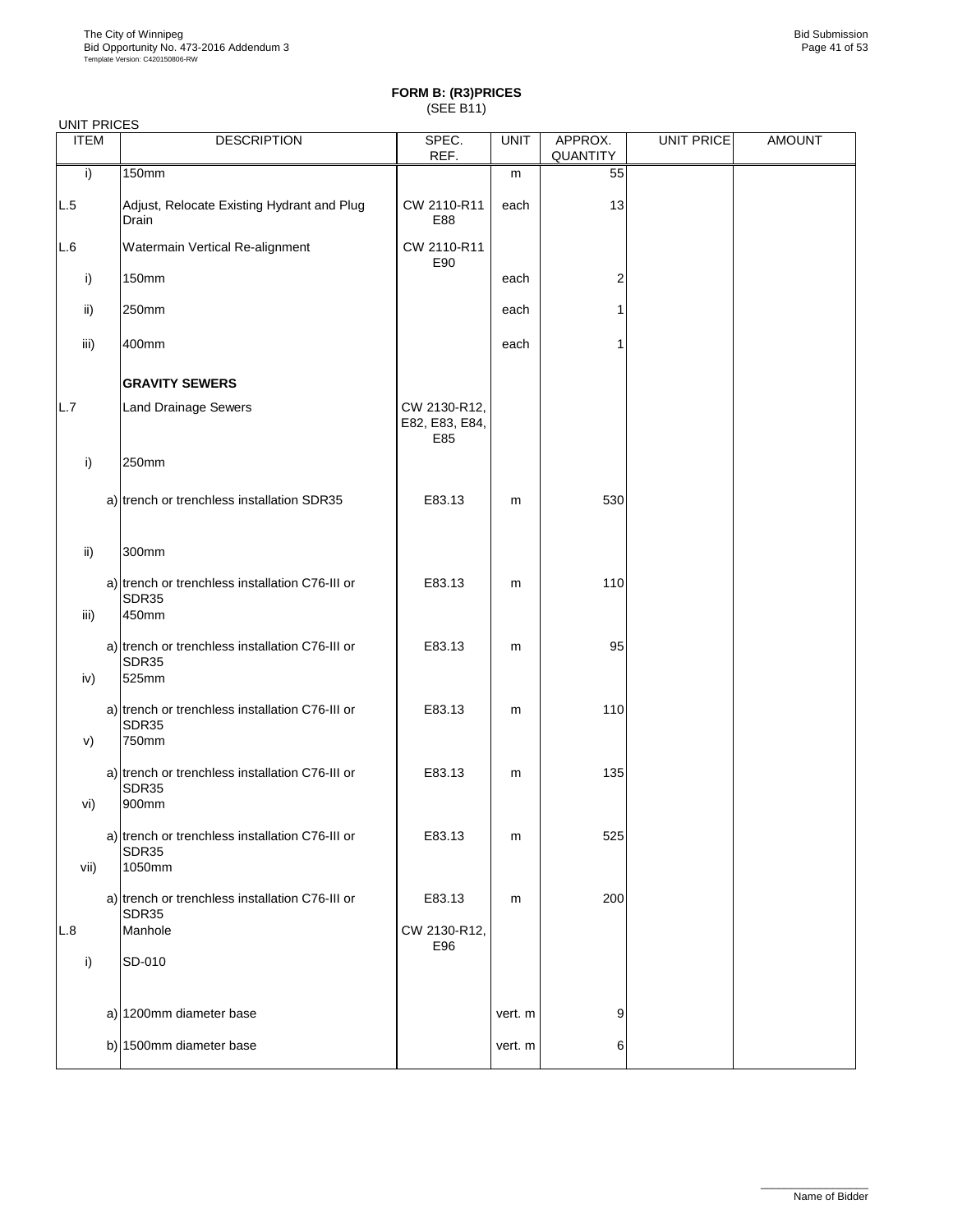|             | <b>UNIT PRICES</b>                                                  |                     |                |                     |                   |               |  |  |  |  |
|-------------|---------------------------------------------------------------------|---------------------|----------------|---------------------|-------------------|---------------|--|--|--|--|
| <b>ITEM</b> | <b>DESCRIPTION</b>                                                  | SPEC.<br>REF.       | <b>UNIT</b>    | APPROX.<br>QUANTITY | <b>UNIT PRICE</b> | <b>AMOUNT</b> |  |  |  |  |
|             | c) 1800mm diameter base                                             |                     | vert. m        | 27                  |                   |               |  |  |  |  |
|             | d) 2100mm diameter base                                             |                     | vert. m        | 11                  |                   |               |  |  |  |  |
| L.9         | Catch Basin                                                         | CW 2130-R12,<br>E95 |                |                     |                   |               |  |  |  |  |
| i)          | SD-024                                                              |                     | each           | 23                  |                   |               |  |  |  |  |
| ii)         | SD-025                                                              |                     | each           | 2                   |                   |               |  |  |  |  |
| L.10        | Catch Pit                                                           | CW 2130-R12         |                |                     |                   |               |  |  |  |  |
| i)          | SD-023                                                              |                     | each           | 7                   |                   |               |  |  |  |  |
| L.11        | Connecting to Existing Catch Basin                                  | CW 2130-R12         |                |                     |                   |               |  |  |  |  |
| i)          | 250mm                                                               |                     | each           | 5                   |                   |               |  |  |  |  |
| L.12        | Connecting to Existing Sewer                                        | CW 2130-R12,<br>E86 |                |                     |                   |               |  |  |  |  |
| i)          | 900mm LDS to 900 LDS                                                |                     | each           | 1                   |                   |               |  |  |  |  |
| ii)         | 1050mm LDS to 1050 LDS                                              |                     | each           | 1                   |                   |               |  |  |  |  |
| L.13        | Abandoning Existing Sewers with Cement-<br>Stabilized Flowable Fill | CW 2130-R12,<br>E93 | m <sup>3</sup> | 30                  |                   |               |  |  |  |  |
| L.14        | Removal of Existing Catch Basins                                    | CW 2130-R12,<br>E94 | each           | 24                  |                   |               |  |  |  |  |
| L.15        | Sewer Inspection                                                    | CW 2145-R3          |                |                     |                   |               |  |  |  |  |
| i)          | 250mm to 900mm                                                      |                     | m              | 1505                |                   |               |  |  |  |  |
| ii)         | larger than 900mm and egg shaped                                    |                     | m              | 200                 |                   |               |  |  |  |  |
| L.16        | Manhole Inspection                                                  | CW 2145-R3          | each           | $16\,$              |                   |               |  |  |  |  |
| L.17        | <b>Remove Existing Culvert</b>                                      | CW 3610-R5          | m              | 13                  |                   |               |  |  |  |  |
| L.18        | Dispose of Existing Culvert                                         | CW 3610-R5          | m              | 13                  |                   |               |  |  |  |  |
| L.19        | LDS Inlet Headwall with Grate                                       |                     |                |                     |                   |               |  |  |  |  |
| i)          | 250mm                                                               | E98                 | each           | 3                   |                   |               |  |  |  |  |
| L           | <b>TAYLOR AVENUE WEST-UNDERGROUND WORKS</b>                         | Subtotal:           |                |                     |                   |               |  |  |  |  |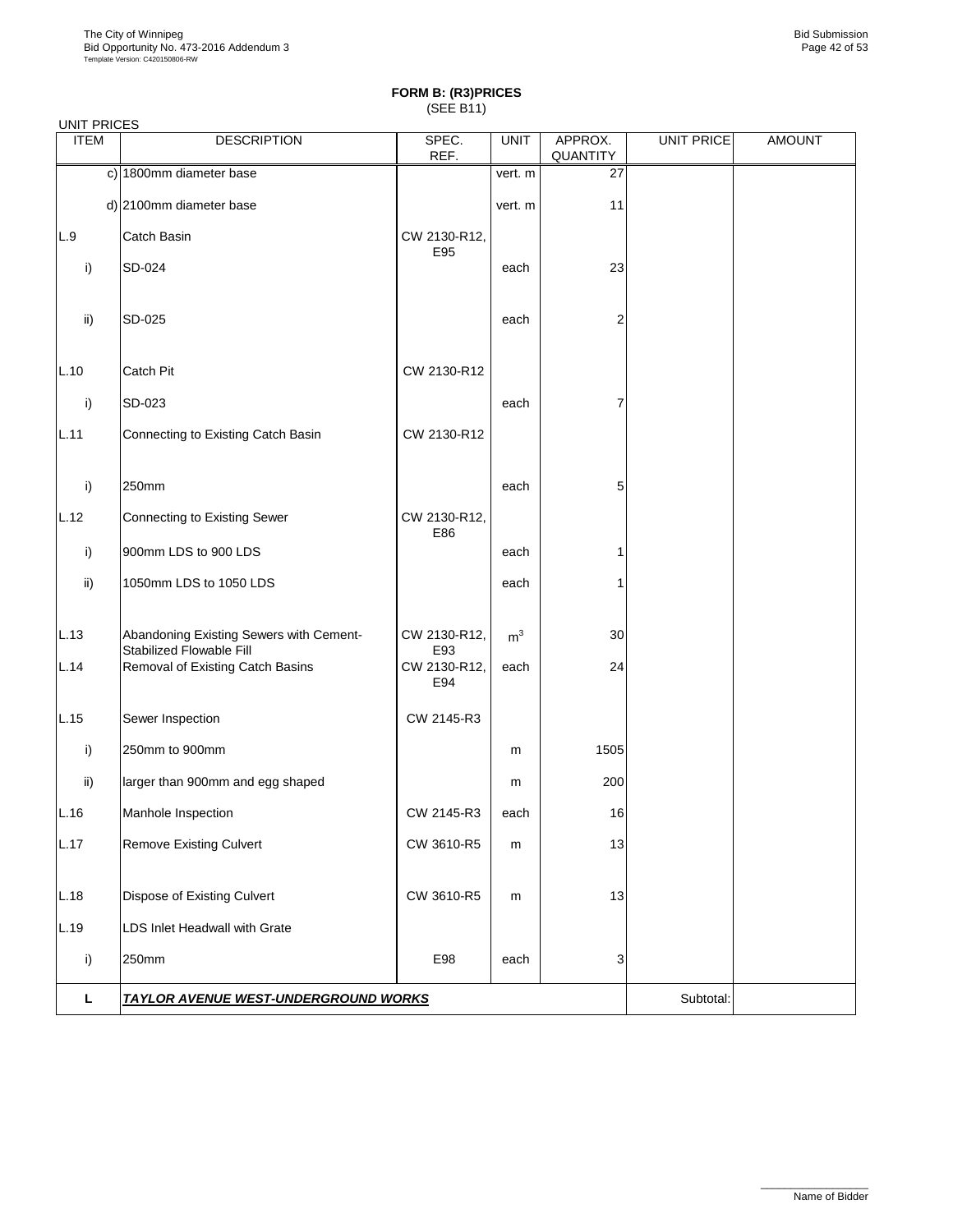UNIT PRICES

## **FORM B: (R3)PRICES**

(SEE B11)

| <b>ITEM</b>   | <b>DESCRIPTION</b>                                             | SPEC.<br>REF.                         | <b>UNIT</b> | APPROX.<br><b>QUANTITY</b> | <b>UNIT PRICE</b> | <b>AMOUNT</b> |
|---------------|----------------------------------------------------------------|---------------------------------------|-------------|----------------------------|-------------------|---------------|
| м             | <b>UNDERPASS OUTLET-UNDERGROUND WORKS</b>                      |                                       |             |                            |                   |               |
|               | <b>ASSOCIATED DRAINAGE AND</b><br><b>UNDERGROUND WORKS</b>     |                                       |             |                            |                   |               |
|               | <b>WATERMAINS</b>                                              |                                       |             |                            |                   |               |
| M.1           | Watermain Vertical Re-alignment                                | CW 2110-R11<br>E90                    |             |                            |                   |               |
| i)            | 400mm                                                          |                                       | each        | 1                          |                   |               |
|               | <b>GRAVITY SEWERS</b>                                          |                                       |             |                            |                   |               |
| M.2           | <b>Land Drainage Sewers</b>                                    | CW 2130-R12,<br>E82, E83, E84,<br>E85 |             |                            |                   |               |
| i)            | 300mm                                                          |                                       |             |                            |                   |               |
|               | a) trenchless installation C76-V (CN ROW)                      |                                       | m           | 35                         |                   |               |
| $\mathsf{ii}$ | 1200mm                                                         |                                       |             |                            |                   |               |
|               | a) trench or trenchless installation C76-III or<br>SDR35       | E83.13                                | m           | 70                         |                   |               |
|               | b) trench or trenchless installation C76-IV or<br><b>SDR35</b> | E83.13                                | m           | 110                        |                   |               |
|               | c) trench or trenchless installation C76-V or<br>SDR35         | E83.13                                | m           | 245                        |                   |               |
| M.3           | Manhole                                                        | CW 2130-R12,<br>E96                   |             |                            |                   |               |
| i)            | SD-010                                                         |                                       |             |                            |                   |               |
|               | a) 2100mm diameter base                                        |                                       | vert. m     | 30                         |                   |               |
| M.4           | Beehive Ditch Inlet                                            | CW 2130-R12<br>E95                    | each        | 1                          |                   |               |
| M.5           | Catch Pit                                                      | CW 2130-R12                           |             |                            |                   |               |
| i)            | SD-023                                                         |                                       | each        | 1                          |                   |               |
| M.6           | <b>Connecting to Existing Sewer</b>                            | CW 2130-R12,<br>E86                   |             |                            |                   |               |
| i)            | 300mm LDS to 300 LDS                                           |                                       | each        | 1                          |                   |               |
| ii)           | 1200mm LDS to 1200 LDS                                         |                                       | each        | 1                          |                   |               |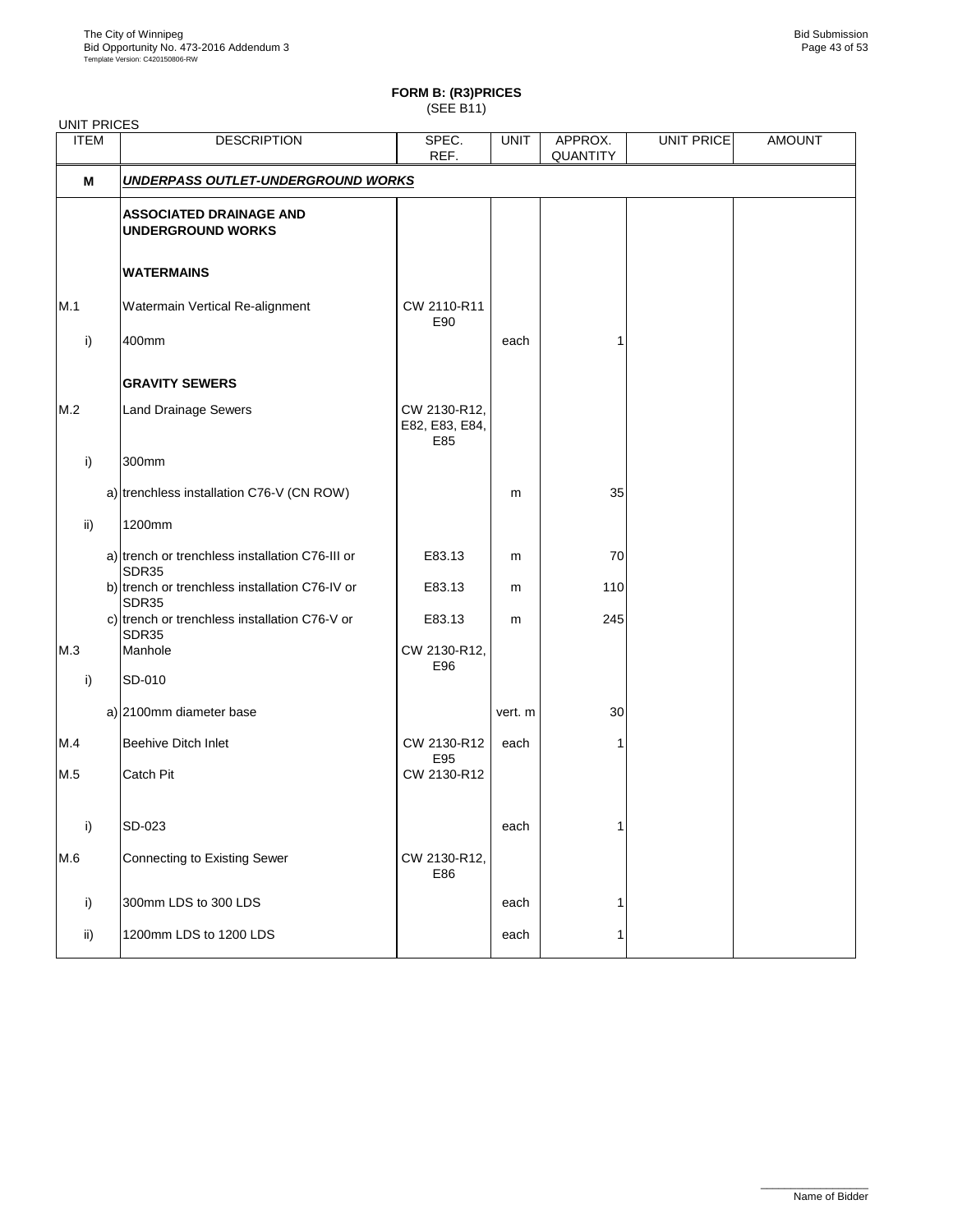| <b>UNIT PRICES</b> |                                                          |                  |                |                     |                   |               |
|--------------------|----------------------------------------------------------|------------------|----------------|---------------------|-------------------|---------------|
| <b>ITEM</b>        | <b>DESCRIPTION</b>                                       | SPEC.<br>REF.    | <b>UNIT</b>    | APPROX.<br>QUANTITY | <b>UNIT PRICE</b> | <b>AMOUNT</b> |
| M.7                | Sewer Inspection                                         | CW 2145-R3       |                |                     |                   |               |
|                    |                                                          |                  |                |                     |                   |               |
| i)                 | 250mm to 900mm                                           |                  | m              | 35                  |                   |               |
| ii)                | larger than 900mm and egg shaped                         |                  | m              | 425                 |                   |               |
| M.8                | Manhole Inspection                                       | CW 2145-R3       | each           | 6                   |                   |               |
| М                  | <b>UNDERPASS OUTLET-UNDERGROUND WORKS</b>                |                  |                |                     | Subtotal:         |               |
| N                  | <b>PUMPING STATION</b>                                   |                  |                |                     |                   |               |
| N.1                | Sub Structure                                            | E99              | I.s.           | $\overline{1}$      |                   |               |
| N.2                | Super Structure                                          | E100             | l.s.           |                     |                   |               |
| N.3                | Process Mechanical Systems                               | E101             | I.s.           |                     |                   |               |
| N.4                | Plumbing and HVAC Mechanical Systems                     | E102             | l.s.           |                     |                   |               |
| N.5                | Electrical, Instrumentation and Control Systems          | E103             | l.s.           |                     |                   |               |
| N.6                | Structural Excavation and Shoring for Pumping<br>Station | E110             | l.s.           |                     |                   |               |
| N.7                | Pumping Well Installation and Testing                    | E104             |                |                     |                   |               |
| i)                 | Pumping Well Installation                                |                  | each           | 4                   |                   |               |
| ii)                | Additional Pumping Well Drilling Depth                   |                  | m              | 40                  |                   |               |
| iii)               | <b>Additional Well Development</b>                       |                  | hour           | 16                  |                   |               |
| N.8                | System Installation                                      | E104             | I.s.           | 1                   |                   |               |
| N.9                | <b>System Operation</b>                                  | E104             | I.s.           | 1                   |                   |               |
| N.10               | System Decommissioning                                   | E104             | I.s.           | 1                   |                   |               |
| N.11               | Well Decommissioning                                     | E104             |                |                     |                   |               |
| i)                 | Pumping Well Decommissioning                             |                  | each           | 4                   |                   |               |
| ii)                | Monitoring Well Decommissioning                          |                  | each           | 6                   |                   |               |
| N.12               | Applicable MRST (PST) on Items N.3 to N.5                | <b>B11</b>       | l.s.           | 1                   |                   |               |
| N                  | <b>PUMPING STATION</b>                                   |                  |                |                     | Subtotal:         |               |
| $\mathbf{o}$       | <b>RAILWORKS</b>                                         |                  |                |                     |                   |               |
|                    | <b>EARTH AND BASE WORKS</b>                              |                  |                |                     |                   |               |
|                    | <b>SHOOFLY - CONSTRUCTION</b>                            |                  |                |                     |                   |               |
| O.1                | <b>Topsoil Excavation</b>                                | CW3170-R3<br>E77 | m <sup>3</sup> | 2147                |                   |               |
| O.2                | <b>Common Excavation Suitable Site Material</b>          | CW3170-R3<br>E77 | m <sup>3</sup> | 334                 |                   |               |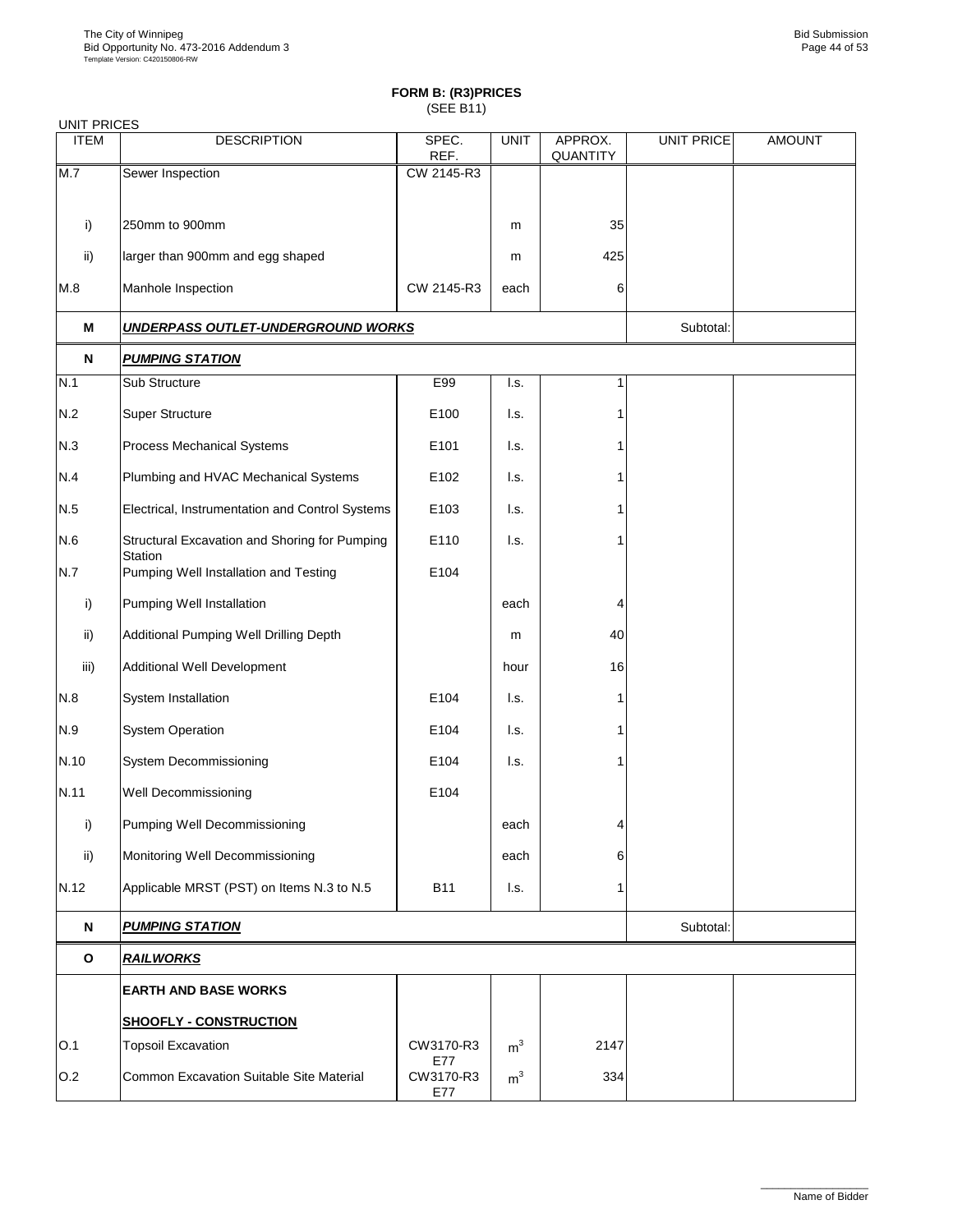| <b>UNIT PRICES</b> |                                            |                   |                |                            |                   |               |
|--------------------|--------------------------------------------|-------------------|----------------|----------------------------|-------------------|---------------|
| <b>ITEM</b>        | <b>DESCRIPTION</b>                         | SPEC.<br>REF.     | <b>UNIT</b>    | APPROX.<br><b>QUANTITY</b> | <b>UNIT PRICE</b> | <b>AMOUNT</b> |
| O.3                | Common Excavation Unsuitable Site Material | CW3170-R3         | m <sup>3</sup> | 12035                      |                   |               |
| O.4                | Chain Link Fence Removal                   | E77<br>E42        | m              | 70                         |                   |               |
| O.5                | Asphalt Removal                            | CW3110 R19        | m <sup>2</sup> | 737                        |                   |               |
| O.6                | Concrete Removal                           | CW3110 R19        | m <sup>2</sup> | 48                         |                   |               |
| O.7                | Supply and Placing Subballast Material     | E78               | m <sup>3</sup> | 3706                       |                   |               |
| O.8                | Corrugated Steel Pipe (CSP) Culverts       | CW3610-R5<br>E79  |                |                            |                   |               |
| i)                 | 150mm Perf CSP (1.6mm Thick)               |                   | m              | 88                         |                   |               |
| ii)                | 900mm CSP STN 0+539.830 (2.0mm Thick)      |                   | m              | 18                         |                   |               |
| iii)               | 900mm CSP STN 0+564.271(2.0mm Thick)       |                   | m              | 49                         |                   |               |
| iv)                | 900mm CSP STN 0+611.000(2.0mm Thick)       |                   | m              | 25                         |                   |               |
| V)                 | 600mm CSP STN0+452.332 (1.6mm Thick)       |                   | m              | 40                         |                   |               |
|                    | <b>MAINTRACK - CONSTRUCTION</b>            |                   |                |                            |                   |               |
| O.9                | <b>Excavation to Waste</b>                 | E77               |                |                            |                   |               |
| i)                 | <b>Ballast</b>                             |                   | m <sup>3</sup> | 1251                       |                   |               |
| ii)                | Subballast                                 |                   | m <sup>3</sup> | 1890                       |                   |               |
| iii)               | Subgrade                                   |                   | m <sup>3</sup> | 1080                       |                   |               |
| O.10               | Placing Suitable Site Material             | CW3170-R3<br>E77  | m <sup>3</sup> | 6185                       |                   |               |
| O.11               | Supply and Placing Subballast Material     | E78               | m <sup>3</sup> | 1796                       |                   |               |
| O.12               | <b>Ditch Excavation</b>                    | CW3110-R19<br>E77 | m <sup>3</sup> | 7100                       |                   |               |
|                    | <b>SHOOFLY - REMOVAL AND FINSHING</b>      |                   |                |                            |                   |               |
| O.13               | Salvage Ballast                            | E77               | m <sup>3</sup> | 4908                       |                   |               |
| O.14               | Salvage Subballast                         | E77               | m <sup>3</sup> | 3706                       |                   |               |
| 0.15               | <b>Removal of Existing Culverts</b>        | CW3610-R5<br>E79  |                |                            |                   |               |
| i)                 | 150mm Perf CSP (1.6mm Thick)               |                   | m              | 88                         |                   |               |
| ii)                | 900mm CSP STN 0+539.830 (2.0mm Thick)      |                   | m              | 18                         |                   |               |
| iii)               | 900mm CSP STN 0+564.271(2.0mm Thick)       |                   | m              | 49                         |                   |               |
| iv)                | 900mm CSP STN 0+611.000(2.0mm Thick)       |                   | m              | 25                         |                   |               |
| V)                 | 600mm CSP STN0+452.332 (1.6mm Thick)       |                   | m              | 40                         |                   |               |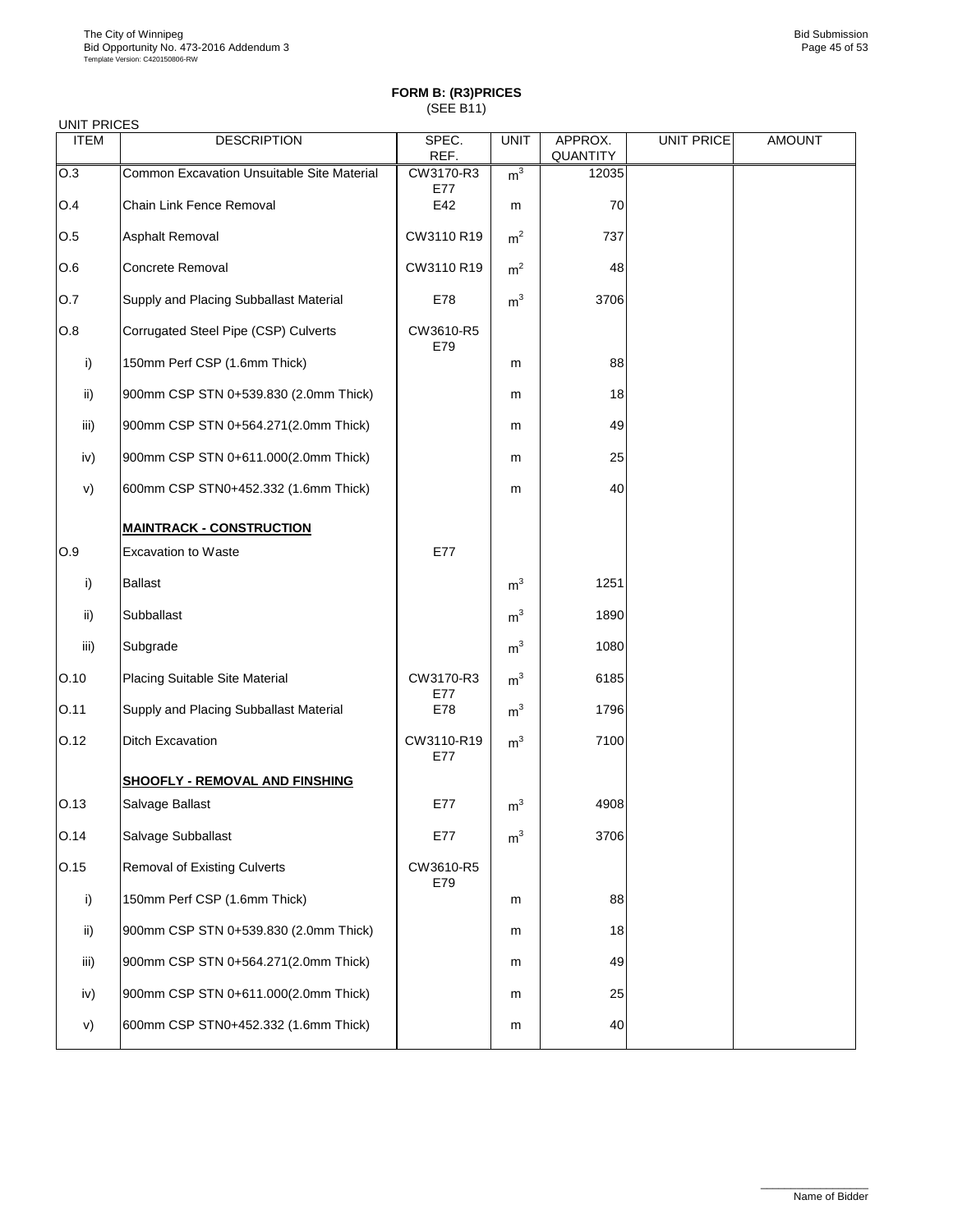| <b>UNIT PRICES</b> |                                                             |                 |                |                     |                   |               |
|--------------------|-------------------------------------------------------------|-----------------|----------------|---------------------|-------------------|---------------|
| <b>ITEM</b>        | <b>DESCRIPTION</b>                                          | SPEC.<br>REF.   | <b>UNIT</b>    | APPROX.<br>QUANTITY | <b>UNIT PRICE</b> | <b>AMOUNT</b> |
| 0.16               | Corrugated Steel Pipe (CSP) Culverts                        | CW3610-R5       |                |                     |                   |               |
| i)                 | 600mm CSP STN0+452.332 (1.6mm Thick)                        | E79             | m              | 40                  |                   |               |
| O.17               | Supply and Place Base Course Material                       | CW3110-R19      | m <sup>3</sup> | 470                 |                   |               |
| O.18               | Seeding                                                     | E47             | m <sup>2</sup> | 10100               |                   |               |
| $\mathbf{o}$       | <u>RAILWORKS</u>                                            |                 |                |                     | Subtotal:         |               |
| P                  | <b>BRIDGE AND OHSS</b>                                      |                 |                |                     |                   |               |
| P.1                | Mobilization and Demobilization                             | E7              | l.s.           | 1                   |                   |               |
| P.2                | <b>Structural Excavation</b>                                | E <sub>55</sub> | l.s.           | 1                   |                   |               |
| P.3                | Temporary Shoring, Excavation, Dewatering<br>and Monitoring | E57             | l.s.           |                     |                   |               |
| P.4                | Supplying Steel H Piles                                     | E59             | m              | 600                 |                   |               |
| P.5                | <b>Driving Steel Piles</b>                                  | E59             | m              | 600                 |                   |               |
| P.6                | Supplying of Steel H Pile Tips                              | E59             | each           | 36                  |                   |               |
| P.7                | Installation of Steel H Pile Tips                           | E59             | each           | 36                  |                   |               |
| P.8                | Splicing Steel H Piles                                      | E59             | each           | 36                  |                   |               |
| P.9                | <b>Rock-Socketed Caissons</b>                               |                 |                |                     |                   |               |
| i)                 | Supply and Install Rock-Socketed Caissons                   | E58,E61         | l.s.           | 1                   |                   |               |
| ii)                | Added Length of Rock-Socket                                 | E58             | m              | 20                  |                   |               |
| iii)               | Added Length of Steel Casing into<br>Weathered Rock Zone    | E58             | m              | 5                   |                   |               |
| iv)                | Subtracted Length of Rock-Socketed<br>Caisson               | E58             | m              | $-15$               |                   |               |
| P.10               | <b>Steel Casing Tips</b>                                    |                 |                |                     |                   |               |
| i)                 | Supply of Steel Casing Tips                                 | E58             | each           | 9                   |                   |               |
| ii)                | Installation of Steel Casing Tips                           | E58             | each           | 9                   |                   |               |
| P.11               | Pile Dynamic Analyzer (PDA) Testing                         | E60             | I.s.           |                     |                   |               |
| P.12               | Supplying Reinforcing Steel                                 |                 |                |                     |                   |               |
| i)                 | Plain Steel                                                 | E62             | kg             | 23,660              |                   |               |
| ii)                | <b>Galvanized Steel</b>                                     | E62             | kg             | 200,500             |                   |               |
| iii)               | <b>Stainless Steel</b>                                      | E62             | kg             | 12,562              |                   |               |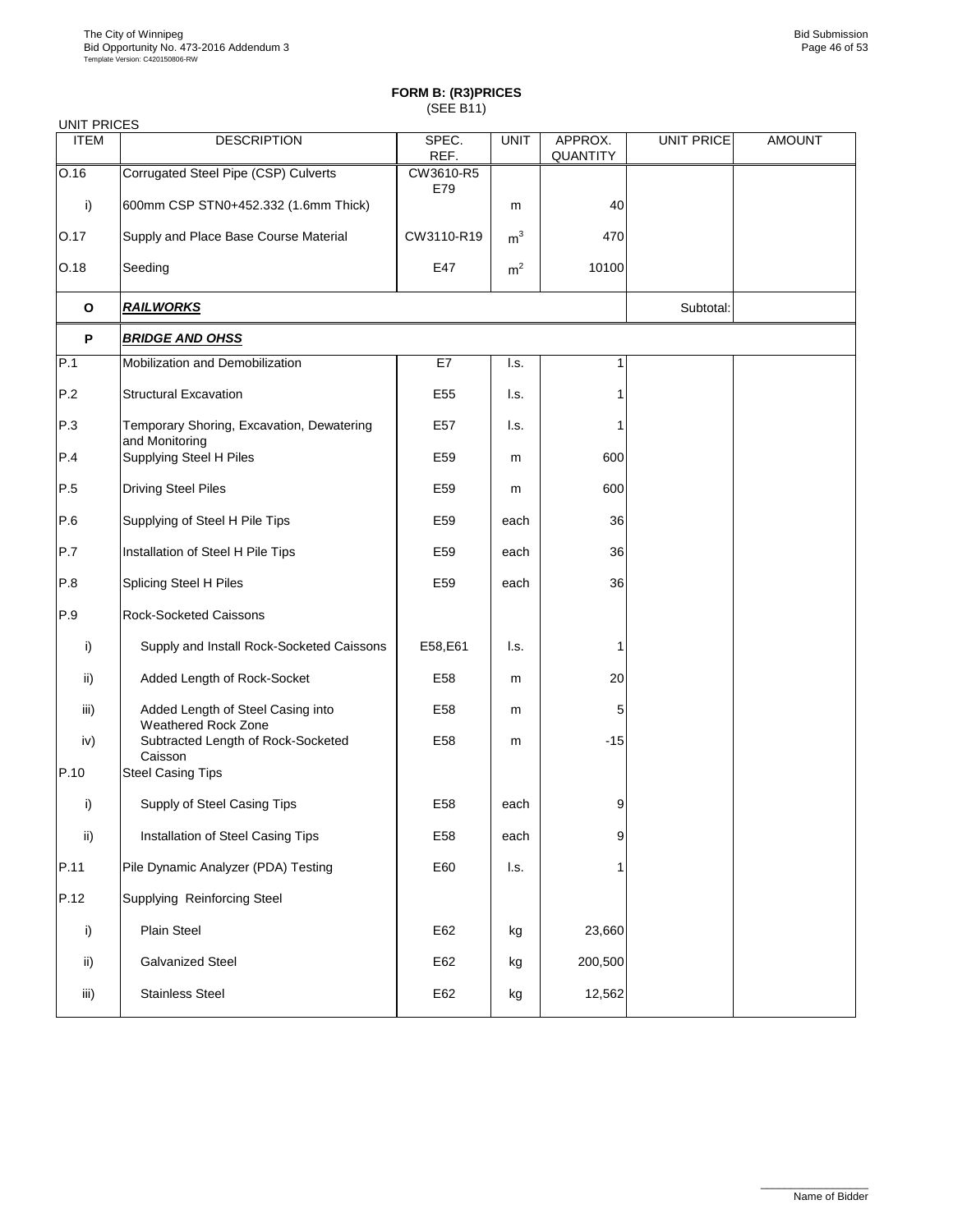|             | <b>UNIT PRICES</b>                                                                             |       |                |                 |                   |               |  |  |  |
|-------------|------------------------------------------------------------------------------------------------|-------|----------------|-----------------|-------------------|---------------|--|--|--|
| <b>ITEM</b> | <b>DESCRIPTION</b>                                                                             | SPEC. | <b>UNIT</b>    | APPROX.         | <b>UNIT PRICE</b> | <b>AMOUNT</b> |  |  |  |
|             |                                                                                                | REF.  |                | <b>QUANTITY</b> |                   |               |  |  |  |
| P.13        | <b>Placing Reinforcing Steel</b>                                                               | E62   | kg             | 236,722         |                   |               |  |  |  |
| P.14        | Supply and Place Structural Concrete                                                           |       |                |                 |                   |               |  |  |  |
| i)          | Abutment                                                                                       | E61   | I.s.           | 1               |                   |               |  |  |  |
| ii)         | Pier Caps                                                                                      | E61   | l.s.           |                 |                   |               |  |  |  |
| iii)        | Deck and Trainman's Walkways                                                                   | E61   | l.s.           | 1               |                   |               |  |  |  |
| iv)         | Shoulder and Median Traffic Barriers                                                           | E61   | l.s.           | 1               |                   |               |  |  |  |
| v)          | Slope Protection Paving                                                                        | E61   | l.s.           | 1               |                   |               |  |  |  |
| P.15        | Supplying and Placing Subsurface Drainage                                                      | E54   | l.s.           | 1               |                   |               |  |  |  |
| P.16        | <b>Structural Backfilling</b>                                                                  | E56   | l.s.           | 1               |                   |               |  |  |  |
| P.17        | <b>Heating Concrete</b>                                                                        | E61   | m <sup>3</sup> | 300             |                   |               |  |  |  |
| P.18<br>i)  | Supply, Fabrication and Delivery of Steel<br>Reinforced Elastomeric Bearings<br>Bearings "EB1" | E63   | each           | 16              |                   |               |  |  |  |
| ii)         | Bearings "EB2"                                                                                 | E63   | each           | 8               |                   |               |  |  |  |
| P.19        | Installation of Steel Reinforced Elastomeric<br><b>Bearings</b>                                |       |                |                 |                   |               |  |  |  |
| i)          | Bearings "EB1"                                                                                 | E63   | each           | 16              |                   |               |  |  |  |
| ii)         | Bearings "EB2"                                                                                 | E63   | each           | 8               |                   |               |  |  |  |
| P.20        | Supply, Fabrication and Delivery of Structural<br><b>Steel</b>                                 | E64   | l.s.           | 1               |                   |               |  |  |  |
| P.21        | <b>Erection of Structural Steel</b>                                                            | E65   | l.s.           | 1               |                   |               |  |  |  |
| P.22        | Supply and Installation of Expansion Joints                                                    | E68   | l.s.           |                 |                   |               |  |  |  |
| P.23        | Supply and Install Moveable Deck Hoarding                                                      | E61   | I.s.           | 1               |                   |               |  |  |  |
| P.24        | Supply and Fabricate Miscellaneous Metal                                                       | E70   | l.s.           | 1               |                   |               |  |  |  |
| P.25        | <b>Placing Miscellaneous Metal</b>                                                             | E70   | l.s.           | 1               |                   |               |  |  |  |
| P.26        | Supply and Placement of Waterproofing                                                          | E69   | l.s.           | 1               |                   |               |  |  |  |
| P.27        | Supply and Installation of Bridge Electrical                                                   | E72   | l.s.           | 1               |                   |               |  |  |  |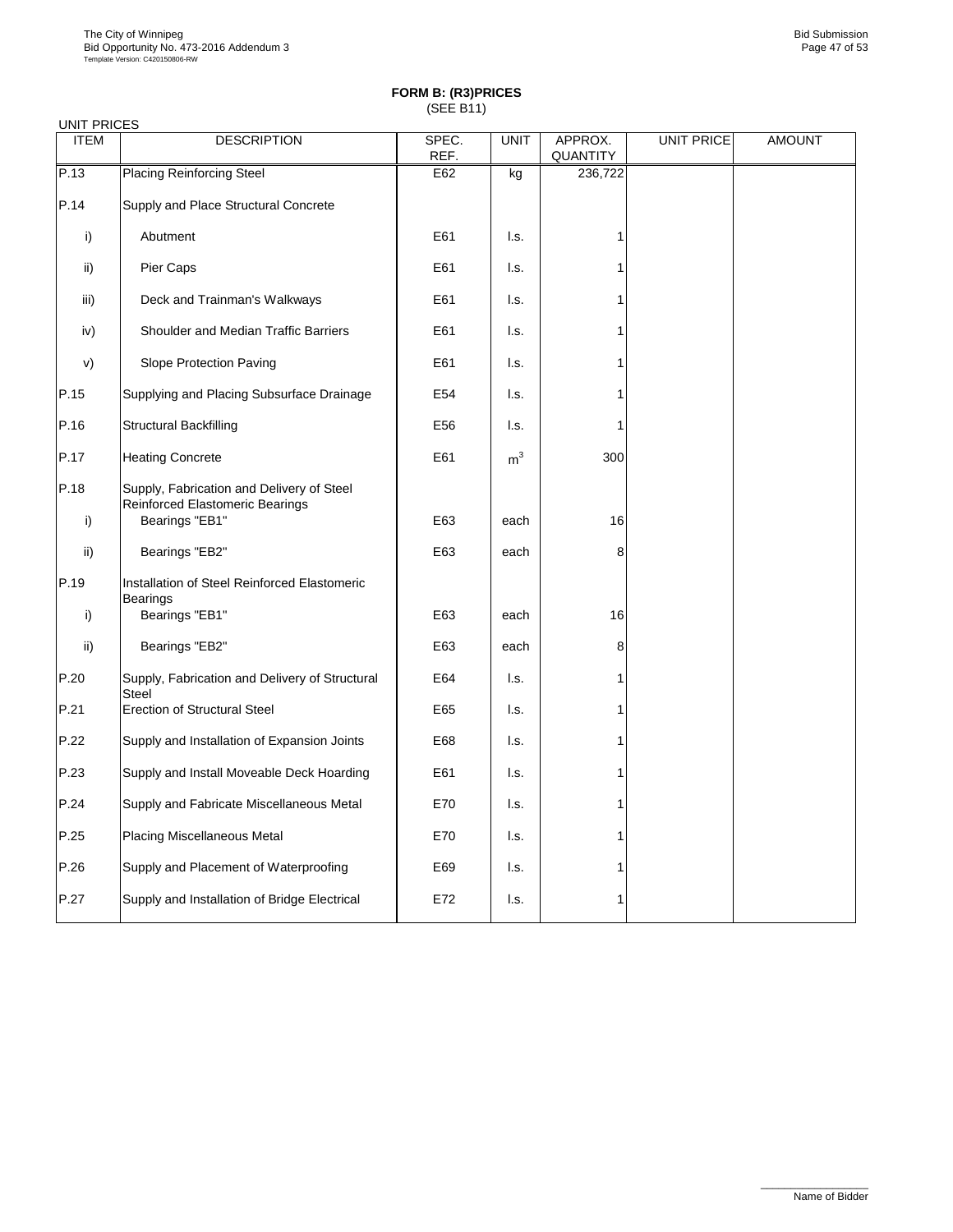| <b>UNIT PRICES</b> |                                                                                 |       |             |                 |                   |               |
|--------------------|---------------------------------------------------------------------------------|-------|-------------|-----------------|-------------------|---------------|
| <b>ITEM</b>        | <b>DESCRIPTION</b>                                                              | SPEC. | <b>UNIT</b> | APPROX.         | <b>UNIT PRICE</b> | <b>AMOUNT</b> |
|                    |                                                                                 | REF.  |             | <b>QUANTITY</b> |                   |               |
| P.28               | Cast-in-Place Concrete Pile Foundations                                         |       |             |                 |                   |               |
| i)                 | S780 - 762 mm Diameter Pile                                                     | E73   | each        |                 |                   |               |
| ii)                | S781 - 915 mm Diameter Pile                                                     | E73   | each        |                 |                   |               |
| iii)               | S782 - 762 mm Diameter Pile                                                     | E73   | each        |                 |                   |               |
| iv)                | S783 - 915 mm Diameter Pile                                                     | E73   | each        |                 |                   |               |
| V)                 | S784 - 1219 mm Diameter Pile                                                    | E73   | each        |                 |                   |               |
| vi)                | S785 - 1219 mm Diameter Pile                                                    | E73   | each        | 2               |                   |               |
| P.29               | Abandonment of Piles due to Utility Interference                                |       | each        |                 |                   |               |
| P.30               | Supply and Installation of New Steel Overhead<br><b>Sign Support Structures</b> |       |             |                 |                   |               |
| i)                 | S780 - WB Grant Ave at Waverley St                                              | E74   | each        |                 |                   |               |
| ii)                | S781 - NB Waverley St at Taylor Ave                                             | E74   | each        |                 |                   |               |
| iii)               | S782 - WB Taylor Ave at Waverley St                                             | E74   | each        |                 |                   |               |
| iv)                | S783 - EB Wilkes Ave at Waverley St                                             | E74   | each        |                 |                   |               |
| V)                 | S784 - SB Waverley St at Victor Lewis Dr                                        | E74   | each        |                 |                   |               |
| vi)                | S785 - SB Waverley St at Wilkes Ave                                             | E74   | each        |                 |                   |               |
| P                  | <b>BRIDGE AND OHSS</b>                                                          |       |             |                 | Subtotal:         |               |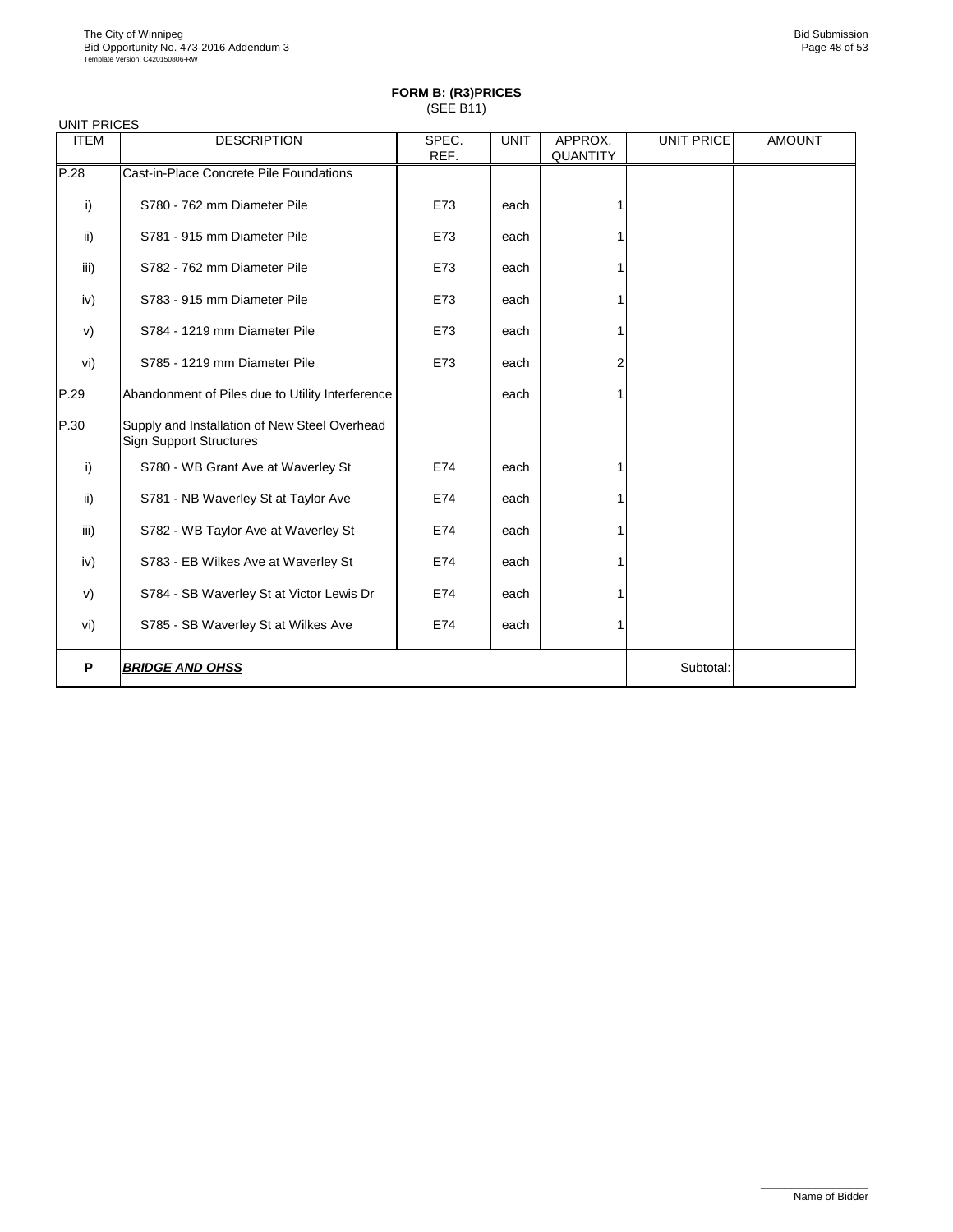### **FORM B: (R3)PRICES**

(SEE B11)

| <b>UNIT PRICES</b> |                                                                              |               |             |                            |                   |               |
|--------------------|------------------------------------------------------------------------------|---------------|-------------|----------------------------|-------------------|---------------|
| <b>ITEM</b>        | <b>DESCRIPTION</b>                                                           | SPEC.<br>REF. | <b>UNIT</b> | APPROX.<br><b>QUANTITY</b> | <b>UNIT PRICE</b> | <b>AMOUNT</b> |
|                    | <b>SUMMARY</b>                                                               |               |             |                            |                   |               |
| A                  | <b>WILKES INTERSECTION-SURFACE WORKS</b>                                     |               |             |                            | Subtotal:         |               |
| в                  | <b>BGSA-SURFACE WORKS</b>                                                    |               |             |                            | Subtotal:         | \$5,000.00    |
| C                  | <b>DETOUR-SURFACE WORKS</b>                                                  |               |             |                            | Subtotal:         |               |
| D                  | <b>1360 TAYLOR AVENUE-SURFACE WORKS</b>                                      |               |             |                            | Subtotal:         |               |
| Е                  | <b>GRANT INTERSECTION-SURFACE WORKS</b>                                      |               |             |                            | Subtotal:         |               |
| F                  | <u>TAYLOR AVENUE WEST-SURFACE WORKS</u>                                      |               |             |                            | Subtotal:         |               |
| G                  | <b>WILKES INTERSECTION-UNDERGROUND</b><br><b>WORKS</b>                       |               |             |                            | Subtotal:         |               |
| н                  | <b>BGSA-UNDERGROUND WORKS/TAYLOR</b><br><b>AVENUE EAST-UNDERGROUND WORKS</b> |               |             |                            | Subtotal:         |               |
| т                  | DETOUR-UNDERGROUND WORKS                                                     |               |             |                            | Subtotal:         |               |
| J                  | <b>MIDTOWN FEEDER MAIN PROTECTION</b>                                        |               |             |                            | Subtotal:         |               |
| K                  | <b>GRANT INTERSECTION-UNDERGROUND</b><br><b>WORKS</b>                        |               |             |                            | Subtotal:         |               |
| L                  | TAYLOR AVENUE WEST-UNDERGROUND<br><b>WORKS</b>                               |               |             |                            | Subtotal:         |               |
| м                  | UNDERPASS OUTLET-UNDERGROUND WORKS                                           |               |             |                            | Subtotal:         |               |
| N                  | <b>PUMPING STATION</b>                                                       |               |             |                            | Subtotal:         |               |
| O                  | <b>RAILWORKS</b>                                                             |               |             |                            | Subtotal:         |               |
| P                  | <b>BRIDGE AND OHSS</b>                                                       |               |             |                            | Subtotal:         |               |
|                    | TOTAL BID PRICE (GST extra)                                                  |               |             | (in figures)               | \$5,000.00        |               |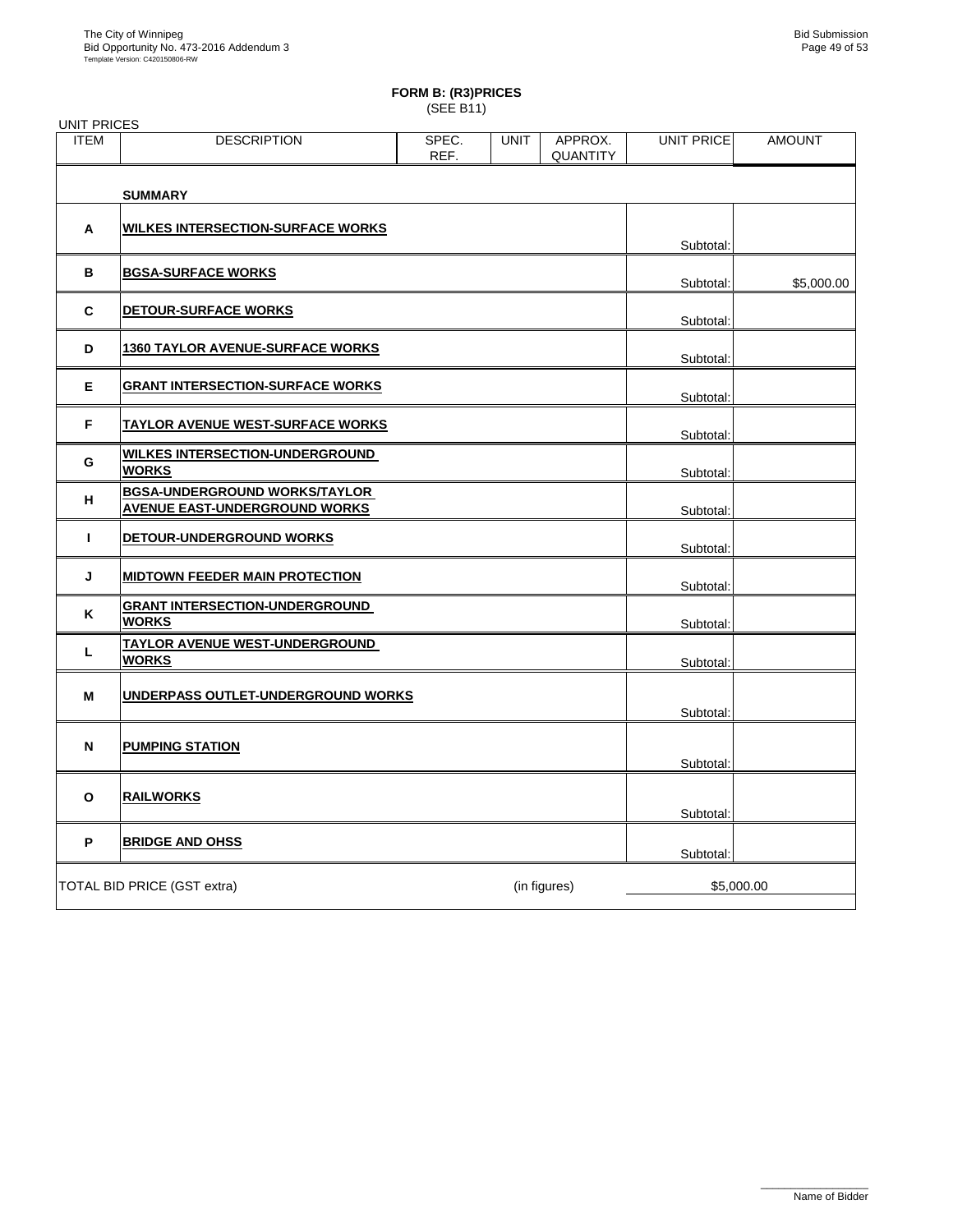#### **FORM G1: BID BOND AND AGREEMENT TO BOND**

(Page 1 of 2) (See B15)

#### **BID BOND**

 $\_$  ,  $\_$  ,  $\_$  ,  $\_$  ,  $\_$  ,  $\_$  ,  $\_$  ,  $\_$  ,  $\_$  ,  $\_$  ,  $\_$  ,  $\_$  ,  $\_$  ,  $\_$  ,  $\_$  ,  $\_$  ,  $\_$  ,  $\_$  ,  $\_$  ,  $\_$  ,  $\_$  ,  $\_$  ,  $\_$  ,  $\_$  ,  $\_$  ,  $\_$  ,  $\_$  ,  $\_$  ,  $\_$  ,  $\_$  ,  $\_$  ,  $\_$  ,  $\_$  ,  $\_$  ,  $\_$  ,  $\_$  ,  $\_$  ,

 $\_$  ,  $\_$  ,  $\_$  ,  $\_$  ,  $\_$  ,  $\_$  ,  $\_$  ,  $\_$  ,  $\_$  ,  $\_$  ,  $\_$  ,  $\_$  ,  $\_$  ,  $\_$  ,  $\_$  ,  $\_$  ,  $\_$  ,  $\_$  ,  $\_$  ,  $\_$  ,  $\_$  ,  $\_$  ,  $\_$  ,  $\_$  ,  $\_$  ,  $\_$  ,  $\_$  ,  $\_$  ,  $\_$  ,  $\_$  ,  $\_$  ,  $\_$  ,  $\_$  ,  $\_$  ,  $\_$  ,  $\_$  ,  $\_$  ,

#### KNOW ALL MEN BY THESE PRESENTS THAT

(hereinafter called the "Principal") and

(hereinafter called the "Surety"), are held and firmly bound unto **THE CITY OF WINNIPEG** (hereinafter called the "Obligee") in the sum of ten percent (10%) of the Total Bid Price set out in the Bid hereinafter described, for the payment of which sum the Principal and Surety bind themselves, their heirs, executors, administrators, successors and assigns, jointly and severally, firmly by these presents.

WHEREAS the Principal has submitted a Bid to the Obligee for

BID OPPORTUNITY NO. 473-2016

WAVERLEY STREET UNDERPASS AT CN MILE 3.89 RIVERS SUB: CONTRACT 2 – UNDERPASS STRUCTURE, RAILWORKS, ROADWORKS, LAND DRAINAGE SEWER, PUMPING STATION AND LANDSCAPING WORKS

as more fully set out in the Bid Opportunity.

NOW THEREFORE the condition of this obligation is such that if the Bid of the Principal is not accepted, or if said Bid is accepted and the Principal, in accordance with the terms of the Bid, enters into a Contract with the said Obligee and furnishes the required performance security for guaranteeing the faithful performance of the Contract, this obligation shall be void, but otherwise shall remain in full force and effect.

IN WITNESS WHEREOF the Principal and Surety have signed and sealed this bond the

\_\_\_\_\_\_\_\_\_\_\_\_\_ day of \_\_\_\_\_\_\_\_\_\_\_\_\_\_\_\_\_\_\_\_\_\_\_\_\_\_\_ , 20\_\_\_\_\_\_\_\_ .

| SIGNED AND SEALED<br>in the presence of: | (Name of Principal)                                                                                                                                                                                                                          |        |
|------------------------------------------|----------------------------------------------------------------------------------------------------------------------------------------------------------------------------------------------------------------------------------------------|--------|
| (Witness as to Principal if no seal)     | Per: $\_\_$<br>Per: when the contract of the contract of the contract of the contract of the contract of the contract of the contract of the contract of the contract of the contract of the contract of the contract of the contract of the | (Seal) |
|                                          | (Name of Surety)<br>By:<br>(Attorney-in-Fact)                                                                                                                                                                                                | (Seal) |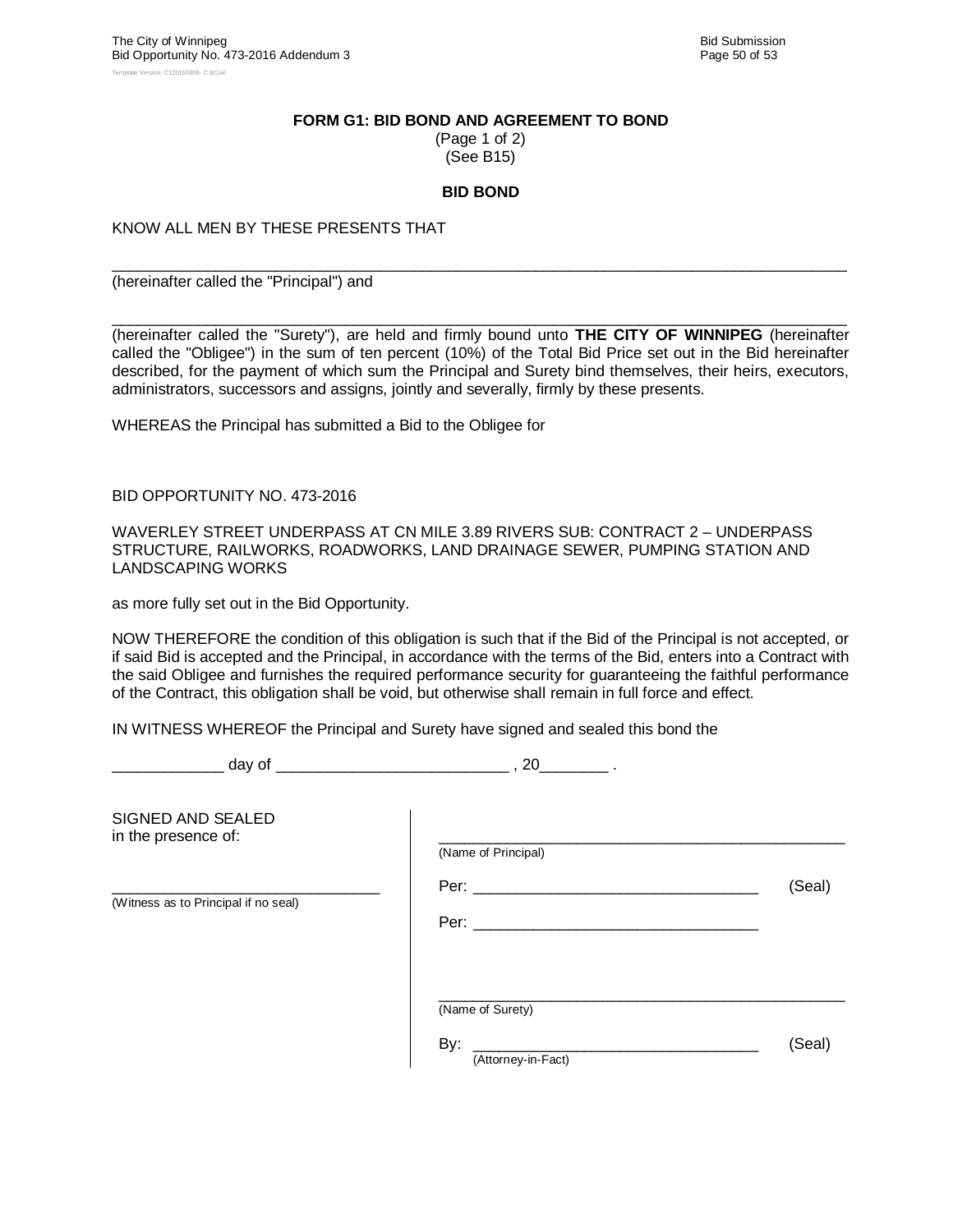#### **FORM G1(R1): BID BOND AND AGREEMENT TO BOND**

(Page 2 of 2) (See B15)

#### **AGREEMENT TO BOND**

(to be attached to and to form part of Bid Bond)

The Surety on the attached Bid Bond hereby undertakes and agrees with **THE CITY OF WINNIPEG** to become bound as Surety for the Principal,

\_\_\_\_\_\_\_\_\_\_\_\_\_\_\_\_\_\_\_\_\_\_\_\_\_\_\_\_\_\_\_\_\_\_\_\_\_\_\_\_\_\_\_\_\_\_\_\_\_\_\_\_\_\_\_\_\_\_\_\_\_\_\_\_\_\_\_\_\_\_\_\_\_\_\_\_\_\_\_\_\_\_\_ of

(Name of Bidder)

 $\_$  ,  $\_$  ,  $\_$  ,  $\_$  ,  $\_$  ,  $\_$  ,  $\_$  ,  $\_$  ,  $\_$  ,  $\_$  ,  $\_$  ,  $\_$  ,  $\_$  ,  $\_$  ,  $\_$  ,  $\_$  ,  $\_$  ,  $\_$  ,  $\_$  ,  $\_$  ,  $\_$  ,  $\_$  ,  $\_$  ,  $\_$  ,  $\_$  ,  $\_$  ,  $\_$  ,  $\_$  ,  $\_$  ,  $\_$  ,  $\_$  ,  $\_$  ,  $\_$  ,  $\_$  ,  $\_$  ,  $\_$  ,  $\_$  , (Place)

the Bidder to you on \_\_\_\_\_\_\_\_\_\_\_\_\_\_\_\_\_\_\_\_\_\_\_\_\_\_\_ , 20\_\_\_\_ for

BID OPPORTUNITY NO. 473-2016

WAVERLEY STREET UNDERPASS AT CN MILE 3.89 RIVERS SUB: CONTRACT 2 – UNDERPASS STRUCTURE, RAILWORKS, ROADWORKS, LAND DRAINAGE SEWER, PUMPING STATION AND LANDSCAPING WORKS

In an amount equal to fifty percent (50%) of the Contract Price for the due and proper performance of the Work shown and described in the Bid Opportunity, if our Principal's Bid is accepted by you, such Performance Bond to be maintained and continue in full force and effect until the expiration of the warranty period. The Performance Bond shall be in the form specified in the Bid Opportunity.

It is a condition that this Agreement to Bond shall become null and void if the Performance Bond mentioned above is not required from our Principal within Ninety (90) Calendar Days following the Submission Deadline.

AND IT IS HEREBY DECLARED AND AGREED that the Surety shall be liable as Principal, and that nothing of any kind or matter whatsoever that will not discharge the Principal shall operate as a discharge or release of liability of the Surety, any law or usage relating to the liability of Sureties to the contrary notwithstanding.

SIGNED AND SEALED this \_\_\_\_\_\_\_\_\_\_\_\_\_ day of \_\_\_\_\_\_\_\_\_\_\_\_\_\_\_\_\_\_\_\_\_\_\_\_\_\_\_ , 20\_\_\_\_\_\_\_\_ .

\_\_\_\_\_\_\_\_\_\_\_\_\_\_\_\_\_\_\_\_\_\_\_\_\_\_\_\_\_\_\_\_\_\_\_\_\_\_\_\_\_\_\_\_\_\_ (Name of Surety)

By: \_\_\_\_\_\_\_\_\_\_\_\_\_\_\_\_\_\_\_\_\_\_\_\_\_\_\_\_\_\_\_\_\_ (Seal)

(Attorney-in-Fact)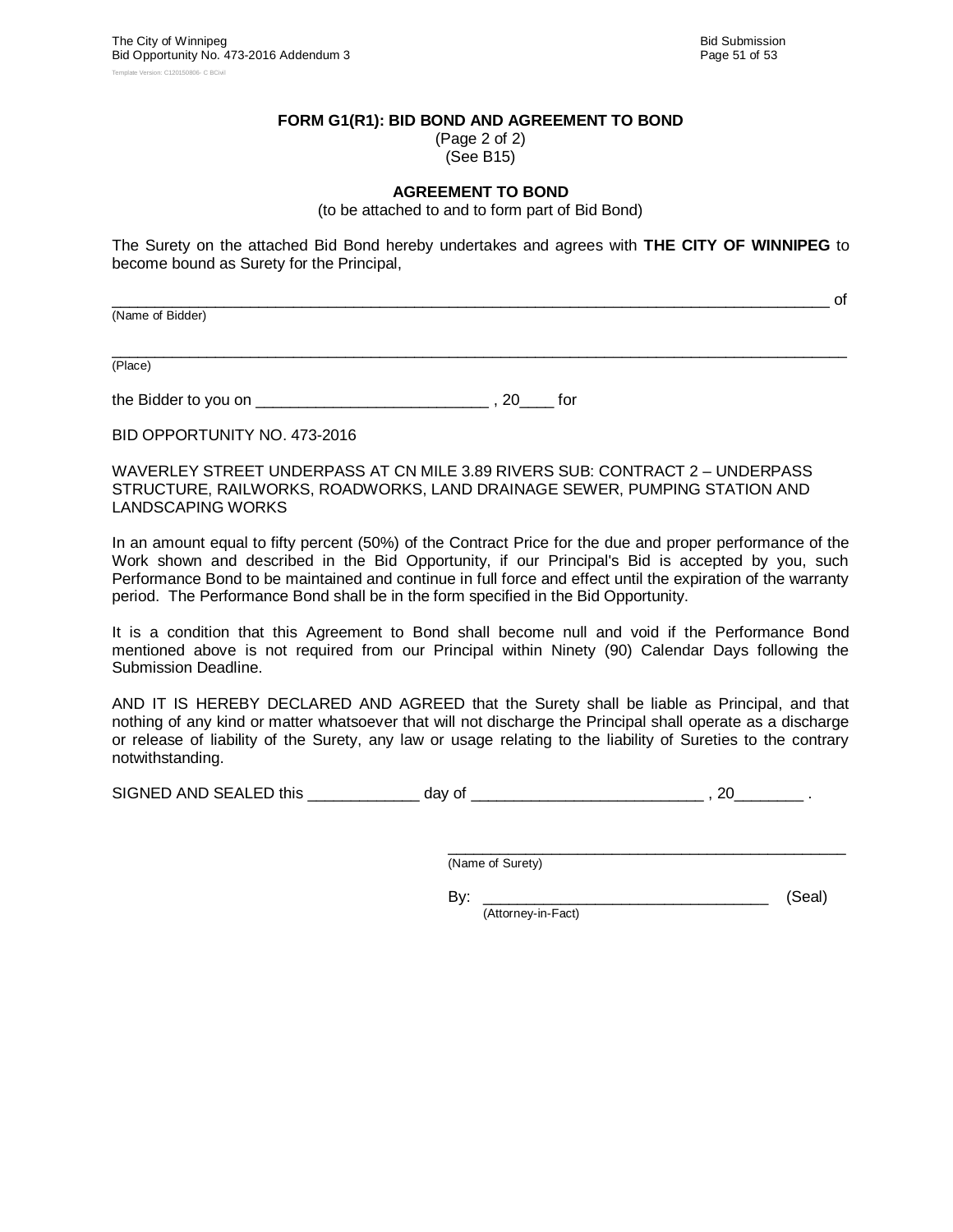#### **FORM G2: IRREVOCABLE STANDBY LETTER OF CREDIT AND UNDERTAKING (BID SECURITY)** (Page 1 of 2)

(See B15)

\_\_\_\_\_\_\_\_\_\_\_\_\_\_\_\_\_\_\_\_\_\_ (Date)

The City of Winnipeg Corporate Finance Department Materials Management Division 185 King Street, Main Floor Winnipeg MB R3B 1J1

#### RE: BID SECURITY - BID OPPORTUNITY NO. 473-2016

WAVERLEY STREET UNDERPASS AT CN MILE 3.89 RIVERS SUB: CONTRACT 2 – UNDERPASS STRUCTURE, RAILWORKS, ROADWORKS, LAND DRAINAGE SEWER, PUMPING STATION AND LANDSCAPING WORKS

Pursuant to the request of and for the account of our customer,

(Name of Bidder)

 $\_$  ,  $\_$  ,  $\_$  ,  $\_$  ,  $\_$  ,  $\_$  ,  $\_$  ,  $\_$  ,  $\_$  ,  $\_$  ,  $\_$  ,  $\_$  ,  $\_$  ,  $\_$  ,  $\_$  ,  $\_$  ,  $\_$  ,  $\_$  ,  $\_$  ,  $\_$  ,  $\_$  ,  $\_$  ,  $\_$  ,  $\_$  ,  $\_$  ,  $\_$  ,  $\_$  ,  $\_$  ,  $\_$  ,  $\_$  ,  $\_$  ,  $\_$  ,  $\_$  ,  $\_$  ,  $\_$  ,  $\_$  ,  $\_$  , (Address of Bidder)

WE HEREBY ESTABLISH in your favour our irrevocable Standby Letter of Credit for a sum not exceeding in the aggregate

 $\_$  ,  $\_$  ,  $\_$  ,  $\_$  ,  $\_$  ,  $\_$  ,  $\_$  ,  $\_$  ,  $\_$  ,  $\_$  ,  $\_$  ,  $\_$  ,  $\_$  ,  $\_$  ,  $\_$  ,  $\_$  ,  $\_$  ,  $\_$  ,  $\_$  ,  $\_$  ,  $\_$  ,  $\_$  ,  $\_$  ,  $\_$  ,  $\_$  ,  $\_$  ,  $\_$  ,  $\_$  ,  $\_$  ,  $\_$  ,  $\_$  ,  $\_$  ,  $\_$  ,  $\_$  ,  $\_$  ,  $\_$  ,  $\_$  ,

\_\_\_\_\_\_\_\_\_\_\_\_\_\_\_\_\_\_\_\_\_\_\_\_\_\_\_\_\_\_\_\_\_\_\_\_\_\_\_\_\_\_\_\_\_\_\_\_\_\_\_\_\_\_\_\_\_\_\_\_\_\_\_\_\_\_\_\_\_\_\_\_\_\_\_\_\_\_\_\_\_\_\_\_ ,

Canadian dollars.

This Standby Letter of Credit may be drawn on by you at any time and from time to time upon written demand for payment made upon us by you. It is understood that we are obligated under this Standby Letter of Credit for the payment of monies only and we hereby agree that we shall honour your demand for payment without inquiring whether you have a right as between yourself and our customer to make such demand and without recognizing any claim of our customer or objection by the customer to payment by us.

The amount of this Standby Letter of Credit may be reduced from time to time only by amounts drawn upon it by you or by formal notice in writing given to us by you if you desire such reduction or are willing that it be made.

Partial drawings are permitted.

We engage with you that all demands for payment made within the terms and currency of this Standby Letter of Credit will be duly honoured if presented to us at:

 $\_$  ,  $\_$  ,  $\_$  ,  $\_$  ,  $\_$  ,  $\_$  ,  $\_$  ,  $\_$  ,  $\_$  ,  $\_$  ,  $\_$  ,  $\_$  ,  $\_$  ,  $\_$  ,  $\_$  ,  $\_$  ,  $\_$  ,  $\_$  ,  $\_$  ,  $\_$  ,  $\_$  ,  $\_$  ,  $\_$  ,  $\_$  ,  $\_$  ,  $\_$  ,  $\_$  ,  $\_$  ,  $\_$  ,  $\_$  ,  $\_$  ,  $\_$  ,  $\_$  ,  $\_$  ,  $\_$  ,  $\_$  ,  $\_$  , (Address)

and we confirm and hereby undertake to ensure that all demands for payment will be duly honoured by us.